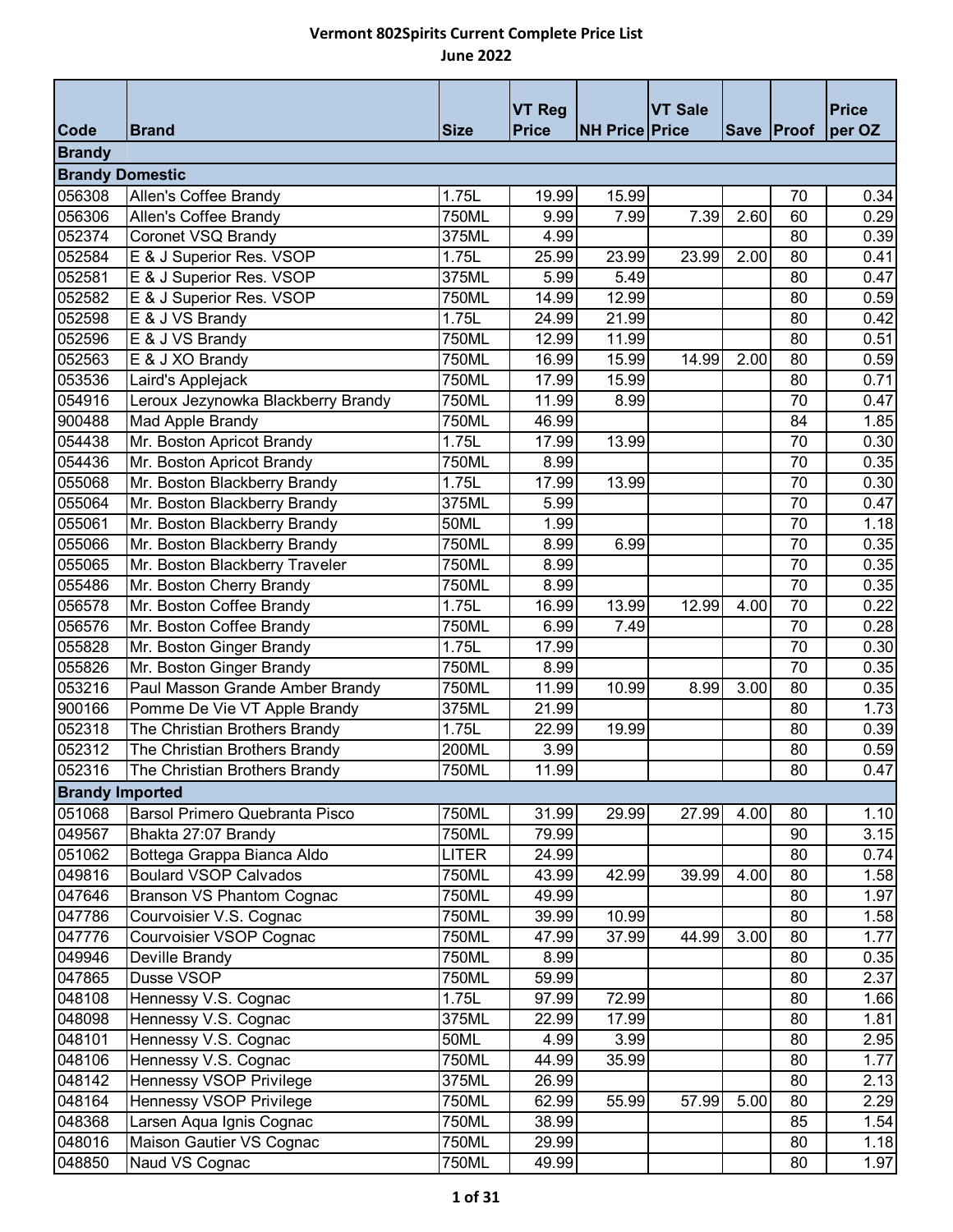|                       |                                               |                      | <b>VT Reg</b>  |                       | <b>VT Sale</b> |             |                 | <b>Price</b>      |
|-----------------------|-----------------------------------------------|----------------------|----------------|-----------------------|----------------|-------------|-----------------|-------------------|
| <b>Code</b><br>048852 | <b>Brand</b>                                  | <b>Size</b><br>750ML | <b>Price</b>   | <b>NH Price Price</b> |                | <b>Save</b> | Proof           | per OZ            |
| 049000                | Naud VSOP Cognac<br>Pierre Ferrand 1840 Gr Ch | 750ML                | 59.99<br>44.99 |                       |                |             | 80<br>90        | 2.37              |
| 049186                |                                               | 750ML                |                | 44.99                 |                |             | 80              | 1.77              |
| 049255                | Remy Martin VSOP Cognac                       | 750ML                | 47.99<br>39.99 |                       |                |             | 80              | 1.89<br>1.58      |
| 051636                | Revanche Cognac<br>Singani 63 Brandy          | 750ML                | 29.99          | 29.99                 |                |             | 80              | 1.18              |
| 050686                | St. Remy VSOP French Brandy                   | 750ML                | 15.99          | 13.99                 | 13.99          | 2.00        | 80              | 0.55              |
| 050688                | St. Remy VSOPAuthentic Brandy                 | 1.75L                | 23.99          | 25.99                 |                |             | 80              | 0.41              |
| 067319                | Villon Cognac                                 | 750ML                | 38.99          |                       | 35.99          | 3.00        | 80              | 1.42              |
| <b>Cocktails</b>      |                                               |                      |                |                       |                |             |                 |                   |
| 059192                | 1800 Ultimate Black Cherry Margarita          | 1.75L                | 20.99          |                       | 18.99          | 2.00        | 20              | 0.32              |
| 059154                | 1800 Ultimate Margarita RTD                   | 1.75L                | 20.99          | 19.99                 | 18.99          | 2.00        | 20              | 0.32              |
| 059161                | 1800 Ultimate Peach Margarita                 | 1.75L                | 20.99          |                       | 18.99          | 2.00        | 20              | 0.32              |
| 063947                | 2 Bootleggers KY Mule                         | 4/355ML              | 15.99          |                       |                |             | 13              | 0.33              |
| 057265                | Absolut Mango Mule                            | 4/355ML              | 12.99          |                       |                |             | 14              | 0.27              |
| 056850                | Bacardi Bahama Mama                           | 1.75L                | 17.99          | 15.99                 |                |             | 25              | 0.30              |
| 056785                | Bacardi Bahama Mama                           | 4/355ML              | 11.99          |                       |                |             | $\overline{12}$ | 0.25              |
| 057262                | Bacardi Limon & Lemonade                      | 4/355ML              | 11.99          |                       |                |             | 12              | 0.25              |
| 101295                | Bacardi Multi Pack                            | 6/355ML              | 17.99          |                       |                |             | 12              | 0.25              |
| 057264                | Bacardi Rum Punch                             | 4/355ML              | 11.99          |                       |                |             | 12              | 0.25              |
| 056843                | Bacardi Zombie                                | 1.75L                | 17.99          | 15.99                 |                |             | 25              | 0.30              |
| 057365                | <b>Barrelsmith Boulevardier</b>               | <b>750ML</b>         | 37.99          |                       |                |             | 60              | 1.50              |
| 057366                | <b>Barrelsmith Manhattan</b>                  | 750ML                | 37.99          |                       |                |             | 70              | 1.50              |
| 057367                | <b>Barrelsmith Negroni</b>                    | 750ML                | 37.99          |                       |                |             | 60              | 1.50              |
| 057051                | Barton Long Island Iced Tea                   | <b>LITER</b>         | 9.99           | 6.99                  |                |             | 75              | 0.30              |
| 056784                | Batch & Bottle Glenfiddich Manhattan          | 375ML                | 16.99          |                       |                |             | 60              | 1.34              |
| 057301                | Batch & Bottle Hendricks Martini              | 375ML                | 16.99          |                       |                |             | $\overline{70}$ | 1.34              |
| 056789                | Batch & Bottle Monkey Shoulder Old            | 375ML                | 16.99          |                       |                |             | 70              | 1.34              |
|                       | Fashioned                                     |                      |                |                       |                |             |                 |                   |
| 056786                | Batch & Bottle Reyka Rhubarb Cosmo            | 375ML                | 16.99          |                       |                |             | 50              | 1.34              |
| 057632                | <b>Bols Espresso Martini</b>                  | 200ML                | 6.99           |                       |                |             | 30              | 1.03              |
| 057630                | Bols Margarita Azul                           | 200ML                | 6.99           |                       |                |             | 30              | 1.03              |
| 101278                | Bombay Sapphire Gin & Tonic                   | 4/250ML              | 11.99          |                       |                |             | 12              | 1.42              |
| 057275                | Boston Harbor Espresso Martini                | 750ML                | 39.99          |                       |                |             | 50              | 1.58              |
| 057269                | Boston Harbor Old Fashioned                   | 750ML                | 39.99          |                       | 35.99          | 4.00        | 70              | 1.42              |
| 060115                | Buena Gave Cantarito Spritz                   | $\overline{4}/355ML$ | 13.99          |                       |                |             | 10              | 0.29              |
| 057370                | <b>Bulleit Manhattan</b>                      | 750ML                | 29.99          |                       |                |             | 75              | 1.18              |
| 057371                | <b>Bulleit Old Fashioned Cocktail</b>         | 750ML                | 29.99          |                       |                |             | 75              | 1.18              |
| 058010                | Canteen Black Cherry                          | 6/355ML              | 11.99          |                       |                |             | 10              | 0.17              |
| 058012                | <b>Canteen Cucumber</b>                       | 6/355ML              | 11.99          |                       |                |             | 10              | 0.17              |
| 101424                | Canteen Multipacks                            | 12/355M              | 19.99          |                       |                |             | 10              | 0.42              |
| 058014                | Canteen Pineapple                             | 6/355ML              | 11.99          |                       |                |             | 10              | 0.17              |
| 058125                | Cantina Grapefruit Paloma Tequila Soda        | 4/355ML              | 10.99          |                       |                |             | 10              | 0.23              |
| 058127                | Cantina Watermelon Margarita Tequila<br>Soda  | 4/355ML              | 10.99          |                       |                |             | 10              | 0.23              |
| 058801                | Captain Morgan Long Island Ice Tea            | 1.75L                | 26.99          | 17.99                 |                |             | 34              | $\overline{0.46}$ |
| 056783                | Captain Morgan Mai Tai RTS                    | 1.75L                | 26.99          |                       |                |             | 26              | 0.46              |
| 058024                | Cazadores Paloma RTD                          | 4/355ML              | 12.99          |                       |                |             | 12              | 0.27              |
| 058022                | Cazadores Spicy Margarita                     | 4/355ML              | 12.99          |                       |                |             | 12              | 0.27              |
| 057148                | Chi-Chi's Margarita                           | 1.75L                | 9.99           | 9.99                  |                |             | 20              | 0.17              |
| 057129                | Chi-Chi's Mexican Mudslide                    | 1.75L                | 9.99           |                       |                |             | 25              | 0.17              |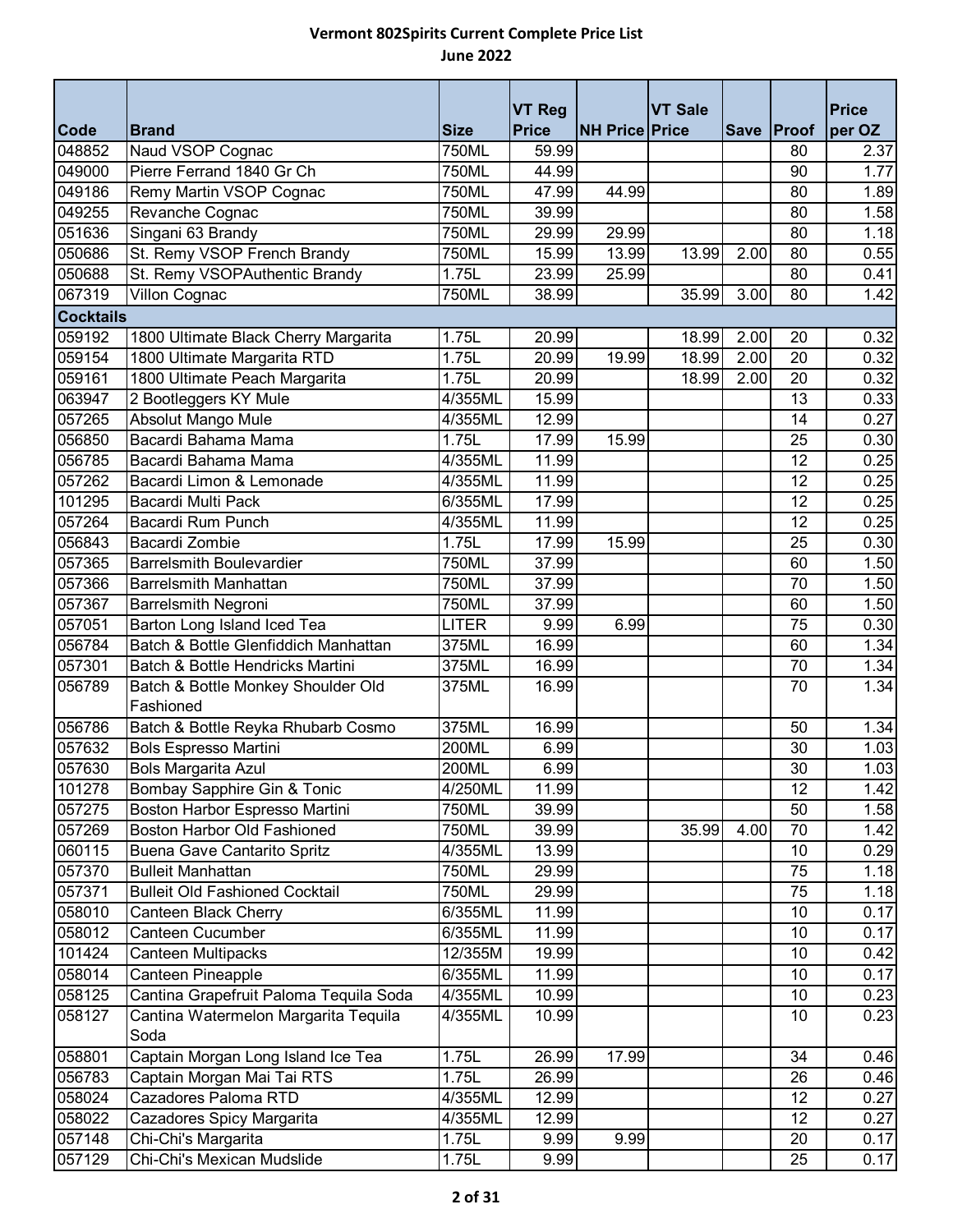| <b>Code</b> |                                         |                      | <b>VT Reg</b> | <b>NH Price Price</b> | <b>VT Sale</b> |             | Proof | <b>Price</b><br>per OZ |
|-------------|-----------------------------------------|----------------------|---------------|-----------------------|----------------|-------------|-------|------------------------|
| 057157      | <b>Brand</b><br>Chi-Chi's Pina Colada   | <b>Size</b><br>1.75L | Price<br>9.99 |                       |                | <b>Save</b> | 25    | 0.17                   |
| 058050      | <b>Cocktail Squad Bourbon Smash</b>     | $4/355$ ML           | 19.99         |                       |                |             | 20    | 0.42                   |
| 058054      | Cocktail Squad Greyhound                | 4/355ML              | 19.99         |                       |                |             | 20    | 0.42                   |
| 058062      | Cocktail Squad Vodka Lemon Soda         | 4/355ML              | 14.99         |                       |                |             | 10    | 0.31                   |
| 900593      | Collective Arts Dry Gin Soda Grapefruit | 355ML                | 11.99         |                       |                |             | 11    | 1.00                   |
|             | Lemon Thyme                             |                      |               |                       |                |             |       |                        |
| 900592      | Collective Arts Pink Gin Soda Raspberry | 355ML                | 11.99         |                       |                |             | 10    | 1.00                   |
|             | <b>Bitter Orange</b>                    |                      |               |                       |                |             |       |                        |
| 058769      | Coppa Cocktails Mojito                  | 750ML                | 17.99         |                       |                |             | 30    | 0.71                   |
| 058765      | Coppa Cocktails Pina Colada             | 750ML                | 17.99         |                       |                |             | 30    | 0.71                   |
| 058759      | Coppa Cocktails Strawberry Daiquiri     | 750ML                | 17.99         |                       |                |             | 30    | 0.71                   |
| 058200      | <b>Crafthouse Cocktails Gold Rush</b>   | 200ML                | 5.99          |                       |                |             | 30    | 0.89                   |
| 058210      | Crafthouse Cocktails Pineapple Daiquiri | 200ML                | 5.99          |                       |                |             | 35    | 0.89                   |
| 058208      | Crafthouse Cocktails Smoky Margarita    | 200ML                | 5.99          |                       |                |             | 24    | 0.89                   |
| 060142      | Crown Royal Peach Tea                   | 4/355ML              | 14.99         |                       |                |             | 14    | 0.31                   |
| 060140      | Crown Royal Washington Apple            | 4/355ML              | 14.99         |                       |                |             | 14    | 0.31                   |
| 060144      | Crown Royal Whiskey & Cola              | 4/355ML              | 14.99         |                       |                |             | 14    | 0.31                   |
| 900554      | Cutwater Mai Tai                        | 4/355ML              | 12.99         |                       |                |             | 14    | 0.27                   |
| 900557      | Cutwater Margarita                      | 4/355ML              | 12.99         |                       |                |             | 14    | 0.27                   |
| 058261      | <b>Cutwater White Russian</b>           | 4/355ML              | 12.99         |                       |                |             | 28    | 0.27                   |
| 900647      | Day Chaser Tequila Soda Variety         | 8/355ML              | 18.99         |                       |                |             | 9     | 0.20                   |
| 900642      | Day Chaser Tequila Soda w/Lime          | $4/355$ ML           | 9.99          |                       |                |             | 9     | 0.21                   |
| 900645      | Day Chaser Tequila Soda w/Pineapple     | 4/355ML              | 9.99          |                       |                |             | 9     | 0.21                   |
| 900646      | Day Chaser Vodka Soda Variety           | 8/355ML              | 18.99         |                       |                |             | $9\,$ | 0.20                   |
| 900643      | Day Chaser Vodka Soda w/Cranberry       | 4/355ML              | 9.99          |                       |                |             | 9     | 0.21                   |
| 900644      | Day Chaser Vodka Soda w/Lime            | 4/355ML              | 9.99          |                       |                |             | 9     | 0.21                   |
| 900608      | Desert Sun Spicy Margarita              | 4/375ML              | 15.99         |                       |                |             | 16    | 0.32                   |
| 101255      | Fabrizia's can cocktail 8pk 8/          | 8/355ML              | 17.99         |                       |                |             | 14    | 0.19                   |
| 059140      | Fabrizia's Italian Breeze               | 4/355ML              | 9.99          |                       |                |             | 14    | 0.21                   |
| 059188      | Fabrizia's Italian Lemonade             | 4/355ML              | 9.99          |                       |                |             | 14    | 0.21                   |
| 059190      | Fabrizia's Italian Margarita            | 4/355ML              | 9.99          |                       |                |             | 14    | 0.21                   |
| 059181      | Fisher's Island Lemonade                | 4/355ML              | 16.99         |                       |                |             | 18    | 0.35                   |
| 063209      | Heublein 1792 Manhattan                 | 200ML                | 4.99          |                       |                |             | 70    | 0.74                   |
| 063208      | Heublein 1792 Old Fashioned             | 200ML                | 4.99          |                       |                |             | 70    | 0.74                   |
| 063211      | Heublein Myer's Mai Tai                 | 200ML                | 4.99          |                       |                |             | 40    | 0.74                   |
| 061200      | <b>High Noon Black Cherry</b>           | 4/355ML              | 9.99          |                       |                |             | 9     | 0.21                   |
| 061202      | High Noon Grapefruit                    | 4/355ML              | 9.99          |                       |                |             | 9     | 0.21                   |
| 061209      | High Noon Mango                         | 4/355ML              | 9.99          |                       |                |             | 9     | 0.21                   |
| 061208      | High Noon Peach                         | 4/355ML              | 9.99          |                       |                |             | 9     | 0.21                   |
| 061204      | <b>High Noon Pineapple</b>              | 4/355ML              | 9.99          |                       |                |             | 9     | 0.21                   |
| 100995      | <b>High Noon Variety 8pk</b>            | 8/355ML              | 18.99         |                       |                |             | 9     | 0.20                   |
| 061206      | High Noon Watermelon                    | 4/355ML              | 9.99          |                       |                |             | 9     | 0.21                   |
| 059855      | Hornitos Blood Orange Margarita         | 1.75L                | 21.99         |                       |                |             | 30    | 0.37                   |
| 056787      | Hornitos Lime Hard Seltzer              | 4/355ML              | 11.99         |                       |                |             | 10    | 0.25                   |
| 059850      | Hornitos Lime Hibiscus Margarita        | 1.75L                | 21.99         |                       |                |             | 30    | 0.37                   |
| 056788      | Hornitos Mango Hard Seltzer             | 4/355ML              | 11.99         |                       |                |             | 10    | 0.25                   |
| 059852      | Hornitos Pineapple Poblano Margarita    | 1.75L                | 21.99         |                       |                |             | 30    | 0.37                   |
| 059231      | Ice Box Mudslide                        | 1.75L                | 10.99         | 11.99                 |                |             | 30    | 0.19                   |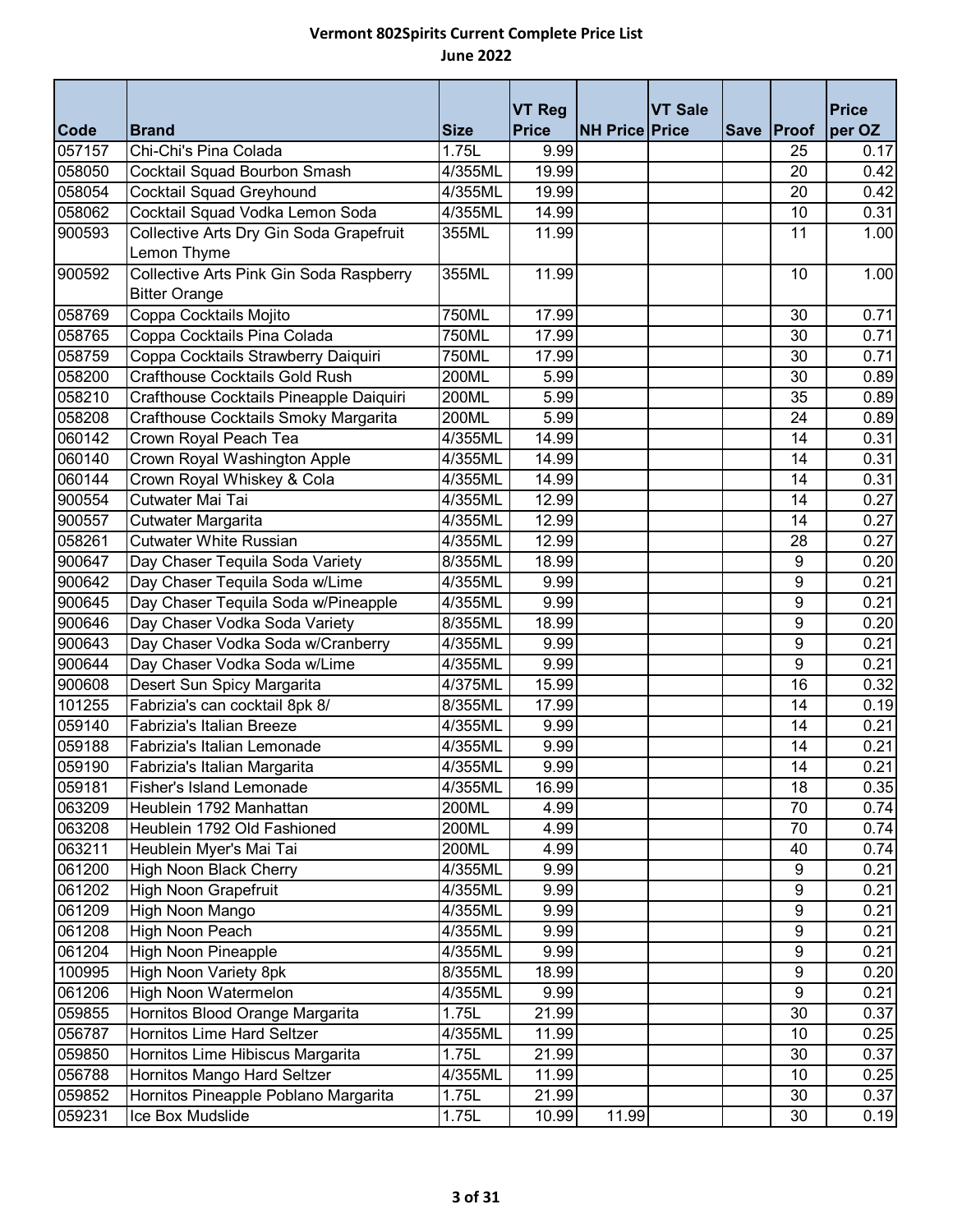| <b>Code</b> | <b>Brand</b>                                                     | <b>Size</b> | <b>VT Reg</b><br><b>Price</b> | <b>NH Price Price</b> | <b>VT Sale</b> |      | Save Proof       | <b>Price</b><br>per OZ |
|-------------|------------------------------------------------------------------|-------------|-------------------------------|-----------------------|----------------|------|------------------|------------------------|
| 061608      | Jack Daniel's & Cola                                             | 4/355ML     | 12.99                         |                       |                |      | 14               | 0.27                   |
| 061589      | Jack Daniel's Apple Fizz                                         | 4/355ML     | 12.99                         |                       |                |      | 14               | 0.27                   |
| 061586      | Jack Daniel's Tennessee Honey &                                  | 4/355ML     | 12.99                         |                       |                |      | 14               | 0.27                   |
|             | Lemonade                                                         |             |                               |                       |                |      |                  |                        |
| 056744      | Jameson Ginger & Lime                                            | 4/355ML     | 12.99                         |                       |                |      | 12               | 0.27                   |
| 058838      | Jose Cuervo Auth. Lime Marg. PET                                 | 1.75L       | 18.99                         | 16.99                 |                |      | 20               | 0.32                   |
| 058873      | Jose Cuervo Auth. Watermelon Margarita                           | 1.75L       | 18.99                         |                       |                |      | 20               | 0.32                   |
| 059193      | Jose Cuervo Authentic Cherry Limeade                             | 1.75L       | 18.99                         |                       |                |      | 20               | 0.32                   |
| 058854      | Jose Cuervo Authentic Double Strength                            | 1.75L       | 18.99                         |                       |                |      | 20               | 0.32                   |
| 058910      | Jose Cuervo Authentic Grapefruit                                 | 4/200ML     | 9.99                          |                       |                |      | 20               | 0.37                   |
|             | Tangerine Margarita                                              |             |                               |                       |                |      |                  |                        |
| 058872      | Jose Cuervo Authentic Light Margarita                            | 1.75L       | 18.99                         | 16.99                 |                |      | 20               | 0.32                   |
| 058835      | Jose Cuervo Authentic Lime Margarita                             | 4/200ML     | 9.99                          | 9.99                  |                |      | 20               | 0.37                   |
| 058913      | Jose Cuervo Authentic Peach Lemonade                             | 1.75L       | 18.99                         |                       |                |      | 20               | 0.32                   |
| 058874      | Jose Cuervo Authentic Pink Lemonade                              | 1.75L       | 18.99                         |                       |                |      | 20               | 0.32                   |
| 058875      | Jose Cuervo Golden Margarita                                     | 1.75L       | 26.99                         | 18.99                 |                |      | 25               | 0.46                   |
| 058922      | Jose Cuervo Playamar Black Cherry                                | 4/355ML     | 11.99                         |                       |                |      | 9                | 0.25                   |
| 058858      | Jose Cuervo Strawberry Lime Margarita                            | 4/200ML     | 9.99                          |                       |                |      | 20               | 0.37                   |
| 062061      | Kahlua Frozen Mudslide                                           | 1.75L       | 19.99                         | 17.99                 |                |      | 25               | 0.34                   |
| 062089      | Kahlua White Russian                                             | 1.75L       | 19.99                         | 17.99                 |                |      | 25               | 0.34                   |
| 062121      | Kinky Aloha Breeze                                               | 1.75L       | 17.99                         |                       |                |      | 20               | 0.30                   |
| 062120      | Kinky Margarita                                                  | 1.75L       | 17.99                         |                       |                |      | 20               | 0.30                   |
| 062122      | Kinky Patio Punch                                                | 1.75L       | 17.99                         |                       |                |      | 20               | 0.30                   |
| 900607      | <b>Links Drinks Transfusion</b>                                  | 4/355ML     | 13.99                         |                       |                |      | 14               | 0.29                   |
| 062202      | Loyal 9 Half n Half                                              | 4/355ML     | 12.99                         |                       |                |      | 18               | 0.27                   |
| 062200      | Loyal 9 Lemonade                                                 | 4/355ML     | 12.99                         |                       |                |      | 18               | 0.27                   |
| 900539      | Mad River Cocktail Gift Pack                                     | 3/200ML     | 32.99                         |                       |                |      | 60               | 1.63                   |
| 900654      | Mad River Distillers Maple Fig Madhattan                         | 375ML       | 19.99                         |                       |                |      | 73               | 1.58                   |
| 900569      | Merican Mule Mexican Style                                       | 4/355ML     | 13.99                         |                       |                |      | 14               | 0.29                   |
| 900571      | Merican Mule Southern Style                                      | 4/355ML     | 13.99                         |                       |                |      | 10               | 0.29                   |
| 900570      | Merican Mule Tropical Style                                      | 4/355ML     | 13.99                         |                       |                |      | 10               | 0.29                   |
| 101715      | <b>NUTRL Cranberry Vodka Cocktail</b>                            | 8/355ML     | 17.99                         |                       |                |      | 9                | 0.19                   |
| 101717      | <b>NUTRL Lemonade Vodka Cocktail</b>                             | 8/355ML     | 17.99                         |                       |                |      | 9                | 0.19                   |
| 062782      | <b>NUTRL Pineapple Vodka Cocktail</b>                            | 4/355ML     | 9.99                          |                       |                |      | $\boldsymbol{9}$ | 0.21                   |
| 062784      | <b>NUTRL Watermelon Vodka Cocktail</b>                           | 4/355ML     | 9.99                          |                       |                |      | 9                | 0.21                   |
| 063131      | On The Rocks Cruzan Daiquiri                                     | 375ML       | 12.99                         |                       |                |      | 40               | 1.02                   |
| 063319      | On The Rocks Effen Cosmopolitan                                  | 375ML       | 12.99                         |                       |                |      | 40               | 1.02                   |
| 063321      | On The Rocks Hornitos Margarita                                  | 375ML       | 12.99                         |                       |                |      | 40               | 1.02                   |
| 063345      | On The Rocks Tres Gen Jalapeno                                   | 375ML       | 12.99                         |                       |                |      | 40               | 1.02                   |
|             | Pineapple Margarita                                              |             |                               |                       |                |      |                  |                        |
| 100939      | On The Rocks Variety Pack                                        | 4/200ML     | 25.99                         |                       |                |      | 48               | 0.96                   |
| 063746      | Salvador's Classic Margarita                                     | 4/355ML     | 11.99                         | 11.99                 |                |      | 26               | 0.25                   |
| 063688      | Salvador's Strawberry Margarita                                  | 1.75L       | 11.99                         |                       |                |      | 20               | 0.20                   |
| 063355      | Skinnygirl Margartia                                             | 750ML       | 12.99                         | 11.99                 | 10.99          | 2.00 | 25               | 0.43                   |
| 063354      | Skinnygirl White Cranberry Cosmo                                 | 750ML       | 12.99                         |                       |                |      | 20               | 0.51                   |
| 063592      | Smugglers' Notch Dist Maple Lime Ginger<br>Vodka Soda            | 4/355ML     | 14.99                         |                       |                |      | 9                | 0.31                   |
|             |                                                                  |             |                               |                       |                |      |                  |                        |
| 063590      | Smugglers' Notch Dist Moroccan Rose and<br><b>Grapefruit RTD</b> | 4/355ML     | 14.99                         |                       |                |      | 10               | 0.31                   |
| 900589      | Spiritfruit Clementine                                           | 4/355ML     | 12.99                         |                       |                |      | 10               | 0.27                   |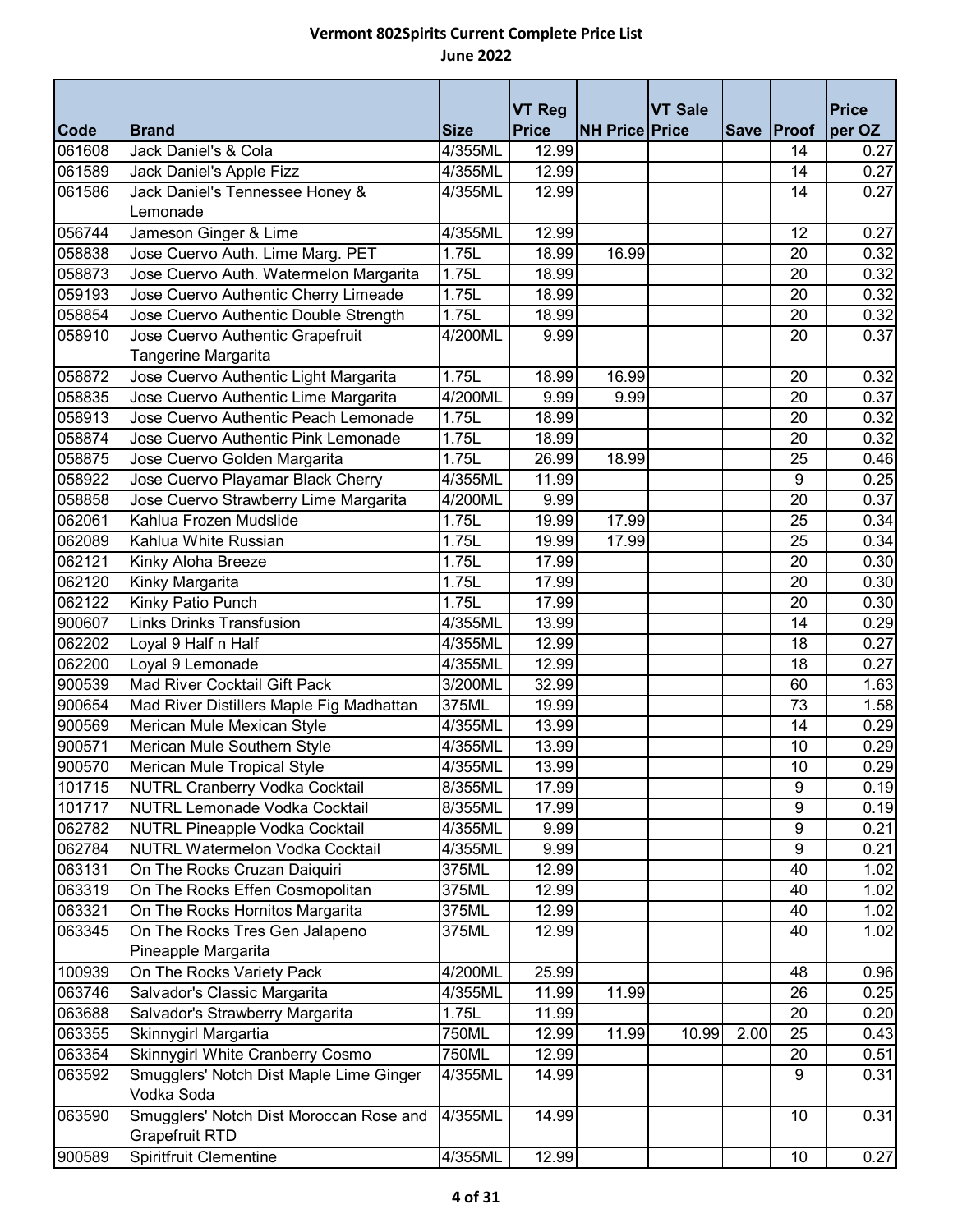|                         |                                                             |                    | <b>VT Reg</b>  |                       | <b>VT Sale</b> |      |            | <b>Price</b> |
|-------------------------|-------------------------------------------------------------|--------------------|----------------|-----------------------|----------------|------|------------|--------------|
| Code                    | <b>Brand</b>                                                | <b>Size</b>        | <b>Price</b>   | <b>NH Price Price</b> |                |      | Save Proof | per OZ       |
| 063450<br>063452        | Svedka Black Cherry Lime Vodka Soda                         | 4/355ML            | 12.99<br>12.99 |                       |                |      | 16         | 0.27         |
|                         | Svedka Strawberry Lemonade Vodka Soda                       | 4/355ML            |                |                       |                |      | 16         | 0.27         |
| 063777                  | Tanqueray Rangpur Lime Gin & Soda                           | 4/355ML            | 14.99          |                       |                |      | 12         | 0.31         |
| 063773<br>063868        | Tanqueray Sevilla Orange Gin & Soda                         | 4/355ML            | 14.99          |                       |                |      | 12         | 0.31         |
| 900445                  | The Club Long Island Iced Tea<br>The Copper Can Moscow Mule | 4/200ML<br>4/355ML | 6.99<br>14.99  |                       |                |      | 30<br>20   | 0.26<br>0.31 |
| 063109                  | Tumbler & Rocks Cosmo                                       | 750ML              |                |                       |                |      |            |              |
| 074698                  |                                                             | 4/355ML            | 24.99<br>18.99 |                       |                |      | 52<br>8    | 0.99<br>0.40 |
|                         | Yobo Hunni Sparkling Soju Grape & Ginger<br>Transfusion     |                    |                |                       |                |      |            |              |
| 074695                  | Yobo Hunni Sparkling Soju Peach & Chili<br>Pepper           | 4/355ML            | 18.99          |                       |                |      | 8          | 0.40         |
| 063884                  | Zing Zang Bloody Mary                                       | 4/355ML            | 14.99          |                       |                |      | 18         | 0.31         |
| <b>Cordial</b>          |                                                             |                    |                |                       |                |      |            |              |
| <b>Cordial Domestic</b> |                                                             |                    |                |                       |                |      |            |              |
| 084154                  | 99 Black Cherries                                           | 750ML              | 16.99          |                       | 13.99          | 3.00 | 99         | 0.55         |
| 081827                  | Allen's Peach Schnapps                                      | <b>LITER</b>       | 9.99           | 5.99                  |                |      | 30         | 0.30         |
| 085847                  | Allen's Triple Sec                                          | LITER              | 4.99           | 2.99                  |                |      | 30         | 0.15         |
| 073986                  | Amaretto Di Amore Classico                                  | 750ML              | 12.99          | 9.99                  | 9.99           | 3.00 | 42         | 0.39         |
| 072356                  | <b>Bailey's Almande</b>                                     | 750ML              | 29.99          | $\overline{2}1.99$    |                |      | 26         | 1.18         |
| 072376                  | Baja Luna Blackraspberry                                    | 750ML              | 13.99          | 12.99                 |                |      | 30         | 0.55         |
| 080826                  | Blue Ice 101 Peppermint Schnapps                            | 750ML              | 13.99          | 13.99                 |                |      | 101        | 0.55         |
| 081178                  | <b>Boston Peppermint Schnapps</b>                           | 1.75L              | 13.99          |                       |                |      | 48         | 0.24         |
| 081174                  | <b>Boston Peppermint Schnapps</b>                           | 375ML              | 3.99           |                       |                |      | 48         | 0.31         |
| 081176                  | <b>Boston Peppermint Schnapps</b>                           | 750ML              | 6.99           |                       |                |      | 48         | 0.28         |
| 072709                  | <b>Bully Boy Amaro</b>                                      | 750ML              | 27.99          |                       |                |      | 58         | 1.10         |
| 079616                  | Dek Signature cr de Menthe Wht                              | 750ML              | 9.99           | 8.99                  |                |      | 60         | 0.39         |
| 082786                  | DeKuyper Buttershots Burts Schnapps                         | 750ML              | 9.99           | 10.99                 |                |      | 30         | 0.39         |
| 082846                  | DeKuyper Luscious Peachtree Schnapps                        | 750ML              | 9.99           | 10.99                 |                |      | 30         | 0.39         |
| 086110                  | DeKuyper Signature Triple Sec                               | 750ML              | 4.99           | 4.99                  |                |      | 30         | 0.20         |
| 082606                  | DeKuyper Sour Apple Pucker                                  | 750ML              | 9.99           | 10.99                 |                |      | 30         | 0.39         |
| 086112                  | DeKuyper Triple Sec                                         | <b>LITER</b>       | 5.99           | 5.99                  |                |      | 30         | 0.18         |
| 069604                  | Dr. McGillicuddy's Mentholmint                              | 10/50ML            | 11.99          |                       |                |      | 48         | 0.71         |
| 073702                  | Evan Williams Honey Reserve                                 | 750ML              | 14.99          | 13.99                 | 12.99          | 2.00 | 70         | 0.51         |
| 073709                  | Fabrizia Limoncello                                         | 750ML              | 18.99          | 19.99                 |                |      | 54         | 0.75         |
| 073926                  | <b>FAIR Kumquat Liqueur</b>                                 | 375ML              | 24.99          |                       |                |      | 44         | 1.97         |
| 074086                  | Godiva Chocolate Liqueur                                    | 750ML              | 28.99          | 23.99                 |                |      | 34         | 1.14         |
| 074090                  | Godiva White Chocolate                                      | 750ML              | 28.99          | 23.99                 |                |      | 34         | 1.14         |
| 085560                  | Hiram Walker Blue Curacao                                   | <b>LITER</b>       | 9.99           |                       |                |      | 30         | 0.30         |
| 086691                  | Jack Daniel's Tennessee Fire                                | 50ML               | 2.99           | 2.99                  |                |      | 70         | 1.77         |
| 086692                  | Jack Daniel's Tennessee Fire                                | 750ML              | 26.99          | 26.99                 | 24.79          | 2.20 | 70         | 0.98         |
| 086673                  | Jack Daniel's Tennessee Honey                               | 1.75L              | 47.99          |                       |                |      | 70         | 0.81         |
| 086669                  | Jack Daniel's Tennessee Honey                               | 375ML              | 14.99          | 12.99                 |                |      | 70         | 1.18         |
| 086668                  | Jack Daniel's Tennessee Honey                               | 50ML               | 2.99           | 2.99                  |                |      | 70         | 1.77         |
| 086670                  | Jack Daniel's Tennessee Honey                               | 750ML              | 26.99          | 26.99                 | 24.79          | 2.20 | 70         | 0.98         |
| 075198                  | Kinky Blue Liqueur                                          | 750ML              | 19.99          |                       |                |      | 34         | 0.79         |
| 075221                  | Kinky Green Liqueur                                         | 750ML              | 19.99          | 20.99                 |                |      | 34         | 0.79         |
| 075210                  | Kinky Pink Liqueur                                          | 750ML              | 19.99          | 20.99                 | 16.99          | 3.00 | 34         | 0.67         |
| 075258                  | Koval Cranberry Gin Liqueur                                 | 750ML              | 32.99          |                       |                |      | 60         | 1.30         |
| 085600                  | Llords Blue Curacao                                         | Liter              | 5.99           |                       |                |      | 30         | 0.18         |
| 086307                  | Llord's Triple Sec                                          | <b>LITER</b>       | 4.99           | 5.99                  |                |      | 30         | 0.15         |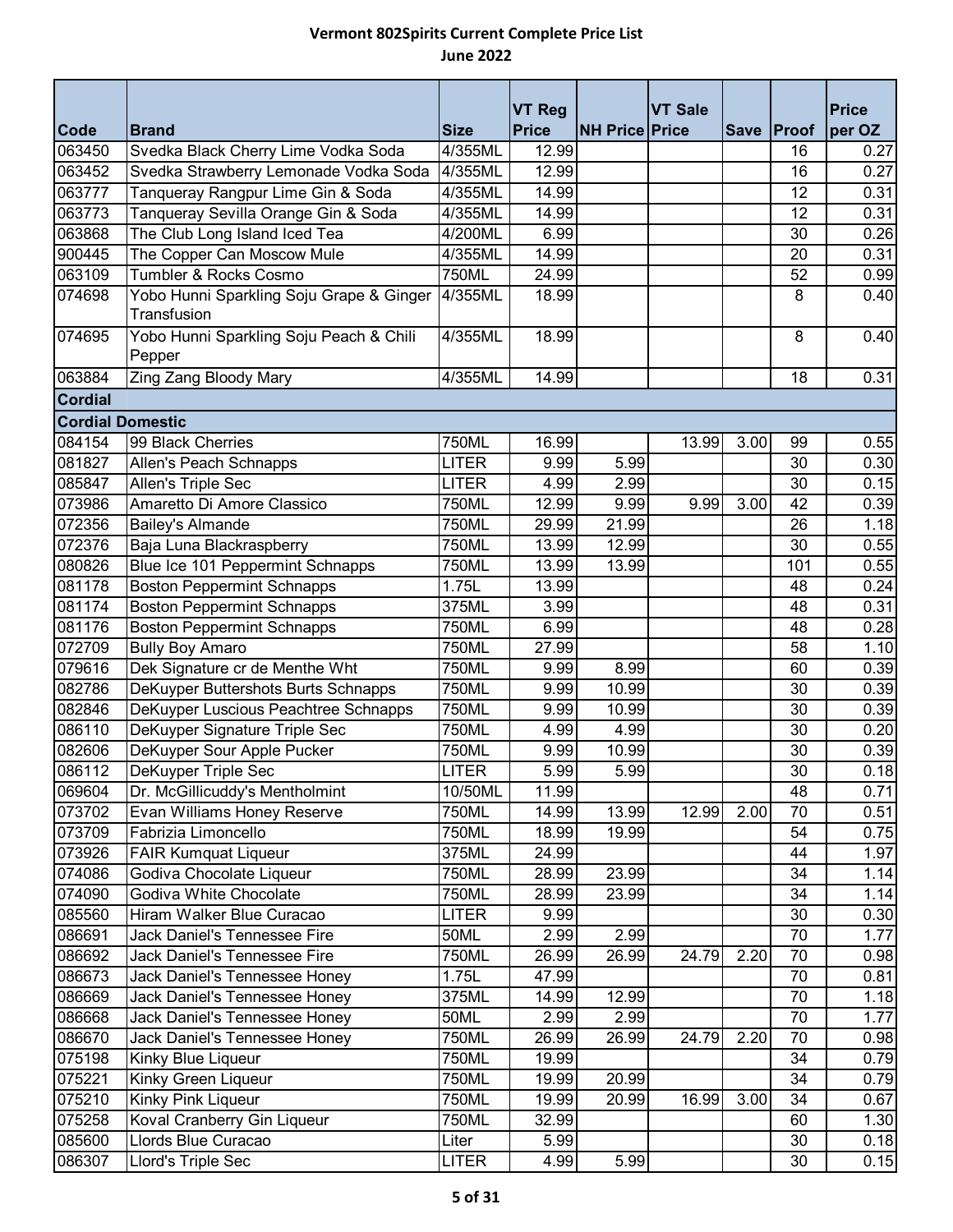|                  |                                                                                |                | <b>VT Reg</b>  |                       | <b>VT Sale</b> |      |                 | <b>Price</b> |
|------------------|--------------------------------------------------------------------------------|----------------|----------------|-----------------------|----------------|------|-----------------|--------------|
| <b>Code</b>      | <b>Brand</b>                                                                   | <b>Size</b>    | <b>Price</b>   | <b>NH Price Price</b> |                |      | Save Proof      | per OZ       |
| 900389           | Metcalfe's Blueberry Liqueur                                                   | 750ML          | 26.99          |                       |                |      | 40              | 1.06         |
| 900512           | Metcalfe's Peach Liqueur                                                       | 750ML          | 24.99          |                       | 19.99          | 5.00 | 40              | 0.79         |
| 080332           | Metcalfe's Vermont Maple Cream Liqueur                                         | 750ML          | 27.99          | 27.99                 |                |      | 34              | 1.10         |
| 075936           | Metcalfe's Vermont Maple Liqueur                                               | 750ML          | 27.99          | 24.99                 |                |      | 60              | 1.10         |
| 900317           | Metcalfe's Vermont Raspberry Liqueur                                           | 750ML          | 27.99          |                       |                |      | 33              | 1.10         |
| 076032           | Midnight Moon                                                                  | 750ML          | 26.99          | 23.99                 | 23.69          | 3.30 | 80              | 0.93         |
| 076036           | Midnight Moon Apple Pie                                                        | 750ML          | 26.99          | 23.99                 | 23.69          | 3.30 | $\overline{70}$ | 0.93         |
| 076227           | Montezumma Blue                                                                | <b>LITER</b>   | 9.99           | 6.79                  |                |      | 80              | 0.30         |
| 086487           | Mr. Boston Triple Sec                                                          | <b>LITER</b>   | 4.99           |                       |                |      | 30              | 0.15         |
| 900307           | New Deal Ginger Liqueur                                                        | 750ML          | 29.99          |                       |                |      | 44              | 1.18         |
| 086739           | Ole Smoky Apple Pie Moonshine                                                  | <b>50ML</b>    | 1.99           | 2.29                  |                |      | 70              | 1.18         |
| 086785           | Ole Smoky Apple Pie Moonshine                                                  | 750ML          | 21.99          | 22.99                 |                |      | $\overline{70}$ | 0.87         |
| 080363           | Ole Smoky Banana Pudding Cream                                                 | 750ML          | 19.99          |                       |                |      | 35              | 0.79         |
|                  | Moonshine                                                                      |                |                |                       |                |      |                 |              |
| 086845           | Ole Smoky Blackberry Moonshine                                                 | <b>50ML</b>    | 2.99           | 2.29                  |                |      | 40              | 1.77         |
| 086748           | Ole Smoky Blackberry Moonshine                                                 | 750ML          | 21.99          | 22.99                 |                |      | 40              | 0.87         |
| 086749           | Ole Smoky Cherry Moonshine                                                     | 750ML          | 21.99          |                       | 17.99          | 4.00 | 100             | 0.71         |
| 086828           | Ole Smoky Hunch Punch Moonshine                                                | 50ML           | 2.99           | 2.29                  |                |      | 80              | 1.77         |
| 086751           | Ole Smoky Hunch Punch Moonshine                                                | 750ML          | 21.99          | 22.99                 | 17.99          | 4.00 | 80              | 0.71         |
| 080374           | Ole Smoky Mountain Java Moonshine                                              | 750ML          | 21.99          | 17.99                 |                |      | 35              | 0.87         |
| 076505           | Ole Smoky Pineapples in Pina Colada                                            | 750ML          | 19.99          |                       |                |      | 40              | 0.79         |
| 086843           | Ole Smoky Salty Caramel                                                        | 750ML          | 18.99          | 19.99                 |                |      | 60              | 0.75         |
| 076478           | Pama Pomegrante Liqueur                                                        | 750ML          | 21.99          | 24.99                 | 19.99          | 2.00 | 34              | 0.79         |
| 071908           | Papilio Agave and Maple Spirit                                                 | 750ML          | 44.99          |                       |                |      | 88              | 1.77         |
| 900322           | Perc Coffee Liqueur                                                            | 750ML          | 29.99          | 28.99                 |                |      | 60              | 1.18         |
| 077136           | Raspberry di Amore                                                             | 750ML          | 12.99          | 9.99                  |                |      | 33              | 0.51         |
| 900624           | Ripton Mountain Distillery Peach                                               | <b>750ML</b>   | 28.99          |                       |                |      | 40              | 1.14         |
| 073055           | RumChata                                                                       | 750ML          | 25.99          |                       | 21.99          | 4.00 | 28              | 0.87         |
| 080458           | Ryan's Cream                                                                   | 1.75L          | 19.99          | 17.99                 | 17.99          | 2.00 | 34              | 0.30         |
| 080456           | Ryan's Cream                                                                   | 750ML          | 10.99          | 10.99                 |                |      | 34              | 0.43         |
| 071996           | Sambuca Di Amore                                                               | <b>750ML</b>   | 12.99          | 9.99                  |                |      | 84              | 0.51         |
| 900221           | <b>Sapling Liqueur</b>                                                         | 375ML          | 19.99          |                       |                |      | 70              | 1.58         |
| 900028           | Sapling Liqueur                                                                | 750ML          | 29.99          | 29.99                 | 24.99          | 5.00 | 70              | 0.99         |
| 080534           | Smugglers' Notch Distillery Maple Cream                                        | 750ML          | 29.99          |                       |                |      | 34              | 1.18         |
|                  | Liqueur                                                                        |                |                |                       |                |      |                 |              |
| 080464           | Southern Star Double Shot Coffee Bourbon                                       | 750ML          | 22.99          |                       |                |      | 30              | 0.91         |
|                  | Cream                                                                          |                |                |                       |                |      | 40              |              |
| 078163<br>077474 | St. Elder Natural Elderflower Liqueur<br>St. Elder Natural Elderflower Liqueur | 375ML<br>750ML | 14.99<br>19.99 | 19.99                 |                |      | 40              | 1.18         |
| 080518           | Sugarlands Butter Pecan Sippin' Cream                                          | 750ML          | 22.99          |                       | 19.99          | 3.00 | 80              | 0.79<br>0.79 |
| 900457           | <b>Vermont Cassis</b>                                                          | 750ML          | 28.99          |                       |                |      | 40              | 1.14         |
| 900623           | Vermont Ice Apple Cinnamon Creme                                               | 50ML           | 3.99           |                       |                |      | 30              | 2.36         |
| 080508           | Vermont Ice Apple Cinnamon Crème                                               | 750ML          | 32.99          |                       |                |      | 30              | 1.30         |
| 900622           | Vermont Ice Maple Bourbon Creme                                                | 50ML           | 3.99           |                       |                |      | 30              | 2.36         |
| 080521           | Vermont Ice Maple Bourbon Creme                                                | 750ML          | 32.99          |                       |                |      | 30              | 1.30         |
| 900621           | Vermont Ice Maple Creme                                                        | 50ML           | 3.99           |                       |                |      | 30              | 2.36         |
| 080509           | Vermont Ice Maple Crème                                                        | 750ML          | 32.99          | 31.99                 | 29.99          | 3.00 | 30              | 1.18         |
| 900065           | Vermont Organic Maple Liqueur                                                  | 750ML          | 32.99          |                       |                |      | 30              | 1.30         |
| 080490           | Vespertino Tequila Cream                                                       | 750ML          | 24.99          |                       | 19.99          | 5.00 | 30              | 0.79         |
|                  |                                                                                |                |                |                       |                |      |                 |              |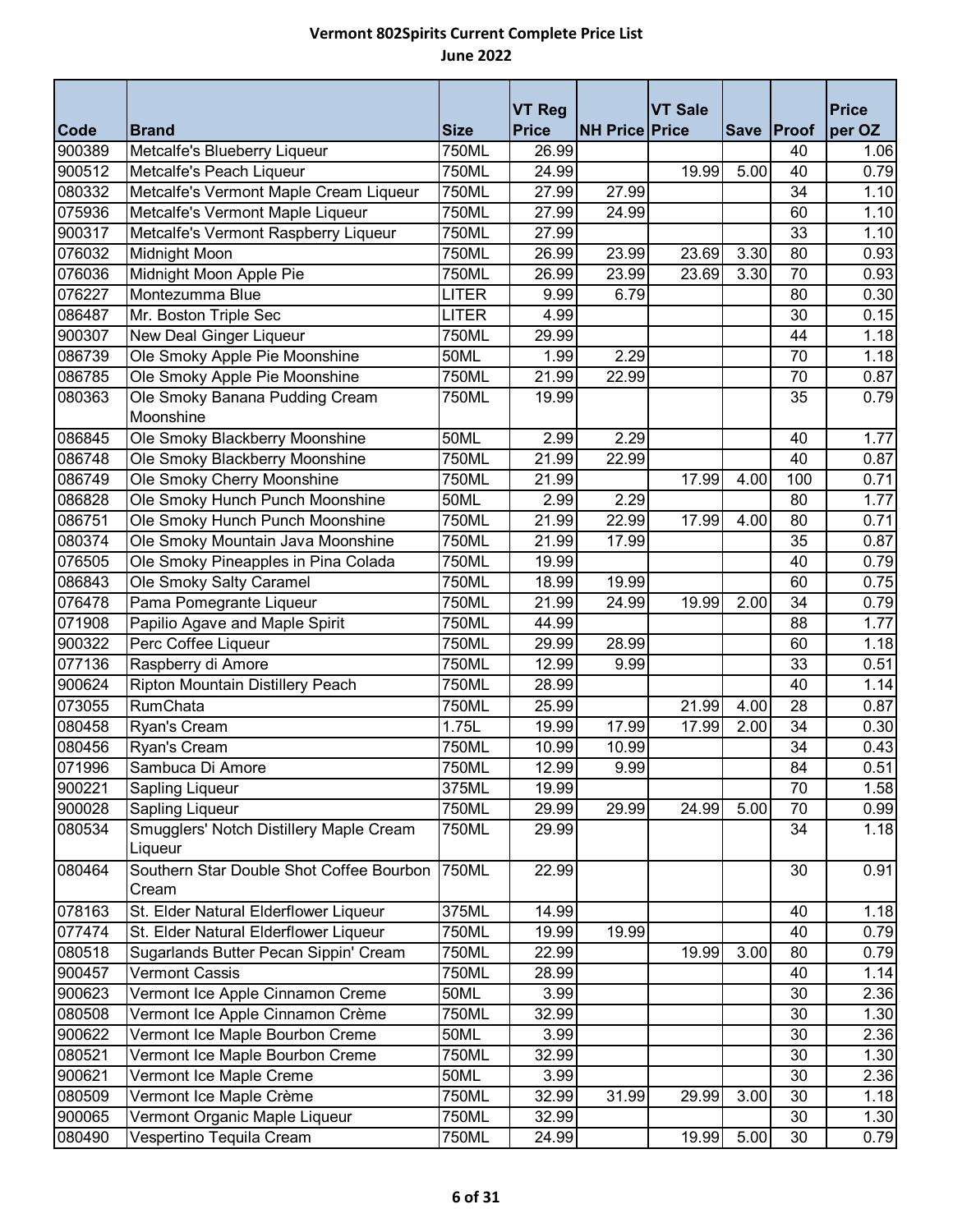|                         |                                         |              | <b>VT Reg</b> |                       | <b>VT Sale</b> |      |                 | <b>Price</b> |
|-------------------------|-----------------------------------------|--------------|---------------|-----------------------|----------------|------|-----------------|--------------|
| <b>Code</b>             | <b>Brand</b>                            | <b>Size</b>  | <b>Price</b>  | <b>NH Price Price</b> |                |      | Save Proof      | per OZ       |
| 081515                  | <b>Wicked Mint</b>                      | 750ML        | 15.99         |                       |                |      | 50              | 0.63         |
| 077776                  | Wild Turkey American Honey              | <b>750ML</b> | 20.99         | 19.99                 |                |      | $\overline{71}$ | 0.83         |
| <b>Cordial Imported</b> |                                         |              |               |                       |                |      |                 |              |
| 064000                  | Absente                                 | 750ML        | 42.99         | 39.99                 | 37.99          | 5.00 | 110             | 1.50         |
| 065969                  | Amaro Montenegro                        | 750ML        | 37.99         | 37.99                 |                |      | 46              | 1.50         |
| 067866                  | Amarula Cream Liqueur                   | 750ML        | 24.99         | 23.99                 |                |      | 34              | 0.99         |
| 064121                  | Anchos Reyes                            | 750ML        | 33.99         | 32.99                 |                |      | 80              | 1.34         |
| 064105                  | Aperol                                  | 375ML        | 16.99         |                       |                |      | 22              | 1.34         |
| 064147                  | Aperol                                  | 750ML        | 30.99         | 29.99                 |                |      | 22              | 1.22         |
| 064250                  | Averna Amaro                            | 750ML        | 33.99         | 30.99                 |                |      | 58              | 1.34         |
| 064336                  | <b>B &amp; B D.O.M.</b>                 | 750ML        | 33.99         | 29.99                 |                |      | 80              | 1.34         |
| 067902                  | <b>Bailey's Deliciously Light</b>       | 750ML        | 29.99         |                       |                |      | 32              | 1.18         |
| 068038                  | Bailey's Original Irish Cream           | 1.75L        | 52.99         | 38.99                 |                |      | 34              | 0.90         |
| 068034                  | Bailey's Original Irish Cream           | 375ML        | 16.99         | 12.99                 |                |      | 34              | 1.34         |
| 068031                  | Bailey's Original Irish Cream           | <b>50ML</b>  | 2.99          | 1.99                  |                |      | 34              | 1.77         |
| 068036                  | Bailey's Original Irish Cream           | 750ML        | 29.99         | 21.99                 |                |      | 34              | 1.18         |
| 068022                  | Bailey's Salted Caramel Irish Cream     | 750ML        | 29.99         | 21.99                 |                |      | 34              | 1.18         |
| 064356                  | Barenjager Liqueur                      | 750ML        | 25.99         | 24.99                 |                |      | 70              | 1.02         |
| 064396                  | <b>Bauchant Orange Liqueur</b>          | 750ML        | 23.99         | 24.99                 |                |      | 80              | 0.95         |
| 064406                  | Becherovka Liqueur                      | 750ML        | 22.99         |                       | 18.99          | 4.00 | 76              | 0.75         |
| 064416                  | Benedictine D.O.M.                      | 750ML        | 33.99         | 29.99                 |                |      | 80              | 1.34         |
| 067895                  | Black Irish White Chocolate Irish Cream | 750ML        | 28.99         |                       |                |      | 34              | 1.14         |
| 064636                  | Campari Aperitivo                       | 750ML        | 33.99         | 30.99                 |                |      | 48              | 1.34         |
| 064634                  | Campari Apertivo                        | 375ML        | 17.99         |                       |                |      | 48              | 1.42         |
| 064601                  | Caravella Limoncello                    | 750ML        | 19.99         | 19.99                 | 16.99          | 3.00 | 56              | 0.67         |
| 068126                  | Carolan's Irish Cream Liqueur           | 750ML        | 18.99         | 14.99                 |                |      | 34              | 0.75         |
| 064676                  | Chambord Liqueur Royale                 | 750ML        | 32.99         | 29.99                 |                |      | 33              | 1.30         |
| 064696                  | <b>Chartreuse Green</b>                 | <b>750ML</b> | 62.99         | 55.99                 |                |      | 110             | 2.48         |
| 064706                  | <b>Chartreuse Yellow</b>                | 750ML        | 62.99         | 55.99                 |                |      | 80              | 2.48         |
| 073150                  | Choco Lat Deluxe Chocolate Liqueur      | 750ML        | 16.99         | 13.99                 |                |      | 30              | 0.67         |
| 064774                  | Cointreau Liqueur                       | 375ML        | 25.99         | 21.99                 |                |      | 80              | 2.05         |
| 064776                  | Cointreau Liqueur                       | 750ML        | 39.99         | 34.99                 | 35.49          | 4.50 | 80              | 1.40         |
| 064779                  | Cointreau Liqueur                       | <b>LITER</b> | 49.99         |                       |                |      | 80              | 1.48         |
| 064790                  | Cynar Liqueur                           | <b>LITER</b> | 30.99         | 28.99                 |                |      | 33              | 0.92         |
| 064138                  | Di Saronno Amaretto                     | 1.75L        | 51.99         | 37.99                 |                |      | 56              | 0.88         |
| 064135                  | Di Saronno Amaretto                     | 375ML        | 18.99         | 13.99                 |                |      | 56              | 1.50         |
| 064136                  | Di Saronno Amaretto                     | 750ML        | 30.99         | 24.99                 |                |      | 56              | 1.22         |
| 068222                  | Disaronno Velvet Liqueur                | 750ML        | 29.99         |                       |                |      | 34              | 1.18         |
| 064645                  | Domaine De Canton French Ginger Liqueur | 750ML        | 33.99         | 37.99                 | 29.99          | 4.00 | 56              | 1.18         |
| 069618                  | Dr. McGillicuddy's Butterscotch         | 750ML        | 15.99         | 15.99                 | 13.99          | 2.00 | 42              | 0.55         |
| 069636                  | Dr. McGillicuddy's Cherry               | 750ML        | 15.99         | 15.99                 | 13.99          | 2.00 | 30              | 0.55         |
| 069650                  | Dr. McGillicuddy's Ment. Trave          | 750ML        | 15.99         | 15.99                 | 13.99          | 2.00 | 48              | 0.55         |
| 069658                  | Dr. McGillicuddy's Mentholmint          | 1.75L        | 24.99         | 25.99                 |                |      | 48              | 0.42         |
| 069653                  | Dr. McGillicuddy's Mentholmint          | 200ML        | 4.99          |                       |                |      | 48              | 0.74         |
| 069654                  | Dr. McGillicuddy's Mentholmint          | 375ML        | 7.99          | 7.49                  |                |      | 48              | 0.63         |
| 069651                  | Dr. McGillicuddy's Mentholmint          | 50ML         | 1.99          | 0.99                  |                |      | 48              | 1.18         |
| 069656                  | Dr. McGillicuddy's Mentholmint          | 750ML        | 15.99         | 15.99                 | 13.99          | 2.00 | 48              | 0.55         |
| 069706                  | Dr. McGillicuddy's Root Beer            | 750ML        | 15.99         | 15.99                 | 13.99          | 2.00 | 42              | 0.55         |
| 069611                  | Dr. McGillicuddy's Wild Apple Pie       | 750ML        | 15.99         | 15.99                 | 13.99          | 2.00 | 42              | 0.55         |
| 069711                  | Dr. McGillicuddy's Wild Grape           | 750ML        | 15.99         | 15.99                 | 13.99          | 2.00 | 42              | 0.55         |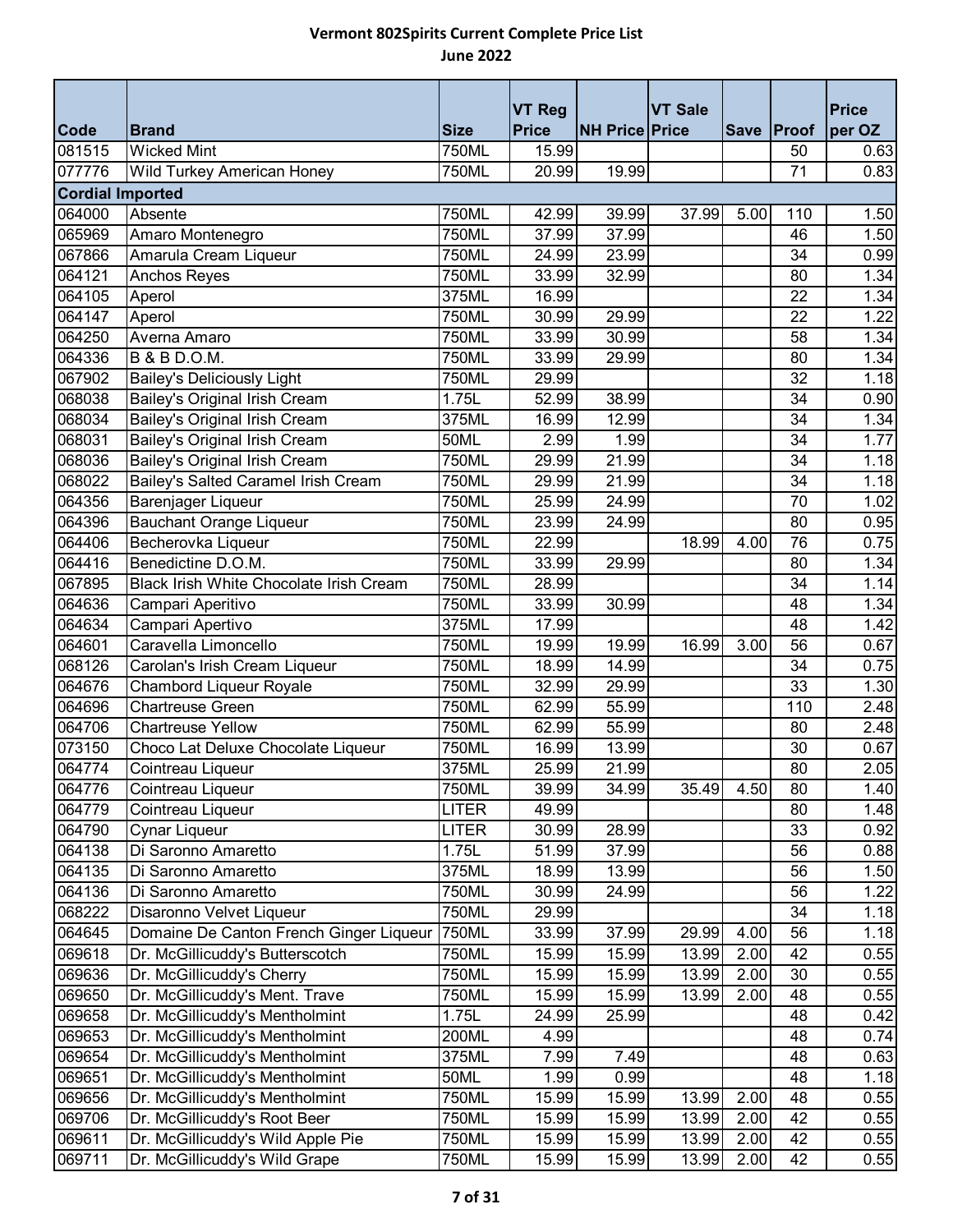|             |                                      |                     | <b>VT Reg</b> |                       | <b>VT Sale</b> |             |                 | <b>Price</b> |
|-------------|--------------------------------------|---------------------|---------------|-----------------------|----------------|-------------|-----------------|--------------|
| <b>Code</b> | <b>Brand</b>                         | <b>Size</b>         | <b>Price</b>  | <b>NH Price Price</b> |                | <b>Save</b> | Proof           | per OZ       |
| 064876      | Drambuie Liqueur                     | 750ML               | 37.99         | 34.99                 |                |             | 80              | 1.50         |
| 068306      | <b>Emmets Irish Cream</b>            | 750ML               | 16.99         | 9.99                  |                |             | 34              | 0.67         |
| 064976      | <b>Fernet Branca</b>                 | 750ML               | 32.99         | 27.99                 | 29.99          | 3.00        | 80              | 1.18         |
| 100423      | Fireball Cinnamon Whiskey            | 6/100ML             | 12.99         |                       |                |             | 66              | 0.64         |
| 064868      | Fireball Cinnamon Whisky             | 1.75L               | 29.99         | 28.99                 | 24.99          | 5.00        | 66              | 0.42         |
| 064863      | <b>Fireball Cinnamon Whisky</b>      | 200ML               | 4.99          | 3.99                  |                |             | 66              | 0.74         |
| 064864      | Fireball Cinnamon Whisky             | 375ML               | 9.99          | 9.99                  |                |             | 66              | 0.79         |
| 064861      | <b>Fireball Cinnamon Whisky</b>      | 50ML                | 1.99          | 0.99                  |                |             | 66              | 1.18         |
| 064866      | Fireball Cinnamon Whisky             | 750ML               | 15.99         | 15.99                 |                |             | 66              | 0.63         |
| 064865      | Fireball Cinnamon Whisky PET         | 750ML               | 15.99         | 15.99                 |                |             | 66              | 0.63         |
| 068340      | Five Farms Irish Cream Liqueur       | 750ML               | 32.99         |                       |                |             | 34              | 1.30         |
| 064996      | Frangelico                           | 750ML               | 30.99         | 24.99                 |                |             | 40              | 1.22         |
| 065066      | Goldschlager                         | 750ML               | 21.99         | 19.99                 |                |             | 87              | 0.87         |
| 065125      | Grand Marnier                        | 375ML               | 21.99         |                       |                |             | 80              | 1.73         |
| 065121      | <b>Grand Marnier</b>                 | 50ML                | 2.99          | 2.99                  |                |             | 80              | 1.77         |
| 065126      | <b>Grand Marnier</b>                 | 750ML               | 41.99         | 34.99                 | 39.99          | 2.00        | 80              | 1.58         |
| 065195      | Hpnotiq                              | 750ML               | 19.99         | 19.99                 | 17.99          | 2.00        | 34              | 0.71         |
| 068516      | Irish Manor Cream Liqueur            | 750ML               | 13.99         | 11.99                 |                |             | 34              | 0.55         |
| 065258      | Jagermeister                         | 1.75L               | 44.99         | 41.99                 |                |             | 70              | 0.76         |
| 065253      | Jagermeister                         | 200ML               | 6.99          | 5.99                  |                |             | 70              | 1.03         |
| 065254      | Jagermeister                         | 375ML               | 13.99         | 10.99                 |                |             | 70              | 1.10         |
| 065251      | Jagermeister                         | 50ML                | 2.99          | 1.99                  |                |             | $\overline{70}$ | 1.77         |
| 065256      | Jagermeister                         | 750ML               | 25.99         | 18.99                 | 22.99          | 3.00        | 70              | 0.91         |
| 065368      | Jagermeister Cold Brew Coffee        | 750ML               | 25.99         |                       | 22.99          | 3.00        | 66              | 0.91         |
| 065257      | Jagermeister                         | <b>LITER</b>        | 27.99         | 23.99                 |                |             | 70              | 0.83         |
| 067534      | Kahlua Vanilla Liqueur               | 750ML               | 25.99         | 21.99                 | 23.99          | 2.00        | 40              | 0.95         |
| 067528      | Kahlua Coffee Liqueur                | 1.75L               | 43.99         | 39.99                 |                |             | 40              | 0.74         |
| 067524      | Kahlua Coffee Liqueur                | 375ML               | 14.99         | 9.99                  |                |             | 40              | 1.18         |
| 067522      | Kahlua Coffee Liqueur                | 50ML                | 1.99          | 1.99                  |                |             | 40              | 1.18         |
| 067526      | Kahlua Coffee Liqueur                | 750ML               | 25.99         | 21.99                 | 23.99          | 2.00        | 40              | 0.95         |
| 067536      | Kahlua Especial                      | 750ML               | 26.99         | 24.99                 | 24.99          | 2.00        | 70              | 0.99         |
| 067556      | Kamora Coffee Liqueur                | $\overline{750}$ ML | 12.99         | 10.99                 |                |             | 40              | 0.51         |
| 067550      | Kamora Coffee Liqueur PET            | 1.75L               | 25.99         | 19.99                 |                |             | 40              | 0.44         |
| 067588      | Kapali Coffee Liqueur                | 1.75L               | 16.99         | 17.99                 | 13.99          | 3.00        | 53              | 0.24         |
| 067586      | Kapali Coffee Liqueur                | 750ML               | 9.99          | 10.49                 |                |             | 53              | 0.39         |
| 065446      | Linie Aquavit                        | 750ML               | 25.99         |                       |                |             | 83              | 1.02         |
| 065559      | Luxardo Amaro Abano                  | 750ML               | 27.99         | 24.99                 |                |             | 60              | 1.10         |
| 065553      | Luxardo Aperitivo                    | 750ML               | 21.99         |                       | 18.99          | 3.00        | 44              | 0.75         |
| 067610      | Luxardo Maraschino                   | 750ML               | 39.99         | 31.99                 | 36.99          | 3.00        | 40              | 1.46         |
| 065937      | Meletti Amaro Liqueur                | 750ML               | 23.99         | 15.99                 | 20.99          | 3.00        | 64              | 0.83         |
| 065896      | Metaxa Ouzo                          | 750ML               | 22.99         | 21.99                 | 20.99          | 2.00        | 80              | 0.83         |
| 067006      | Midori Melon                         | 750ML               | 22.99         | 21.99                 |                |             | 42              | 0.91         |
| 066015      | Mozart Chocolate Cream Liqueur       | 750ML               | 27.99         |                       |                |             | 34              | 1.10         |
| 066068      | Nonino L'Aperitivo                   | 750ML               | 37.99         |                       | 34.99          | 3.00        | 42              | 1.38         |
| 066056      | Nonino Quintessentia Amaro           | 750ML               | 49.99         | 44.99                 | 40.99          | 9.00        | 70              | 1.62         |
| 076381      | Norden Aquavit Original Taffel Style | 750ML               | 29.99         |                       | 26.99          | 3.00        | 90              | 1.06         |
| 066146      | Pallini Limoncello                   | 750ML               | 21.99         | 21.99                 | 19.99          | 2.00        | 52              | 0.79         |
| 066136      | Passoa Passion Fruit Liqueur         | 750ML               | 15.99         |                       |                |             | 40              | 0.63         |
| 064738      | Patron Citronge Orange               | 375ML               | 13.49         | 14.99                 |                |             | 70              | 1.06         |
| 064736      | Patron Citronge Orange Liqueur       | 750ML               | 29.99         | 24.99                 |                |             | 80              | 1.18         |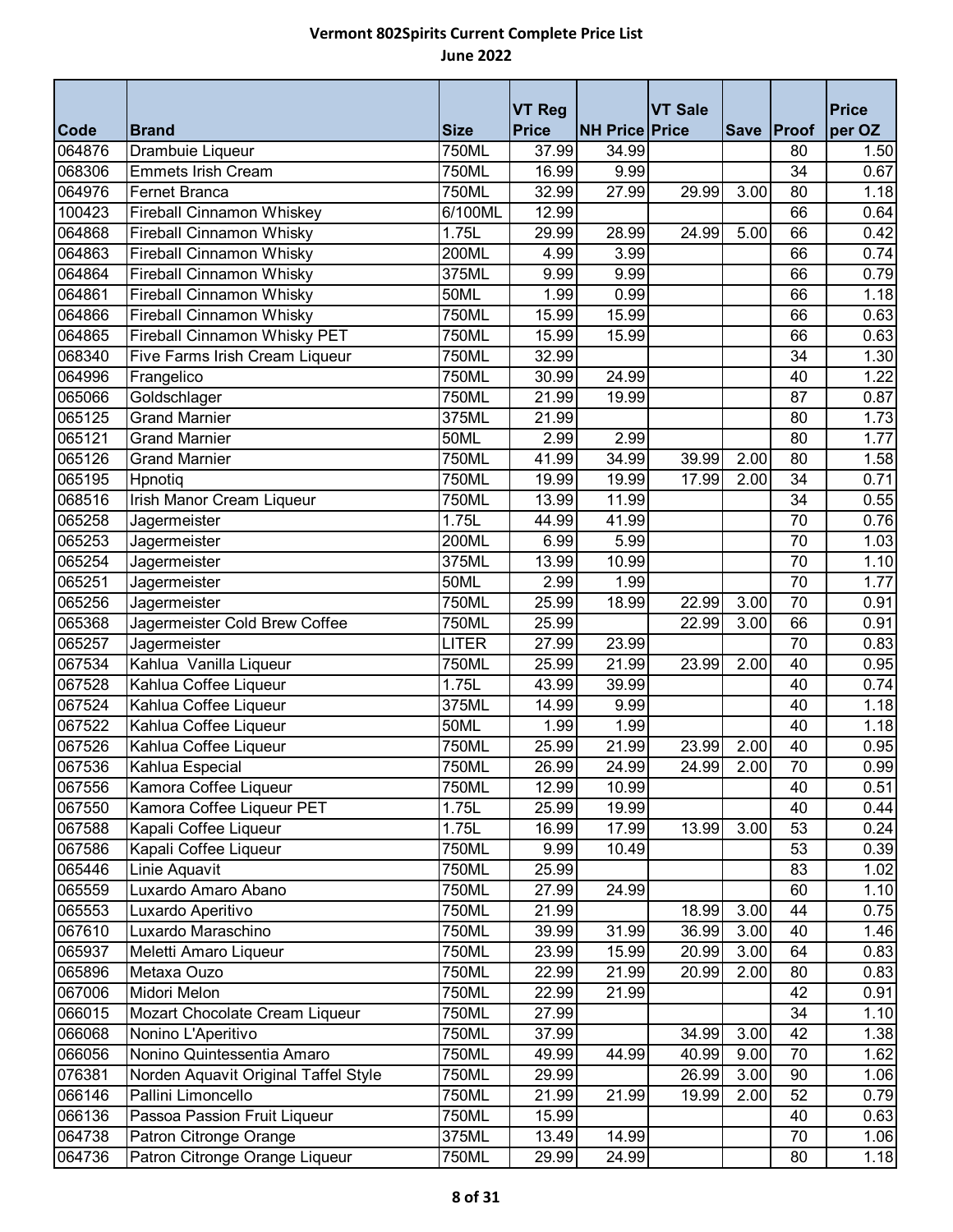|                                |                                                  |                     | <b>VT Reg</b> |                       | <b>VT Sale</b>     |      |                 | <b>Price</b> |  |
|--------------------------------|--------------------------------------------------|---------------------|---------------|-----------------------|--------------------|------|-----------------|--------------|--|
| Code                           | <b>Brand</b>                                     | <b>Size</b>         | <b>Price</b>  | <b>NH Price Price</b> |                    |      | Save Proof      | per OZ       |  |
| 066186                         | Pernod Anise                                     | 750ML               | 35.99         | 35.99                 | $33.\overline{99}$ | 2.00 | 80              | 1.34         |  |
| 066122                         | Pierre Ferrand Dry Curacao                       | 750ML               | 33.99         |                       |                    |      | 80              | 1.34         |  |
| 066226                         | Pimm's Cup                                       | 750ML               | 20.99         | 19.99                 |                    |      | 50              | 0.83         |  |
| 064607                         | Pirassununga Cachaca 51                          | <b>LITER</b>        | 19.99         |                       |                    |      | 80              | 0.59         |  |
| 076892                         | <b>Plantation Pineapple Rum</b>                  | 750ML               | 32.99         |                       |                    |      | 80              | 1.30         |  |
| 064816                         | Romana Black Sambuca                             | 750ML               | 21.99         |                       |                    |      | 80              | 0.87         |  |
| 069946                         | <b>Rumple Minze</b>                              | 750ML               | 21.99         | 19.99                 |                    |      | 100             | 0.87         |  |
| 066634                         | Sambuca Romana Liqueur                           | 375ML               | 13.99         | 11.99                 |                    |      | 84              | 1.10         |  |
| 066631                         | Sambuca Romana Liqueur                           | 50ML                | 1.99          | 1.99                  |                    |      | 84              | 1.18         |  |
| 066636                         | Sambuca Romana Liqueur                           | 750ML               | 21.99         | 19.99                 |                    |      | 84              | 0.87         |  |
| 066752                         | Select Pilla Aperitivo                           | 750ML               | 27.99         |                       |                    |      | 35              | 1.10         |  |
| 066810                         | Solerno Blood Orange Liqueur                     | 750ML               | 42.99         | 34.99                 | 37.99              | 5.00 | 80              | 1.50         |  |
| 068848                         | St. Brendan's Irish Cream                        | 1.75L               | 29.99         | 24.99                 | 26.99              | 3.00 | 34              | 0.46         |  |
| 068846                         | St. Brendan's Irish Cream                        | 750ML               | 17.99         | 13.99                 |                    |      | 34              | 0.71         |  |
| 066836                         | St. Germain Liqueur                              | 750ML               | 39.99         | 35.99                 |                    |      | 40              | 1.58         |  |
| 066936                         | Stock Grangala Liqueur                           | 750ML               | 19.99         |                       | 17.99              | 2.00 | 80              | 0.71         |  |
| 065200                         | <b>Tequila Rose</b>                              | 750ML               | 20.99         | 19.99                 |                    |      | 30              | 0.83         |  |
| 068526                         | The Irishman Irish Cream                         | 750ML               | 21.99         |                       |                    |      | 68              | 0.87         |  |
| 067264                         | <b>Yukon Jack</b>                                | 375ML               | 10.99         |                       |                    |      | 100             | 0.87         |  |
| 067266                         | Yukon Jack                                       | 750ML               | 16.99         | 16.99                 | 14.99              | 2.00 | 100             | 0.59         |  |
| <b>Fortified Wine</b>          |                                                  |                     |               |                       |                    |      |                 |              |  |
| <b>Fortified Wine Domestic</b> |                                                  |                     |               |                       |                    |      |                 |              |  |
| 096984                         | Cribari Marsala                                  | 750ML               | 5.99          | 7.99                  |                    |      | 34              | 0.24         |  |
| 097014                         | <b>Dubonnet Rouge Aperitif</b>                   | $\overline{750}$ ML | 19.99         |                       |                    |      | 38              | 0.79         |  |
| 097054                         | G & D Marsala                                    | 750ML               | 4.99          |                       |                    |      | 36              | 0.20         |  |
| 900604                         | Vermont Vermouth Boreas Sweet Vermouth 750ML     |                     | 28.99         |                       |                    |      | 16              | 1.14         |  |
| 900545                         | Vermont Vermouth Harvest Apple Wine<br>Specialty | 375ML               | 18.99         |                       |                    |      | 13              | 1.50         |  |
| 900603                         | Vermont Vermouth Harvest Apple Wine<br>Specialty | <b>750ML</b>        | 28.99         |                       |                    |      | $\overline{13}$ | 1.14         |  |
|                                | <b>Fortified Wine Dry Vermouth</b>               |                     |               |                       |                    |      |                 |              |  |
| 900274                         | Dolin Dry Vermouth                               | 750ML               | 14.99         | 11.99                 |                    |      | 35              | 0.59         |  |
| 099174                         | <b>Gallo Extra Dry Vermouth</b>                  | 750ML               | 5.99          |                       |                    |      | 32              | 0.24         |  |
| 098196                         | Martini & Rossi Ex. Dry Ver.                     | 1.5L                | 12.99         |                       |                    |      | 36              | 0.26         |  |
| 098192                         | Martini & Rossi Ex. Dry Ver.                     | 375ML               | 5.99          |                       |                    |      | 36              | 0.47         |  |
| 098197                         | Martini & Rossi Ex. Dry Ver.                     | 750ML               | 9.99          |                       |                    |      | 36              | 0.39         |  |
| 099382                         | Tribuno Dry Vermouth                             | 375ML               | 4.99          |                       |                    |      | 32              | 0.39         |  |
| 099385                         | <b>Tribuno Dry Vermouth</b>                      | <b>LITER</b>        | 5.99          |                       |                    |      | 32              | 0.18         |  |
| 900543                         | Vermont Vermouth Zephyr Dry Vermouth             | 375ML               | 18.99         |                       |                    |      | 16              | 1.50         |  |
| 900602                         | Vermont Vermouth Zephyr Dry Vermouth             | 750ML               | 28.99         |                       |                    |      | 16              | 1.14         |  |
|                                | <b>Fortified Wine Imported</b>                   |                     |               |                       |                    |      |                 |              |  |
| 098095                         | Carpano Punt E Mes                               | 750ML               | 24.99         |                       | 22.99              | 2.00 | 33              | 0.91         |  |
| 092344                         | Florio Marsala Dry                               | 750ML               | 13.99         |                       |                    |      | 36              | 0.55         |  |
| 092354                         | Florio Marsala Sweet                             | 750ML               | 13.99         |                       |                    |      | 36              | 0.55         |  |
| 098154                         | Lillet Blanc Aperitif                            | 750ML               | 22.99         | 19.99                 |                    |      | 36              | 0.91         |  |
| 092124                         | Sandeman Fine Rich Madeira                       | 750ML               | 23.99         |                       |                    |      | 44              | 0.95         |  |
|                                | <b>Fortified Wine Port</b>                       |                     |               |                       |                    |      |                 |              |  |
| 090207                         | Graham's 10yr Tawny Port                         | 750ML               | 36.99         | 34.99                 |                    |      | 40              |              |  |
| 090326                         | Grahams 20YR Tawny Port                          | 750ML               | 59.99         |                       |                    |      | 40              | 1.46<br>2.37 |  |
| 090330                         | Graham's Six Grapes Port                         | 750ML               | 24.99         | 21.99                 | 22.99              | 2.00 | 40              | 0.91         |  |
|                                |                                                  |                     |               |                       |                    |      |                 |              |  |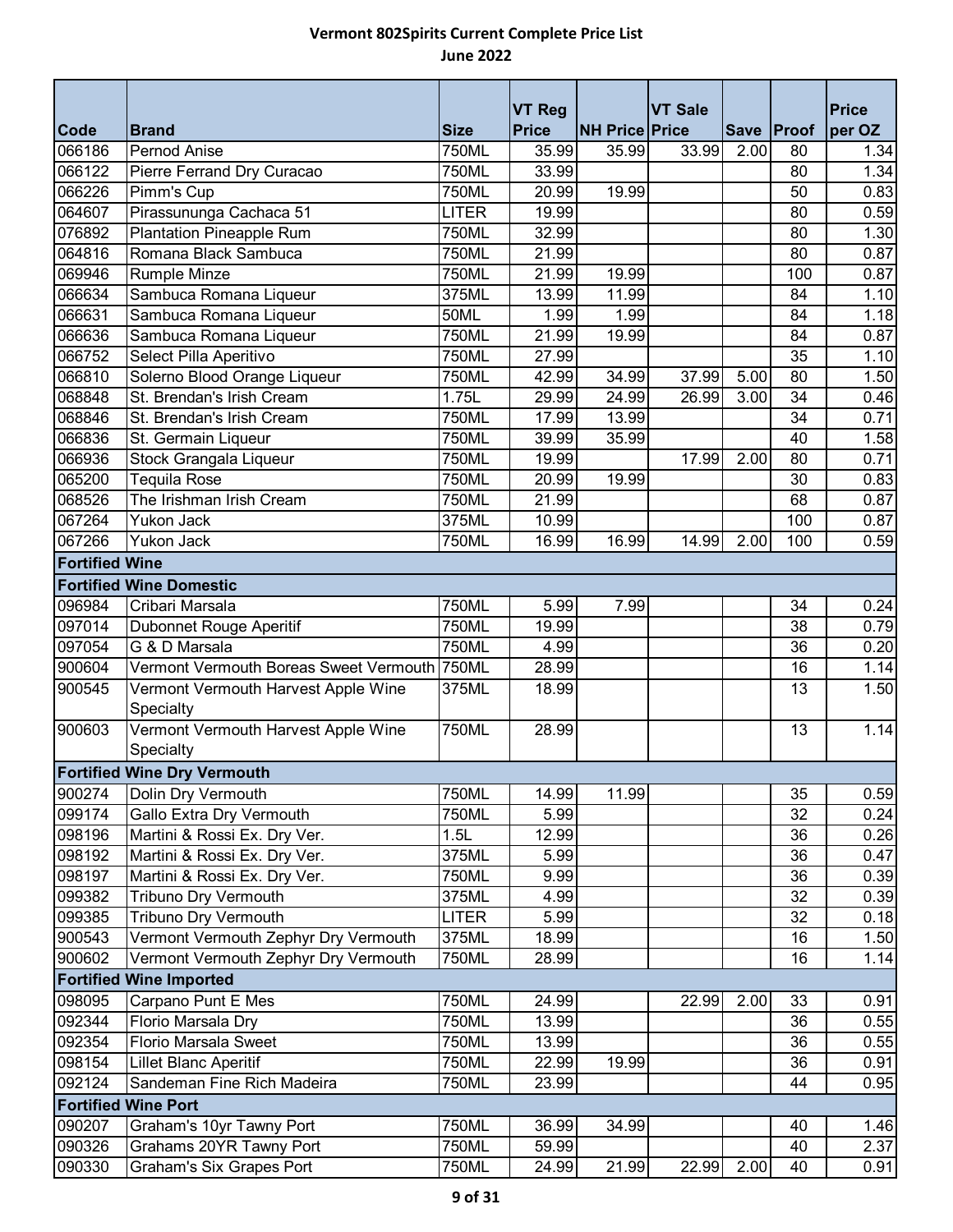|                     |                                                 |                  | <b>VT Reg</b> |                       | <b>VT Sale</b> |      |              | <b>Price</b> |
|---------------------|-------------------------------------------------|------------------|---------------|-----------------------|----------------|------|--------------|--------------|
| <b>Code</b>         | <b>Brand</b>                                    | <b>Size</b>      | <b>Price</b>  | <b>NH Price Price</b> |                |      | Save   Proof | per OZ       |
| 090794              | Sandeman Founders Reserve Port                  | 750ML            | 24.99         |                       |                |      | 42           | 0.99         |
| 090694              | Sandeman Ruby Port                              | 750ML            | 20.99         |                       |                |      | 40           | 0.83         |
| 090814              | Taylor 10yr Port                                | 750ML            | 25.99         |                       |                |      | 40           | 1.02         |
| 090884              | Taylor 20yr Tawny Port                          | 750ML            | 47.99         |                       |                |      | 40           | 1.89         |
| 093566              | <b>Taylor Port</b>                              | 1.5L             | 8.99          |                       |                |      | 36           | 0.18         |
| 093567              | <b>Taylor Port</b>                              | 3.0 <sub>L</sub> | 14.99         |                       |                |      | 36           | 0.15         |
| 093564              | <b>Taylor Port</b>                              | <b>750ML</b>     | 5.99          |                       |                |      | 36           | 0.24         |
| 090900              | Warre's Kings Tawny Port                        | 750ML            | 18.99         |                       |                |      | 19           | 0.75         |
| 090904              | Warre's LBV Port                                | 750ML            | 31.99         |                       |                |      | 40           | 1.26         |
| 090916              | Warre's Otima 10yr Tawny                        | 500ML            | 30.99         | 22.99                 |                |      | 40           | 1.83         |
| 090918              | Warre's Otima 20yr Tawny                        | 500ML            | 49.99         |                       |                |      | 40           | 2.96         |
| 090954              | <b>Warre's Warrior Port</b>                     | 750ML            | 20.99         |                       | 18.99          | 2.00 | 40           | 0.75         |
|                     | <b>Fortified Wine Sherry</b>                    |                  |               |                       |                |      |              |              |
| 091085              | Delgado Zuleta Fino Sherry                      | 750ML            | 15.99         |                       |                |      | 30           | 0.63         |
| 091086              | Delgado Zuleta Medium Dry Amontillado<br>Sherry | 750ML            | 15.99         |                       |                |      | 35           | 0.63         |
| 091346              | Harvey's Bristol Cream Sherry                   | 1.5L             | 27.99         |                       |                |      | 35           | 0.55         |
| 091344              | Harvey's Bristol Cream Sherry                   | 750ML            | 14.99         |                       |                |      | 35           | 0.59         |
| 091734              | Savory & James Amontillado Shy                  | <b>750ML</b>     | 11.99         |                       |                |      | 40           | 0.47         |
| 091744              | Savory & James Cream Sherry                     | 750ML            | 11.99         |                       |                |      | 40           | 0.47         |
| 095024              | <b>Taylor Cooking Sherry</b>                    | <b>750ML</b>     | 5.99          |                       |                |      | 36           | 0.24         |
| 095486              | <b>Taylor Cream Sherry</b>                      | 1.5L             | 8.99          |                       |                |      | 36           | 0.18         |
| 095487              | <b>Taylor Cream Sherry</b>                      | 3.0L             | 14.99         |                       |                |      | 36           | 0.15         |
| 095916              | <b>Taylor Dry Sherry</b>                        | 1.5L             | 8.99          |                       |                |      | 36           | 0.18         |
| 095914              | <b>Taylor Dry Sherry</b>                        | 750ML            | 5.99          |                       |                |      | 36           | 0.24         |
| 091974              | W & H Dry Sack Sherry                           | 750ML            | 15.99         | 13.49                 | 13.99          | 2.00 | 40           | 0.55         |
|                     | <b>Fortified Wine Sweet Vermouth</b>            |                  |               |                       |                |      |              |              |
| 098715              | <b>Boissiere Sweet Vermouth</b>                 | <b>LITER</b>     | 7.99          |                       |                |      | 36           | 0.24         |
| 098489              | Carpano Antica Formula                          | 375ML            | 23.99         |                       |                |      | 17           | 1.89         |
| 098490              | Carpano Antica Formula                          | <b>LITER</b>     | 43.99         |                       | 39.99          | 4.00 | 16           | 1.18         |
| 099674              | <b>Gallo Sweet Vermouth</b>                     | <b>750ML</b>     | 5.99          |                       |                |      | 32           | 0.24         |
| 098746              | Martini & Rossi Rosso Ver.                      | 1.5L             | 12.99         |                       |                |      | 32           | 0.26         |
| 098742              | Martini & Rossi Rosso Ver.                      | 375ML            | 5.99          |                       |                |      | 32           | 0.47         |
| 098747              | Martini & Rossi Rosso Ver.                      | 750ML            | 9.99          |                       |                |      | 32           | 0.39         |
| 099892              | <b>Tribuno Sweet Vermouth</b>                   | 375ML            | 4.99          |                       |                |      | 32           | 0.39         |
| 099895              | <b>Tribuno Sweet Vermouth</b>                   | <b>LITER</b>     | 5.99          |                       |                |      | 32           | 0.18         |
| 900544              | Vermont Vermouth Boreas Sweet Vermouth 375ML    |                  | 18.99         |                       |                |      | 16           | 1.50         |
| 900648              | Vermont Vermouth Hesper Bittersweet             | 375ML            | 18.99         |                       |                |      | 31           | 1.50         |
|                     | Vermouth                                        |                  |               |                       |                |      |              |              |
| 900605              | Vermont Vermouth Thalia Rose Vermouth           | 375ML            | 18.99         |                       |                |      | 16           | 1.50         |
| Gin                 |                                                 |                  |               |                       |                |      |              |              |
| <b>Gin Domestic</b> |                                                 |                  |               |                       |                |      |              |              |
| 029119              | <b>Aviation Gin</b>                             | 750ML            | 29.99         | 29.99                 | 24.99          | 5.00 | 84           | 0.99         |
| 029254              | Barr Hill Gin                                   | 375ML            | 18.99         | 18.99                 |                |      | 90           | 1.50         |
| 900356              | Barr Hill Gin                                   | <b>50ML</b>      | 4.99          |                       |                |      | 90           | 2.95         |
| 900260              | Barr Hill Gin                                   | 750ML            | 35.99         | 36.99                 |                |      | 90           | 1.42         |
| 029258              | Barr Hill Reserve Tom Cat Gin                   | 375ML            | 27.99         | 27.99                 |                |      | 90           | 2.21         |
| 900340              | Barr Hill Reserve Tom Cat Gin                   | 750ML            | 45.99         |                       |                |      | 90           | 1.81         |
| 029568              | <b>Burnett's Gin</b>                            | 1.75L            | 17.99         | 13.99                 | 13.99          | 4.00 | 80           | 0.24         |
| 029566              | <b>Burnett's Gin</b>                            | 750ML            | 8.99          | 7.99                  |                |      | 80           | 0.35         |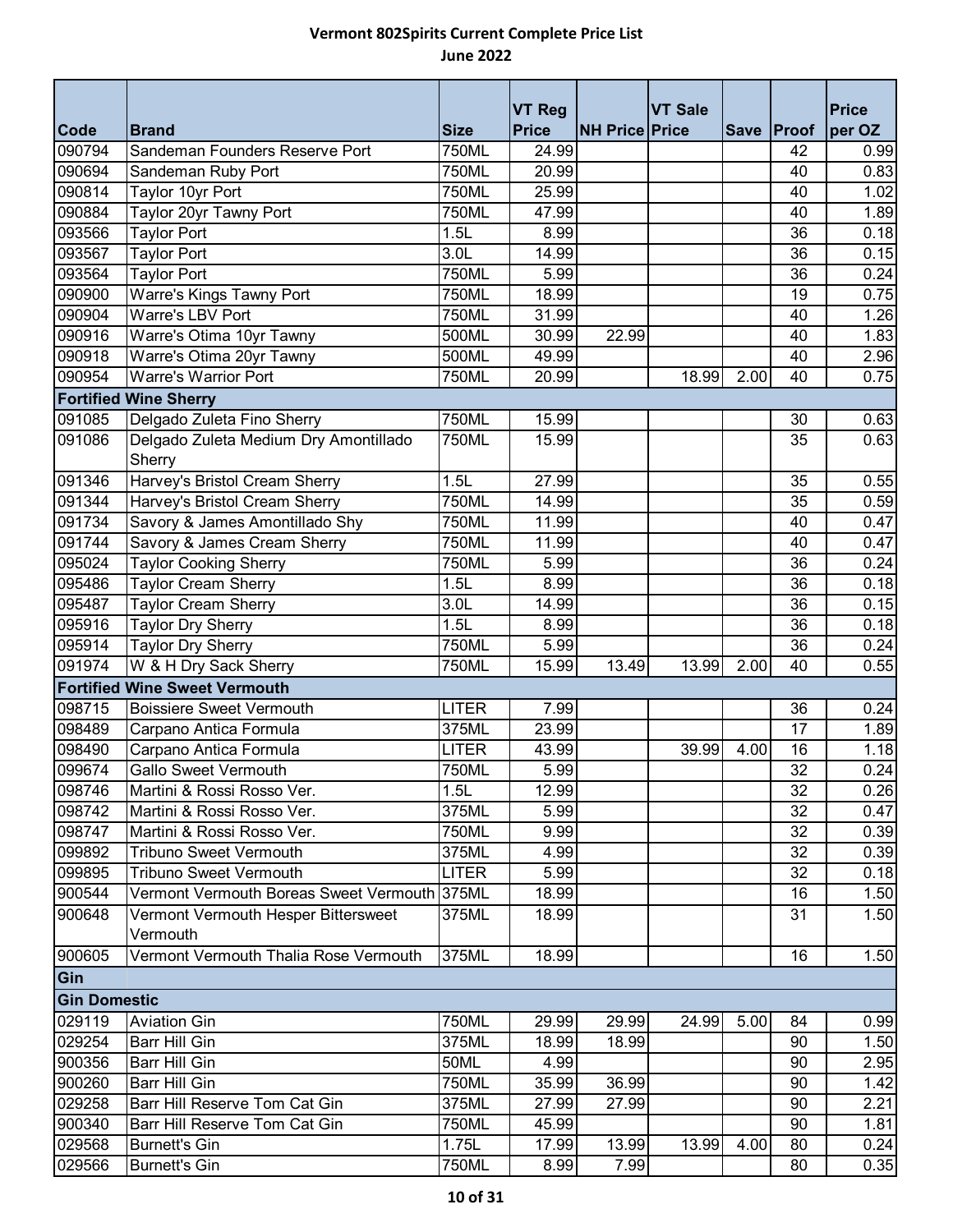|                     |                                                   |              | <b>VT Reg</b> |                       | <b>VT Sale</b> |      |              | <b>Price</b> |
|---------------------|---------------------------------------------------|--------------|---------------|-----------------------|----------------|------|--------------|--------------|
| <b>Code</b>         | <b>Brand</b>                                      | <b>Size</b>  | <b>Price</b>  | <b>NH Price Price</b> |                |      | Save   Proof | per OZ       |
| 900397              | Caledonia Spirits Gin VAP                         | 2/375ML      | 46.99         | 49.99                 |                |      | 90           | 1.85         |
| 900590              | <b>Collective Arts Rhubarb Hibiscus Gin</b>       | 750ML        | 26.99         |                       |                |      | 87           | 1.06         |
| 029842              | Coppers Gin                                       | 750ML        | 28.99         |                       |                |      | 85           | 1.14         |
| 029868              | Crown Russe Gin                                   | 1.75L        | 10.99         |                       |                |      | 80           | 0.19         |
| 029998              | Five O'Clock Gin                                  | 1.75L        | 12.99         |                       |                |      | 80           | 0.22         |
| 029997              | Five O'Clock Gin                                  | <b>LITER</b> | 7.99          |                       |                |      | 80           | 0.24         |
| 030058              | Fleischmann's Dry Gin                             | 1.75L        | 18.99         | 11.99                 |                |      | 80           | 0.32         |
| 030238              | Gilbey's Gin                                      | 1.75L        | 18.99         | 14.49                 |                |      | 80           | 0.32         |
| 030236              | Gilbey's Gin                                      | 750ML        | 9.99          | 6.99                  |                |      | 80           | 0.39         |
| 030318              | Gordon's London Dry Gin                           | 1.75L        | 19.99         | 15.99                 |                |      | 80           | 0.34         |
| 030316              | Gordon's London Dry Gin                           | 750ML        | 11.99         | 7.99                  |                |      | 80           | 0.47         |
| 030322              | Gray Whale Gin                                    | 750ML        | 39.99         |                       | 37.99          | 2.00 | 86           | 1.50         |
| 900232              | Green Mountain Organic Gin                        | 750ML        | 27.99         |                       |                |      | 92           | 1.10         |
| 029086              | Mythic Gin                                        | 750ML        | 29.99         |                       |                |      | 88           | 1.18         |
| 031473              | New Amsterdam Gin                                 | 1.75L        | 29.99         | 23.99                 | 24.99          | 5.00 | 80           | 0.42         |
| 031475              | New Amsterdam Gin                                 | 750ML        | 16.99         | 13.99                 |                |      | 80           | 0.67         |
| 031493              | New Amsterdam Stratusphere                        | 750ML        | 18.99         |                       | 15.99          | 3.00 | 94           | 0.63         |
| 900483              | Peregrine Gin                                     | 750ML        | 29.99         |                       |                |      | 88           | 1.18         |
| 900520              | Poor Farm Gin                                     | 750ML        | 25.99         |                       |                |      | 80           | 1.02         |
| 031862              | Prairie Organic Gin                               | 750ML        | 23.99         | 24.99                 | 19.49          | 4.50 | 80           | 0.77         |
| 032238              | Seagram's Extra Dry Gin                           | 1.75L        | 26.99         | 19.99                 |                |      | 80           | 0.46         |
| 032236              | Seagram's Extra Dry Gin                           | 750ML        | 13.99         | 10.99                 | 11.99          | 2.00 | 80           | 0.47         |
| 900325              | Silo Gin                                          | 750ML        | 32.99         | 32.99                 |                |      | 90           | 1.30         |
| 032340              | Smuggler's Notch Gin                              | 750ML        | 34.99         | 31.99                 | 29.99          | 5.00 | 88           | 1.18         |
| 032338              | Smugglers' Notch Hopped Gin                       | 750ML        | 34.99         | 31.99                 |                |      | 88           | 1.38         |
| 900418              | Snowdrop Gin                                      | 750ML        | 32.99         | 33.99                 |                |      | 89           | 1.30         |
| 900484              | Spruce Gin                                        | 750ML        | 34.99         |                       | 32.99          | 2.00 | 80           | 1.30         |
| 032343              | St. George Terrior Gin                            | <b>750ML</b> | 34.99         |                       |                |      | 90           | 1.38         |
| 032348              | St. Johnsbury Gin                                 | 750ML        | 38.99         |                       | 34.99          | 4.00 | 100          | 1.38         |
| 032357              | Stonecutter Spirits Single Barrel Gin             | 750ML        | 43.99         |                       |                |      | 90           | 1.73         |
| 032369              | Svedka Modern Style Gin                           | 750ML        | 14.99         |                       |                |      | 80           | 0.59         |
| 900423              | <b>Wild Hart Gin</b>                              | <b>750ML</b> | 29.99         |                       |                |      | 80           | 1.18         |
| 078009              | Wild Hart Vermont Classic Gin                     | 750ML        | 29.99         |                       |                |      | 80           | 1.18         |
| <b>Gin Flavored</b> |                                                   |              |               |                       |                |      |              |              |
| 900633              | Collective Arts Lavender & Juniper Blue Gin 750ML |              | 26.99         |                       |                |      | 87           | 1.06         |
| 900632              | Collective Arts Plum & Blackthorn Purple<br>Gin   | 750ML        | 26.99         |                       |                |      | 87           | 1.06         |
| 065507              | Drumshanbo Sardinian Citrus Irish Gin             | 750ML        | 39.99         |                       |                |      | 86           | 1.58         |
| 033110              | Indoggo Strawberry Gin                            | 750ML        | 28.99         |                       | 24.49          | 4.50 | 80           | 0.97         |
| 033256              | Seagram's Lime Twisted Gin                        | 750ML        | 13.99         |                       | 11.99          | 2.00 | 70           | 0.47         |
| 077109              | Smugglers' Notch Distillery Maple Gin             | 750ML        | 34.99         |                       | 29.99          | 5.00 | 70           | 1.18         |
| 033312              | Svedka Modern Style Strawberry<br>Pineapple Gin   | 750ML        | 14.99         |                       |                |      | 70           | 0.59         |
| 028858              | Tanqueray Sevilla Orange Gin                      | 750ML        | 24.99         |                       |                |      | 83           | 0.99         |
| 033305              | Wild Hart Blood Orange                            | 750ML        | 29.99         |                       |                |      | 90           | 1.18         |
| 033300              | Wild Hart Pear Ginger Gin                         | 750ML        | 29.99         |                       |                |      | 90           | 1.18         |
| <b>Gin Imported</b> |                                                   |              |               |                       |                |      |              |              |
| 028096              | Beefeater 24 Gin                                  | 750ML        | 23.99         |                       | 19.99          | 4.00 | 90           | 0.79         |
| 028088              | <b>Beefeater Gin</b>                              | 1.75L        | 44.99         | 32.99                 |                |      | 88           | 0.76         |
| 028086              | <b>Beefeater Gin</b>                              | 750ML        | 22.99         | 21.99                 | 20.39          | 2.60 | 88           | 0.80         |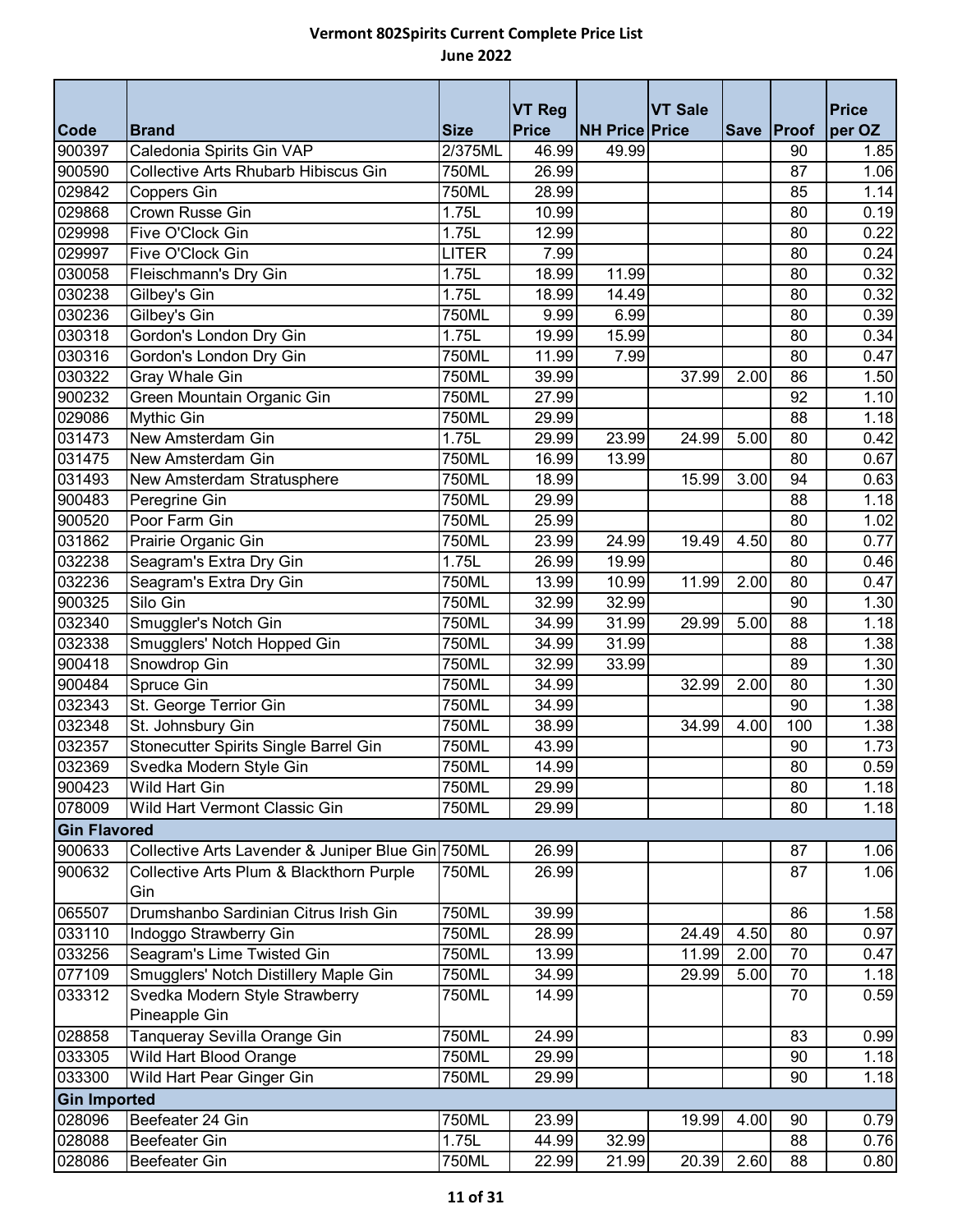| <b>Code</b>     | <b>Brand</b>                           | <b>Size</b>  | <b>VT Reg</b><br><b>Price</b> | <b>NH Price Price</b> | <b>VT Sale</b> |            | Save Proof | <b>Price</b><br>per OZ |
|-----------------|----------------------------------------|--------------|-------------------------------|-----------------------|----------------|------------|------------|------------------------|
| 028087          | <b>Beefeater Gin</b>                   | <b>LITER</b> | 24.99                         | 25.99                 |                |            | 88         | 0.74                   |
| 028893          | Bombay Bramble Gin                     | 750ML        | 24.99                         |                       | 21.69          | 3.30       | 86         | 0.86                   |
| 028208          | Bombay Dry English Gin                 | 1.75L        | 44.99                         | 29.99                 |                |            | 86         | 0.76                   |
| 028206          | Bombay Dry English Gin                 | 750ML        | 21.99                         | 19.99                 | 17.99          | 4.00       | 86         | 0.71                   |
| 028210          | <b>Bombay Sapphire East</b>            | 750ML        | 23.99                         | 24.99                 |                |            | 94         | 0.95                   |
| 028238          | Bombay Sapphire Gin                    | 1.75L        | 49.99                         | 36.99                 | 46.69          | 3.30       | 94         | 0.79                   |
| 028235          | <b>Bombay Sapphire Gin</b>             | 375ML        | 17.99                         |                       |                |            | 94         | 1.42                   |
| 028236          | Bombay Sapphire Gin                    | 750ML        | 24.99                         | 24.99                 |                |            | 94         | 0.99                   |
| 028233          | <b>Bombay Sapphire Gin</b>             | <b>LITER</b> | 29.99                         | 27.99                 |                |            | 94         | 0.89                   |
| 028246          | <b>Boodles British Gin</b>             | 750ML        | 22.99                         | 21.99                 | 20.99          | 2.00       | 90         | 0.83                   |
| 028299          | Bottega Bacur Gin                      | 750ML        | 34.99                         |                       |                |            | 80         | 1.38                   |
| 028336          | <b>Brockmans Gin</b>                   | 750ML        | 37.99                         | 34.99                 | 31.99          | 6.00       | 80         | 1.26                   |
| 900591          | Collective Arts Arisanal Dry Gin       | 750ML        | 25.99                         |                       |                |            | 87         | 1.02                   |
| 028465          | Drumshanbo Gunpowder Irish Gin         | 750ML        | 34.99                         | 34.99                 |                |            | 86         | 1.38                   |
| 028477          | Empress 1908 Gin                       | 750ML        | 44.99                         |                       | 39.99          | 5.00       | 85         | 1.58                   |
| 028628          | Hendrick's Gin                         | 1.75L        | 69.99                         | 67.99                 | 59.99          | 10.00      | 88         | 1.01                   |
| 028625          | Hendrick's Gin                         | 750ML        | 39.99                         | 34.99                 |                |            | 88         | 1.58                   |
| 065232          | Hendrick's Gin Orbium                  | 750ML        | 39.99                         |                       | 35.99          | 4.00       | 87         | 1.42                   |
| 028616          | Highclere Castle London Dry Gin        | 750ML        | 49.99                         |                       |                |            | 87         | 1.97                   |
| 028704          | Nolet's Silver Gin                     | 750ML        | 39.99                         | 39.99                 |                |            | 95         | 1.58                   |
| 028795          | <b>Plymouth Gin</b>                    | 750ML        | 34.99                         | 33.99                 |                |            | 82         | 1.38                   |
| 028792          | Principe De Los Apostoles Mate Gin     | 750ML        | 37.99                         |                       | 34.99          | 3.00       | 85         | 1.38                   |
| 028778          | Roku Gin                               | 750ML        | 32.99                         | 29.99                 | 29.99          | 3.00       | 86         | 1.18                   |
| 065488          | Scapegrace Black Gin                   | 750ML        | 36.99                         |                       |                |            | 83         | 1.46                   |
| 028812          | Sipsmith Gin                           | 750ML        | 36.99                         | 34.99                 |                |            | 58         | 1.46                   |
| 028868          | Tanqueray Gin                          | 1.75L        | 49.99                         | 34.99                 | 39.99          | 10.00      | 95         | 0.68                   |
| 028865          | Tanqueray Gin                          | 375ML        | 17.99                         | 12.99                 |                |            | 95         | 1.42                   |
| 028861          | Tanqueray Gin                          | 50ML         | 2.99                          | 1.99                  |                |            | 95         | 1.77                   |
| 028866          | Tanqueray Gin                          | 750ML        | 23.99                         | 23.99                 |                |            | 95         | 0.95                   |
| 028886          | Tanqueray NO. Ten                      | 750ML        | 38.99                         | 32.99                 | 36.39          | 2.60       | 95         | 1.43                   |
| 028890          | Tanqueray Rangpur Gin                  | 750ML        | 23.99                         | 24.99                 |                |            | 83         | 0.95                   |
| 028905          | The Botanist Gin                       | 750ML        | 41.99                         | 41.99                 |                | 36.99 5.00 | 92         | 1.46                   |
| Rum             |                                        |              |                               |                       |                |            |            |                        |
| <b>Rum Dark</b> |                                        |              |                               |                       |                |            |            |                        |
| 042082          | Angostura 5YR Rum                      | 750ML        | 24.99                         |                       |                |            | 80         | 0.99                   |
| 043797          | <b>Appleton Estate Signature</b>       | 750ML        | 22.99                         |                       |                |            | 80         | 0.91                   |
| 043792          | Autentico Nativo 15YR Rum              | 750ML        | 39.99                         |                       |                |            | 80         | 1.58                   |
| 043109          | Bacardi Black Rum                      | 750ML        | 14.99                         | 13.99                 |                |            | 80         | 0.59                   |
| 043038          | Bacardi Gold Rum                       | 1.75L        | 27.99                         | 23.99                 | 20.99          | 7.00       | 80         | 0.35                   |
| 043034          | Bacardi Gold Rum                       | 375ML        | 8.99                          | 7.99                  |                |            | 80         | 0.71                   |
| 043036          | Bacardi Gold Rum                       | 750ML        | 14.99                         | 13.99                 |                |            | 80         | 0.59                   |
| 042370          | Bacardi Orcho Rum                      | 750ML        | 29.99                         | 27.99                 |                |            | 80         | 1.18                   |
| 043207          | <b>Bacardi Spiced Rum</b>              | 1.75L        | 27.99                         |                       | 20.99          | 7.00       | 70         | 0.35                   |
| 043525          | Brugal 1888                            | 750ML        | 39.99                         |                       | 32.49          | 7.50       | 80         | 1.28                   |
| 043889          | <b>Bully Boy Rum Cooperative Vol 1</b> | 750ML        | 34.99                         |                       | 31.99          | 3.00       | 80         | 1.26                   |
| 064529          | <b>Bumbu The Original</b>              | 750ML        | 37.99                         | 36.99                 | 34.99          | 3.00       | 70         | 1.38                   |
| 043735          | Bumbu XO                               | 750ML        | 42.99                         |                       |                |            | 80         | 1.70                   |
| 044488          | Cruzan Aged Dark Rum                   | 1.75L        | 19.99                         | 19.99                 | 17.99          | 2.00       | 80         | 0.30                   |
| 044486          | Cruzan Aged Dark Rum                   | 750ML        | 11.99                         | 10.99                 |                |            | 80         | 0.47                   |
| 044442          | Cruzan Black Strap Rum                 | 750ML        | 14.99                         | 12.99                 | 11.99          | 3.00       | 80         | 0.47                   |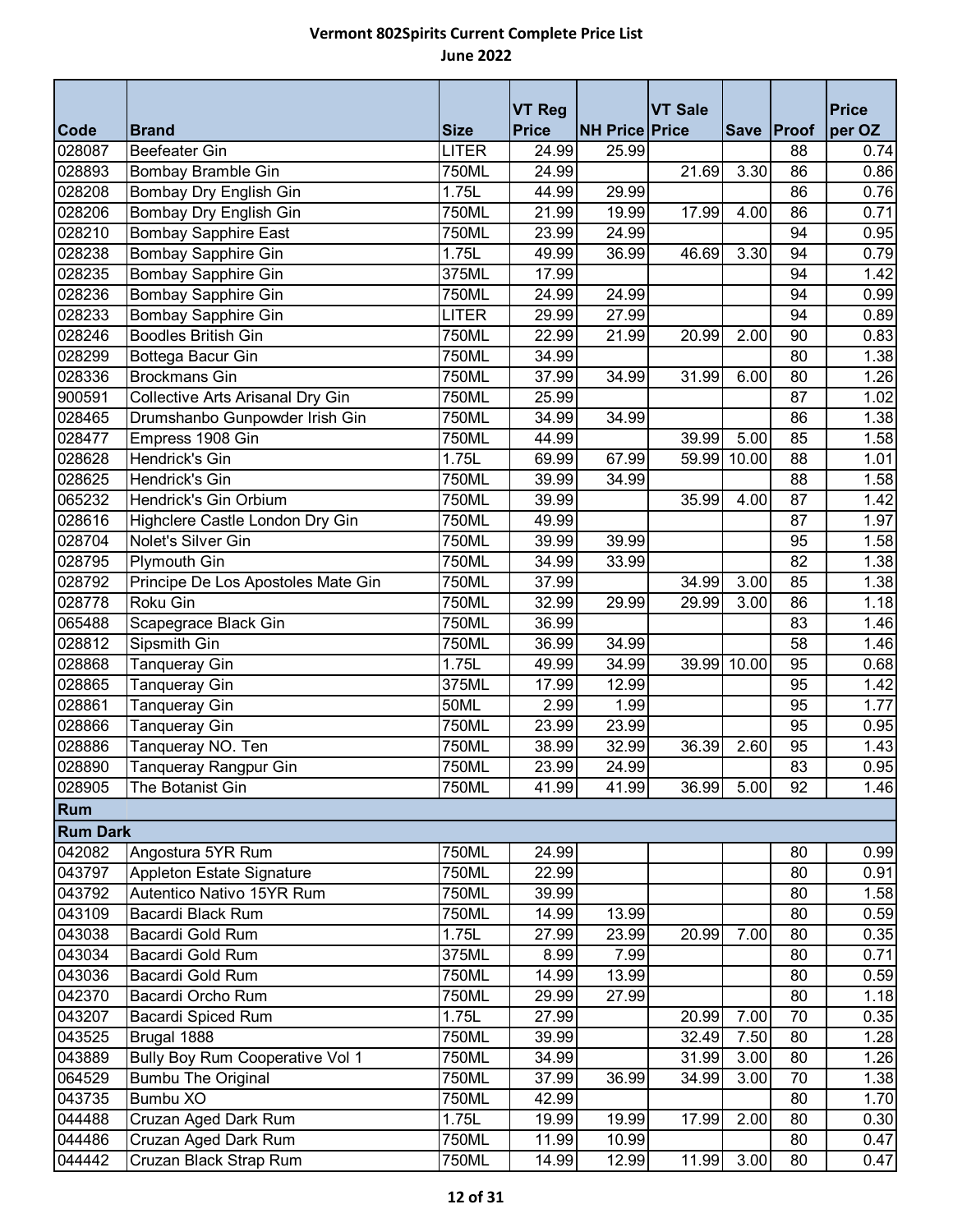|                     |                                           |             | <b>VT Reg</b> |                       | <b>VT Sale</b> |      |              | <b>Price</b> |  |
|---------------------|-------------------------------------------|-------------|---------------|-----------------------|----------------|------|--------------|--------------|--|
| Code                | <b>Brand</b>                              | <b>Size</b> | <b>Price</b>  | <b>NH Price Price</b> |                |      | Save   Proof | per OZ       |  |
| 043636              | Diplomatico Mantuano                      | 750ML       | 34.99         |                       |                |      | 80           | 1.38         |  |
| 043641              | Diplomatico Reserva Exclusiva Dark Rum    | 750ML       | 44.99         | 39.99                 |                |      | 80           | 1.77         |  |
| 042489              | Dos Maderas 5+3 Rum                       | 750ML       | 29.99         | 32.99                 | 22.49          | 7.50 | 80           | 0.89         |  |
| 042532              | Dos Maderas 5+5 Dark Rum                  | 750ML       | 39.99         |                       | 32.49          | 7.50 | 80           | 1.28         |  |
| 043789              | Faraday West Indies Rum                   | 750ML       | 36.99         |                       |                |      | 85           | 1.46         |  |
| 042626              | Flor De Cana Black 5YR                    | 750ML       | 16.99         |                       | 13.99          | 3.00 | 80           | 0.55         |  |
| 042568              | Gosling Black Seal Dark Rum               | 1.75L       | 30.99         | 30.99                 | 27.99          | 3.00 | 80           | 0.47         |  |
| 042566              | <b>Gosling Black Seal Dark Rum</b>        | 750ML       | 17.99         | 18.99                 |                |      | 80           | 0.71         |  |
| 043519              | Havana Club Clasico                       | 750ML       | 21.99         | 21.99                 |                |      | 80           | 0.87         |  |
| 046536              | Mad River First Run Rum                   | 750ML       | 24.99         |                       |                |      | 96           | 0.99         |  |
| 042668              | Mount Gay Eclipse Rum                     | 1.75L       | 41.99         | 39.99                 | 37.99          | 4.00 | 80           | 0.64         |  |
| 042666              | Mount Gay Eclipse Rum                     | 750ML       | 22.99         | 22.99                 |                |      | 80           | 0.91         |  |
| 042168              | Myers's Original Dark Rum                 | 1.75L       | 34.99         | 32.99                 |                |      | 80           | 0.59         |  |
| 043621              | Myers's Original Dark Rum PET             | 750ML       | 16.99         |                       | 14.99          | 2.00 | 80           | 0.59         |  |
| 045306              | Paramount 151 Gold Rum                    | 750ML       | 19.99         | 17.99                 | 15.99          | 4.00 | 151          | 0.63         |  |
| 042796              | Rhum Barbancourt Reserve Spec             | 750ML       | 25.99         | 21.99                 | 21.49          | 4.50 | 86           | 0.85         |  |
| 043752              | Ron Del Barrilito 3 Star Rum              | 750ML       | 41.99         |                       |                |      | 86           | 1.66         |  |
| 043708              | Ron Llave Blanco Supreme Rum              | 1.75L       | 15.99         |                       |                |      | 80           | 0.27         |  |
| 042777              | Ron Zacapa 23YR Rum                       | 750ML       | 49.99         | 47.99                 |                |      | 80           | 1.97         |  |
| 900275              | Smith & Cross Jamaican Rum                | 750ML       | 27.99         |                       |                |      | 114          | 1.10         |  |
| 043720              | The Real McCoy Single Blend 3YR Rum       | 750ML       | 18.99         |                       |                |      | 80           | 0.75         |  |
| <b>Rum Flavored</b> |                                           |             |               |                       |                |      |              |              |  |
| 043028              | Admiral Nelson Spiced Rum                 | 1.75L       | 17.99         | 18.99                 | 14.99          | 3.00 | 70           | 0.25         |  |
| 043026              | <b>Admiral Nelson Spiced Rum</b>          | 750ML       | 9.99          |                       |                |      | 80           | 0.39         |  |
| 043086              | <b>Bacardi Coco</b>                       | 750ML       | 14.99         | 13.99                 |                |      | 70           | 0.59         |  |
| 043051              | Bacardi Dragon Berry                      | 750ML       | 14.99         | 13.99                 |                |      | 70           | 0.59         |  |
| 043747              | <b>Bacardi Lime Rum</b>                   | 750ML       | 14.99         | 13.99                 |                |      | 70           | 0.59         |  |
| 043138              | Bacardi Limon                             | 1.75L       | 27.99         | 23.99                 | 20.99          | 7.00 | 70           | 0.35         |  |
| 043136              | <b>Bacardi Limon</b>                      | 750ML       | 14.99         | 13.99                 |                |      | 70           | 0.59         |  |
| 043095              | Bacardi Mango Fusion                      | 750ML       | 14.99         | 13.99                 |                |      | 70           | 0.59         |  |
| 043145              | Bacardi Pineapple Fusion Rum              | 750ML       | 14.99         | 13.99                 |                |      | 70           | 0.59         |  |
| 043501              | <b>Bacardi Raspberry Rum</b>              | 750ML       | 14.99         | 13.99                 |                |      | 70           | 0.59         |  |
| 043205              | <b>Bacardi Spiced Rum</b>                 | 750ML       | 14.99         | 13.99                 |                |      | 70           | 0.59         |  |
| 044258              | <b>Blackheart Premium Spiced Rum</b>      | 750ML       | 14.99         | 12.99                 |                |      | 93           | 0.59         |  |
| 042350              | <b>Brinley Gold Shipwreck Coconut Rum</b> | 750ML       | 26.99         |                       | 23.99          | 3.00 | 72           | 0.95         |  |
| 042353              | <b>Brinley Gold Shipwreck Coffee Rum</b>  | 750ML       | 26.99         |                       | 23.99          | 3.00 | 72           | 0.95         |  |
| 044312              | Calico Jack Silver Rum                    | 1.75L       | 14.99         | 14.99                 |                |      | 80           | 0.25         |  |
| 044308              | Calico Jack Spiced Rum                    | 1.75L       | 16.99         | 14.99                 | 13.99          | 3.00 | 70           | 0.24         |  |
| 044306              | Calico Jack Spiced Rum                    | 750ML       | 9.99          | 9.99                  |                |      | 70           | 0.39         |  |
| 044340              | Calypso Spiced Rum                        | 1.75L       | 12.99         | 12.99                 | 9.99           | 3.00 | 70           | 0.17         |  |
| 043302              | Captain Morgan Black Spiced Rum           | 750ML       | 23.99         | 22.99                 |                |      | 95           | 0.95         |  |
| 043316              | Captain Morgan Private Stock              | 750ML       | 24.99         | 22.99                 | 21.99          | 3.00 | 80           | 0.87         |  |
| 072928              | Captain Morgan Sliced Apple               | 750ML       | 18.99         |                       | 16.99          | 2.00 | 70           | 0.67         |  |
| 043338              | Captain Morgan Spiced Rum                 | 1.75L       | 31.99         | 26.99                 | 27.99          | 4.00 | 70           | 0.47         |  |
| 043244              | Captain Morgan Spiced Rum 100 proof       | 750ML       | 21.99         | 19.99                 |                |      | 100          | 0.87         |  |
| 043334              | Captain Morgan Spiced Rum                 | 375ML       | 9.99          | 8.99                  |                |      | 70           | 0.79         |  |
| 043331              | Captain Morgan Spiced Rum                 | 50ML        | 2.99          | 1.99                  |                |      | 70           | 1.77         |  |
| 043336              | Captain Morgan Spiced Rum Glass           | 750ML       | 16.99         | 16.99                 |                |      | 70           | 0.67         |  |
| 043337              | Captain Morgan Spiced Rum                 | LITER       | 19.99         | 25.99                 |                |      | 70           | 0.59         |  |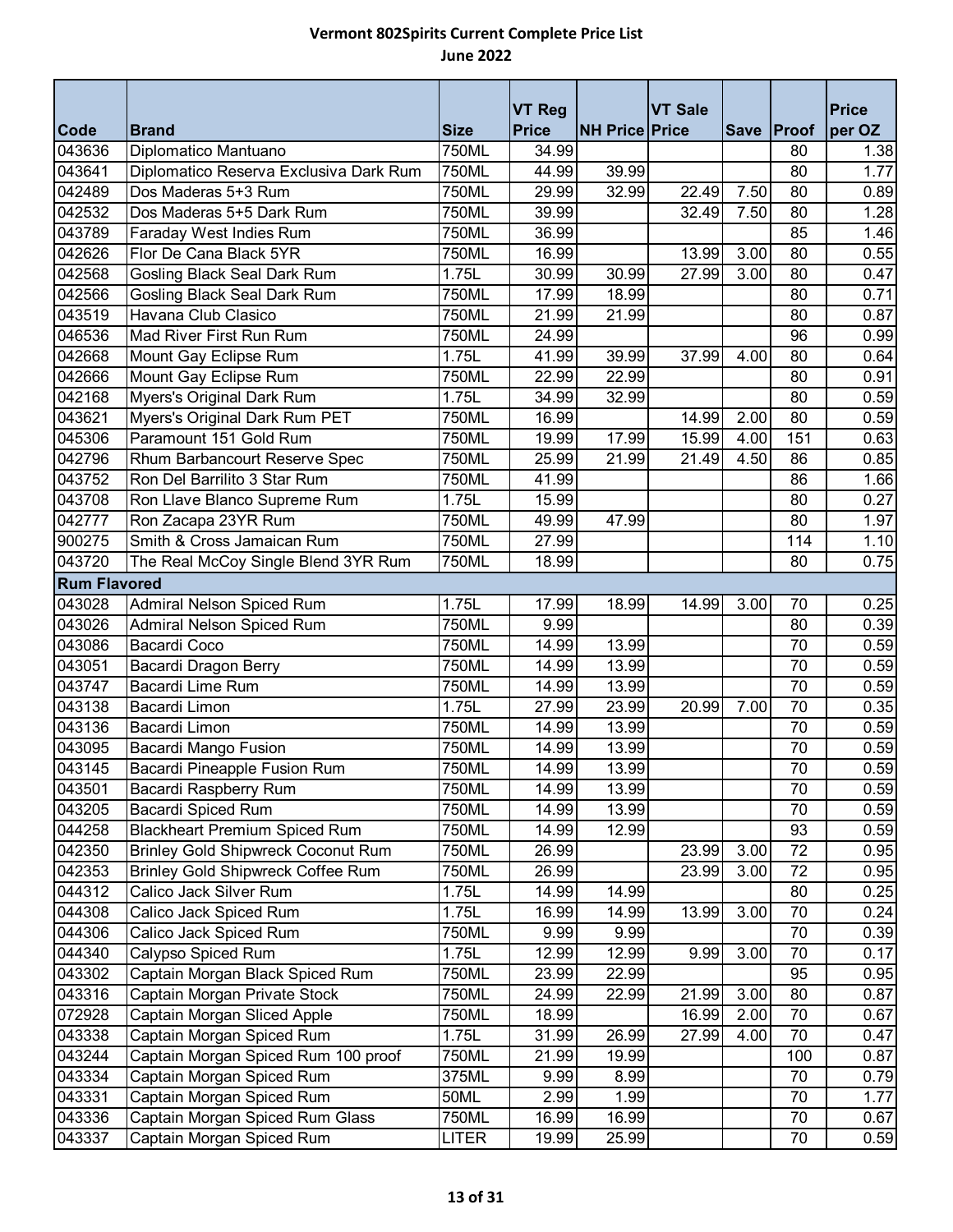|                  |                                                    |                | <b>VT Reg</b>  |                       | <b>VT Sale</b> |            |          | <b>Price</b> |
|------------------|----------------------------------------------------|----------------|----------------|-----------------------|----------------|------------|----------|--------------|
| Code             | <b>Brand</b>                                       | <b>Size</b>    | <b>Price</b>   | <b>NH Price Price</b> |                | Save Proof |          | per OZ       |
| 043285           | Captain Morgan Spiced Rum PET                      | 750ML          | 16.99          | 16.99                 |                |            | 70       | 0.67         |
| 043299           | Captain Morgan White Coconut Rum                   | 750ML          | 14.99          | 13.99                 | 11.99          | 3.00       | 70       | 0.47         |
| 043352           | Captain Morgan White Pineapple Rum                 | 750ML          | 14.99          | 13.99                 | 11.99          | 3.00       | 70       | 0.47         |
| 043296<br>044412 | Captain Mrg. Silver Spiced Rum<br>Coconut Jack Rum | 750ML<br>1.75L | 17.99<br>21.99 | 16.99<br>14.99        | 16.99          | 5.00       | 70<br>42 | 0.71<br>0.29 |
| 044476           | Cruzan Coconut Rum                                 | 750ML          | 11.99          | 10.99                 |                |            | 55       | 0.47         |
| 044499           | Cruzan Mango Rum                                   | 750ML          | 11.99          | 10.99                 |                |            | 55       | 0.47         |
| 044506           | Cruzan Pineapple Rum                               | 750ML          | 11.99          | 10.99                 |                |            | 55       | 0.47         |
| 044456           | Cruzan Raspberry Flvd. Rum                         | 750ML          | 11.99          | 10.99                 |                |            | 55       | 0.47         |
| 044520           | Cruzan Vanilla Flvrd Rum                           | <b>750ML</b>   | 11.99          | 10.99                 |                |            | 55       | 0.47         |
| 046506           | Kraken Black Spiced Rum                            | 1.75L          | 36.99          | 30.99                 |                |            | 94       | 0.63         |
| 046497           | Kraken Black Spiced Rum 70PR                       | 750ML          | 19.99          | 19.99                 |                |            | 70       | 0.79         |
| 046504           | Kraken Black Spiced Rum                            | <b>750ML</b>   | 20.99          | 20.99                 | 18.99          | 2.00       | 94       | 0.75         |
| 044685           | Lady Bligh Cherry Spiced Rum                       | 750ML          | 10.99          |                       | 7.99           | 3.00       | 63       | 0.32         |
| 044659           | Lady Bligh Spiced Rum                              | 750ML          | 10.99          |                       | 7.99           | 3.00       | 73       | 0.32         |
| 046534           | Mad River Distilleries Vanilla Rum                 | 750ML          | 26.99          |                       |                |            | 80       | 1.06         |
| 046532           | Mad River Maple Cask Rum                           | 750ML          | 39.99          |                       |                |            | 96       | 1.58         |
| 042687           | Malibu Black Rum                                   | 750ML          | 17.99          | 16.99                 | 15.99          | 2.00       | 70       | 0.63         |
| 043615           | Malibu Lime Rum                                    | 750ML          | 17.99          | 14.99                 |                |            | 42       | 0.71         |
| 042699           | Malibu Mango Flvd. Rum                             | 750ML          | 17.99          | 14.99                 | 15.99          | 2.00       | 42       | 0.63         |
| 042676           | Malibu Passion Fruit Rum                           | 750ML          | 17.99          | 14.99                 | 15.99          | 2.00       | 42       | 0.63         |
| 042718           | Malibu Rum                                         | 1.75L          | 32.99          | 27.99                 |                |            | 42       | 0.56         |
| 042712           | <b>Malibu Rum</b>                                  | 50ML           | 1.99           | 1.99                  |                |            | 42       | 1.18         |
| 042716           | Malibu Rum                                         | 750ML          | 17.99          | 14.99                 | 15.99          | 2.00       | 42       | 0.63         |
| 043410           | Parrot Bay Coconut Rum                             | 750ML          | 12.99          |                       |                |            | 42       | 0.51         |
| 066518           | Rumhaven Coconut Rum                               | 750ML          | 16.99          | 19.99                 |                |            | 42       | 0.67         |
| 045888           | Sailor Jerry Spiced Navy Rum                       | 1.75L          | 34.99          | 28.99                 |                |            | 92       | 0.59         |
| 045884           | Sailor Jerry Spiced Navy Rum                       | 375ML          | 9.99           | 9.49                  |                |            | 92       | 0.79         |
| 045886           | Sailor Jerry Spiced Navy Rum                       | 750ML          | 19.99          | 18.99                 | 16.69          | 3.30       | 92       | 0.66         |
| 078061           | St. Johnsbury Brendan's Spiced Rum                 | 750ML          | 32.99          |                       | 28.99          | 4.00       | 75       | 1.14         |
| 046201           | St. Johnsbury Dunc's Elderflower Rum               | 750ML          | 32.99          |                       |                |            | 60       | 1.30         |
| 046204           | St. Johnsbury Dunc's Maple Rum                     | 750ML          | 32.99          |                       | 28.99          | 4.00       | 60       | 1.14         |
| 900628           | Wild Hart Chai Spiced Rum                          | 750ML          | 32.99          |                       |                |            | 80       | 1.30         |
| <b>Rum Light</b> |                                                    |                |                |                       |                |            |          |              |
| 043128           | <b>Bacardi Superior Rum</b>                        | 1.75L          | 27.99          | 23.99                 | 20.99          | 7.00       | 80       | 0.35         |
| 043124           | <b>Bacardi Superior Rum</b>                        | 375ML          | 8.99           | 7.99                  |                |            | 80       | 0.71         |
| 043121           | <b>Bacardi Superior Rum</b>                        | 50ML           | 1.99           | 1.29                  |                |            | 80       | 1.18         |
| 043126           | <b>Bacardi Superior Rum</b>                        | 750ML          | 14.99          | 13.99                 |                |            | 80       | 0.59         |
| 043127           | <b>Bacardi Superior Rum</b>                        | <b>LITER</b>   | 15.99          | 15.99                 |                |            | 80       | 0.47         |
| 043125           | Bacardi Superior Rum PET                           | 750ML          | 14.99          | 13.99                 |                |            | 80       | 0.59         |
| 046064           | <b>Bully Boy Boston Rum</b>                        | 750ML          | 29.99          |                       |                |            | 80       | 1.18         |
| 043330           | Captain Morgan White Rum                           | 1.75L          | 27.99          | 23.99                 | 21.99          | 6.00       | 80       | 0.37         |
| 043328           | Captain Morgan White Rum                           | 750ML          | 14.99          | 13.99                 | 11.99          | 3.00       | 80       | 0.47         |
| 043388           | Castillo Silver Label Rum                          | 1.75L          | 17.99          | 13.99                 |                |            | 80       | 0.30         |
| 043387           | Castillo Silver Label Rum                          | <b>LITER</b>   | 10.99          | 8.99                  |                |            | 80       | 0.33         |
| 044516           | Cruzan Aged Rum Light                              | 750ML          | 11.99          | 10.99                 |                |            | 80       | 0.47         |
| 044518           | Cruzan Light Rum                                   | 1.75L          | 19.99          | 19.99                 | 17.99          | 2.00       | 80       | 0.30         |
| 046209           | Drake's Organic White Rum                          | 750ML          | 14.99          |                       |                |            | 80       | 0.59         |
| 046478           | Jenkins Silver Rum                                 | 1.75L          | 14.99          |                       |                |            | 80       | 0.25         |
| 046477           | Jenkins Silver Rum                                 | <b>LITER</b>   | 9.99           |                       |                |            | 80       | 0.30         |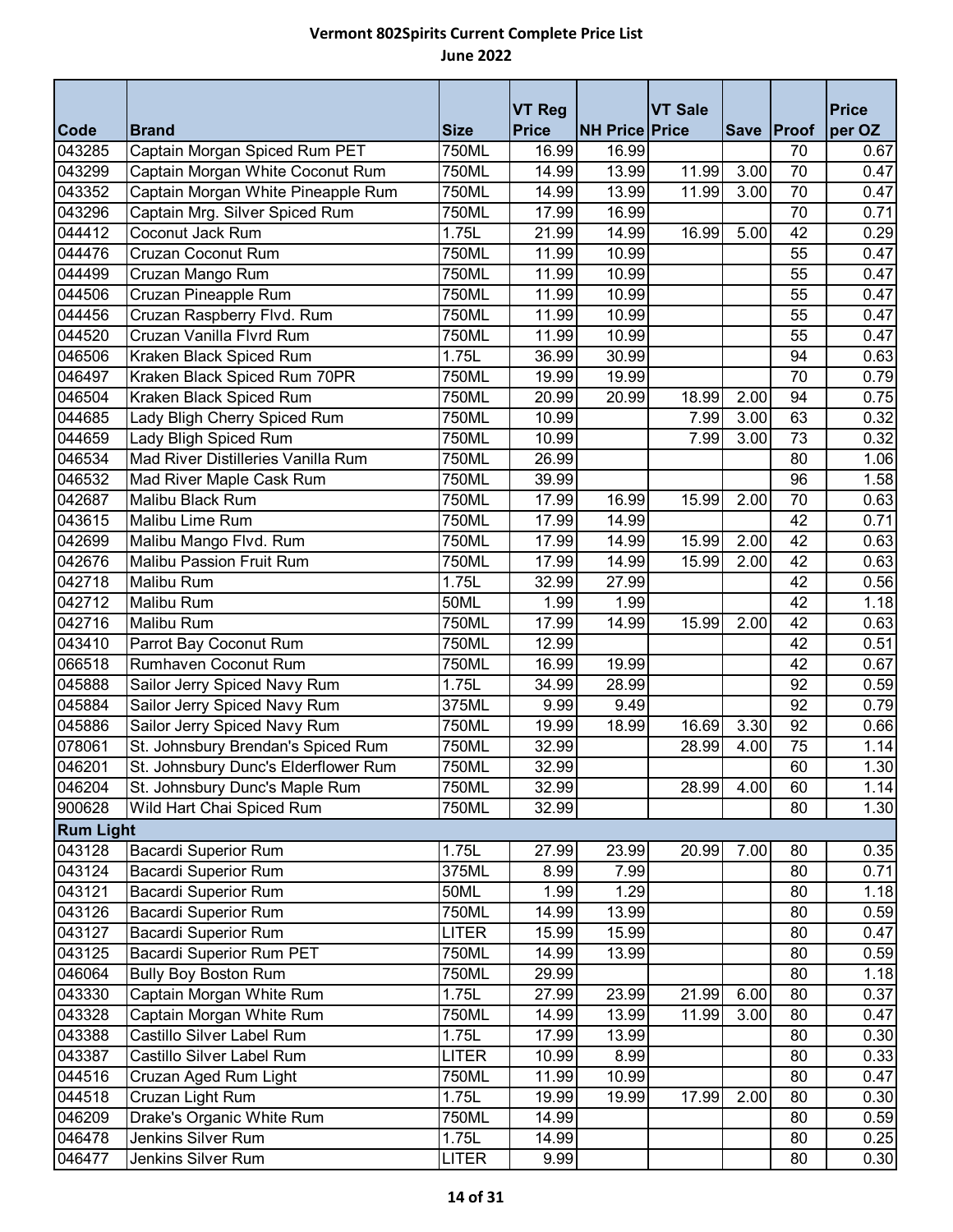| <b>Code</b>             |                                        | <b>Size</b>  | <b>VT Reg</b><br><b>Price</b> | <b>NH Price Price</b> | <b>VT Sale</b> |      | Save   Proof | <b>Price</b><br>per OZ |  |
|-------------------------|----------------------------------------|--------------|-------------------------------|-----------------------|----------------|------|--------------|------------------------|--|
| 045218                  | <b>Brand</b><br>Mr. Boston Light Rum   | 1.75L        | 12.99                         | 12.49                 | 10.99          | 2.00 | 80           | 0.19                   |  |
| 045216                  | Mr. Boston Light Rum                   | 750ML        | 5.99                          | 5.99                  |                |      | 80           | 0.24                   |  |
| 042849                  | Plantation 5YR Barbados Rum            | 750ML        | 31.99                         |                       |                |      | 80           | 1.26                   |  |
| 042851                  | Plantation Rum XO 20th Anniversary     | 750ML        | 59.99                         |                       |                |      | 80           | 2.37                   |  |
| 900487                  | Poor Farm Rum                          | 750ML        | 22.99                         |                       |                |      | 80           | 0.91                   |  |
| 042780                  | Rhum Barbancourt White                 | 750ML        | 17.99                         |                       |                |      | 86           | 0.71                   |  |
| 043848                  | Ronrico Silver Label Rum               | 1.75L        | 19.99                         | 14.99                 | 16.99          | 3.00 | 80           | 0.29                   |  |
| 900519                  | Rum 44                                 | 750ML        | 19.99                         |                       |                |      | 84           | 0.79                   |  |
| 046938                  | Smugglers' Notch Rum                   | 750ML        | 29.99                         | 37.99                 |                |      | 80           | 1.18                   |  |
| 046205                  | St. Johnsbury Pirate Dan's Vermont Rum | 750ML        | 32.99                         |                       |                |      | 80           | 1.30                   |  |
| <b>Tequila</b>          |                                        |              |                               |                       |                |      |              |                        |  |
| <b>Tequila Anejo</b>    |                                        |              |                               |                       |                |      |              |                        |  |
| 089230                  | 1800 Anejo Tequila                     | 750ML        | 41.99                         | 41.99                 |                |      | 80           | 1.66                   |  |
| 089765                  | Cancion Anejo Tequila                  | 750ML        | 56.99                         |                       |                |      | 80           | 2.25                   |  |
| 088833                  | Casamigos Anejo Tequila                | 750ML        | 66.99                         | 61.99                 |                |      | 80           | 2.64                   |  |
| 089187                  | Chamucos Reposado Tequila              | 750ML        | 49.99                         |                       |                |      | 80           | 1.97                   |  |
| 088361                  | Cincoro Anejo Tequila                  | 750ML        | 134.99                        |                       |                |      | 80           | 5.32                   |  |
| 089519                  | Espolon Anejo Tequila                  | 750ML        | 39.99                         |                       |                |      | 80           | 1.58                   |  |
| 087648                  | Exotico Blanco 100% Agave              | 1.75L        | 41.99                         |                       | 39.99          | 2.00 | 80           | 0.68                   |  |
| 088931                  | Familia Camarena Anejo                 | 750ML        | 34.99                         |                       |                |      | 80           | 1.38                   |  |
| 089292                  | Gran Centenario Anejo Tequila          | 750ML        | 41.99                         |                       | 36.99          | 5.00 | 80           | 1.46                   |  |
| 089567                  | Herradura Ultra Anejo                  | 750ML        | 61.99                         | 59.99                 |                |      | 80           | 2.44                   |  |
| 088841                  | <b>Hornitos Black Barrel</b>           | 750ML        | 34.99                         | 28.99                 | 32.99          | 2.00 | 80           | 1.30                   |  |
| 088205                  | Hornitos Cristalino                    | 750ML        | 34.99                         | 28.99                 | 32.99          | 2.00 | 80           | 1.30                   |  |
| 089580                  | Milagro Anejo Tequila                  | 750ML        | 39.99                         |                       | 36.99          | 3.00 | 80           | 1.46                   |  |
| 089644                  | Patron Anejo Tequila                   | 375ML        | 34.99                         |                       |                |      | 80           | 2.76                   |  |
| 089641                  | Patron Anejo Tequila                   | 50ML         | 9.99                          | 6.99                  |                |      | 80           | 5.91                   |  |
| 089646                  | Patron Anejo Tequila                   | 750ML        | 69.99                         |                       |                |      | 80           | 2.76                   |  |
| 900564                  | Rejon Extra Anejo Tequila              | 750ML        | 79.99                         |                       |                |      | 88           | 3.15                   |  |
| 089846                  | Sauza Tres Generaciones Anejo          | 750ML        | 49.99                         | 44.99                 |                |      | 80           | 1.97                   |  |
| 003656                  | Tequila Herradura Anejo                | 750ML        | 55.99                         | 52.99                 |                |      | 80           | 2.21                   |  |
| <b>Tequila Flavored</b> |                                        |              |                               |                       |                |      |              |                        |  |
| 064930                  | 1800 Coconut Tequila                   | 50ML         | 3.99                          |                       |                |      | 70           | 2.36                   |  |
| 064933                  | 1800 Coconut Tequila                   | 750ML        | 31.99                         | 26.99                 |                |      | 70           | 1.26                   |  |
| 066993                  | 21 Seeds Cucumber Jalapeno Infused     | 750ML        | 39.99                         |                       |                |      | 70           | 1.58                   |  |
|                         | Tequila                                |              |                               |                       |                |      |              |                        |  |
| 066994                  | 21 Seeds Grapefruit Hibiscus Infused   | 750ML        | 39.99                         |                       |                |      | 70           | 1.58                   |  |
|                         | Tequila                                |              |                               |                       |                |      |              |                        |  |
| 064090                  | Dano's Dangerous Pineapple Jalapeno    | 750ML        | 41.99                         |                       |                |      | 70           | 1.66                   |  |
|                         | Tequila                                |              |                               |                       |                |      |              |                        |  |
| 064920                  | Dulce Vida Grapefruit Tequila          | 750ML        | 25.99                         |                       |                |      | 70           | 1.02                   |  |
| <b>Tequila Gold</b>     |                                        |              |                               |                       |                |      |              |                        |  |
| 089198                  | Jose Cuervo Especial Gold Tequila      | 1.75L        | 40.99                         | 31.99                 |                |      | 80           | 0.69                   |  |
| 089193                  | Jose Cuervo Especial Gold Tequila      | 200ML        | 5.99                          |                       |                |      | 80           | 0.89                   |  |
| 089194                  | Jose Cuervo Especial Gold Tequila      | 375ML        | 12.99                         |                       |                |      | 80           | 1.02                   |  |
| 089191                  | Jose Cuervo Especial Gold Tequila      | 50ML         | 2.99                          | 1.49                  |                |      | 80           | 1.77                   |  |
| 089196                  | Jose Cuervo Especial Gold Tequila      | 750ML        | 21.99                         | 17.99                 | 19.99          | 2.00 | 80           | 0.79                   |  |
| 089496                  | Margaritaville Gold Tequila            | 750ML        | 16.99                         | 14.99                 | 13.99          | 3.00 | 80           | 0.55                   |  |
| 089577                  | Montezuma Gold Tequila                 | <b>LITER</b> | 12.99                         | 8.99                  |                |      | 80           | 0.38                   |  |
| 089611                  | Old Mexico Tequila Oro                 | <b>LITER</b> | 13.99                         | 12.99                 |                |      | 80           | 0.41                   |  |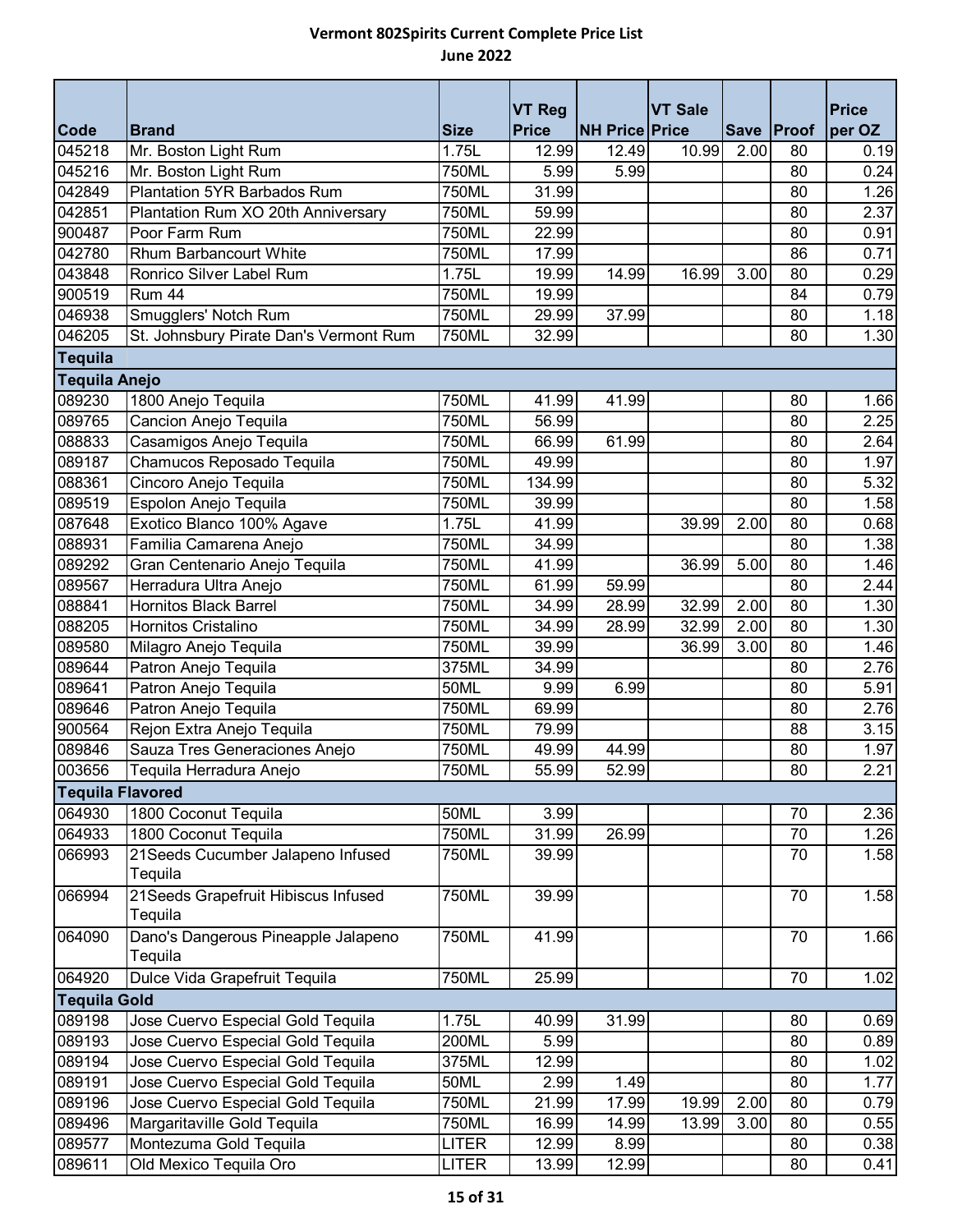|                       |                                        |              | <b>VT Reg</b>      |                       | <b>VT Sale</b> |      |            | <b>Price</b> |
|-----------------------|----------------------------------------|--------------|--------------------|-----------------------|----------------|------|------------|--------------|
| <b>Code</b>           | <b>Brand</b>                           | <b>Size</b>  | <b>Price</b>       | <b>NH Price Price</b> |                |      | Save Proof | per OZ       |
| 089796                | Sauza Conmemorativo Tequila            | 750ML        | 22.99              | 19.99                 |                |      | 80         | 0.91         |
| 089786                | Sauza Extra Gold Tequila               | 750ML        | 19.99              | 14.99                 | 17.99          | 2.00 | 80         | 0.71         |
| <b>Tequila Mezcal</b> |                                        |              |                    |                       |                |      |            |              |
| 088511                | Banhez Joven Espadin & Barril Mezcal   | 750ML        | 30.99              |                       |                |      | 80         | 1.22         |
| 087288                | Casamigos Mezcal Joven                 | 750ML        | 71.99              | 66.99                 |                |      | 80         | 2.84         |
| 087349                | Del Maguey Vida De Muertos             | <b>750ML</b> | 37.99              |                       |                |      | 90         | 1.50         |
| 089221                | Del Maguey Vida Mezcal                 | 750ML        | 37.99              | 31.99                 |                |      | 84         | 1.50         |
| 088996                | El Silencio Espadin Mezcal             | <b>750ML</b> | 34.99              |                       |                |      | 86         | 1.38         |
| 088431                | El Tinieblo Mezcal Anejo               | 750ML        | 74.99              |                       | 69.99          | 5.00 | 80         | 2.76         |
| 088430                | El Tinieblo Mezcal Joven               | 750ML        | 49.99              |                       |                |      | 80         | 1.97         |
| 088257                | Gracias a Dios Espadin Reposado Mezcal | 750ML        | 49.99              |                       |                |      | 90         | 1.97         |
| 087797                | Gracias a Dios Mango Mezcal            | 750ML        | 39.99              |                       |                |      | 90         | 1.58         |
| 087802                | Gracias a Dios Pina Mezcal             | 750ML        | 39.99              |                       |                |      | 90         | 1.58         |
| 089503                | Ilegal Mezcal Anejo                    | 750ML        | 89.99              |                       |                |      | 80         | 3.55         |
| 087860                | Ilegal Mezcal Joven                    | 750ML        | 41.99              |                       |                |      | 80         | 1.66         |
| 089504                | Ilegal Mezcal Reposado                 | 750ML        | 51.99              | 59.99                 |                |      | 80         | 2.05         |
| 089566                | Monte Alban Mezcal/Worm                | 750ML        | 24.99              | 19.99                 |                |      | 80         | 0.99         |
| 090009                | Ojo De Tigre Artesanal Mezcal          | 750ML        | 33.99              |                       |                |      | 80         | 1.34         |
| 087909                | Peloton de la Muerte Pechuga Mezcal    | 750ML        | 44.99              |                       |                |      | 90         | 1.77         |
| 088730                | <b>Xicaru Silver Mezcal</b>            | 750ML        | 32.99              | 29.99                 |                |      | 80         | 1.30         |
| Tequila Reposado      |                                        |              |                    |                       |                |      |            |              |
| 089208                | 1800 Tequila Reposado                  | 1.75L        | 47.99              | 41.99                 | 43.99          | 4.00 | 80         | 0.74         |
| 089201                | 1800 Tequila Reposado                  | 50ML         | 3.99               | 2.79                  |                |      | 80         | 2.36         |
| 089206                | 1800 Tequila Reposado                  | 750ML        | 32.99              | 26.99                 |                |      | 80         | 1.30         |
| 087181                | 818 Reposado Tequila                   | 750ML        | $\overline{5}4.99$ |                       |                |      | 80         | 2.17         |
| 089610                | Altos Reposado Tequila                 | 750ML        | 32.99              | 26.99                 |                |      | 80         | 1.30         |
| 087112                | Azteca Azul Tequila Reposado           | 750ML        | 24.99              |                       |                |      | 80         | 0.99         |
| 089139                | Cabo Wabo Reposado Tequila             | 750ML        | 41.99              | 40.99                 |                |      | 80         | 1.66         |
| 089775                | Cancion Reposado Tequila               | 750ML        | 48.99              |                       |                |      | 80         | 1.93         |
| 088829                | Casamigos Reposado Tequila             | 50ML         | 4.99               | 2.49                  |                |      | 80         | 2.95         |
| 089177                | Casamigos Reposado Tequila             | 750ML        | 62.99              | 56.99                 |                |      | 80         | 2.48         |
| 089121                | Cazadores Reposado Tequila             | 750ML        | 27.99              | 24.99                 |                |      | 80         | 1.10         |
| 089235                | Corazon de Agave Reposado              | 750ML        | 25.99              | 24.99                 | 22.99          | 3.00 | 80         | 0.91         |
| 089242                | Corralejo Reposado Tequila             | 750ML        | 29.99              | 44.99                 |                |      | 80         | 1.18         |
| 089154                | Don Julio Reposado Tequila             | 750ML        | 66.99              | 54.99                 |                |      | 80         | 2.64         |
| 089383                | El Charro Reposado Tequila             | 750ML        | 18.99              |                       |                |      | 80         | 0.75         |
| 089278                | El Jimador Reposado Tequila            | 750ML        | 24.99              | 18.99                 |                |      | 80         | 0.99         |
| 089182                | El Mayor Reposado Tequila              | 750ML        | 29.99              | 31.99                 |                |      | 80         | 1.18         |
| 088980                | Espolon Reposado Tequila               | 1.75L        | 54.99              |                       |                |      | 80         | 0.93         |
| 089286                | Espolon Reposado Tequila               | 750ML        | 31.99              | 27.99                 |                |      | 80         | 1.26         |
| 089443                | Exotico Reposado 100% Agave Tequila    | 750ML        | 21.99              | 17.99                 |                |      | 80         | 0.87         |
| 089534                | Familia Camarena Resposado Tequila     | 1.75L        | 43.99              | 39.99                 | 41.39          | 2.60 | 80         | 0.70         |
| 089533                | Familia Camarena Resposado Tequila     | 750ML        | 24.99              | 25.99                 |                |      | 80         | 0.99         |
| 089339                | Herradura Reposado Tequila             | 750ML        | 51.99              | 45.99                 | 48.99          | 3.00 | 80         | 1.93         |
| 089838                | Hornitos Reposado Tequila              | 1.75L        | 42.99              | 39.99                 |                |      | 80         | 0.73         |
| 089836                | Hornitos Reposado Tequila              | 750ML        | 29.99              | 26.99                 | 24.99          | 5.00 | 80         | 0.99         |
| 089468                | Lunazul Tequila Reposado               | 750ML        | 19.99              |                       |                |      | 80         | 0.79         |
| 089488                | Maestro Dobel Diamonte Tequila         | 750ML        | 51.99              | 49.99                 | 46.99          | 5.00 | 80         | 1.85         |
| 089583                | Milagro Reposado Tequila               | 750ML        | 31.99              | 29.99                 |                |      | 80         | 1.26         |
| 089624                | Patron Reposado Tequila                | 375ML        | 31.99              |                       |                |      | 80         | 2.52         |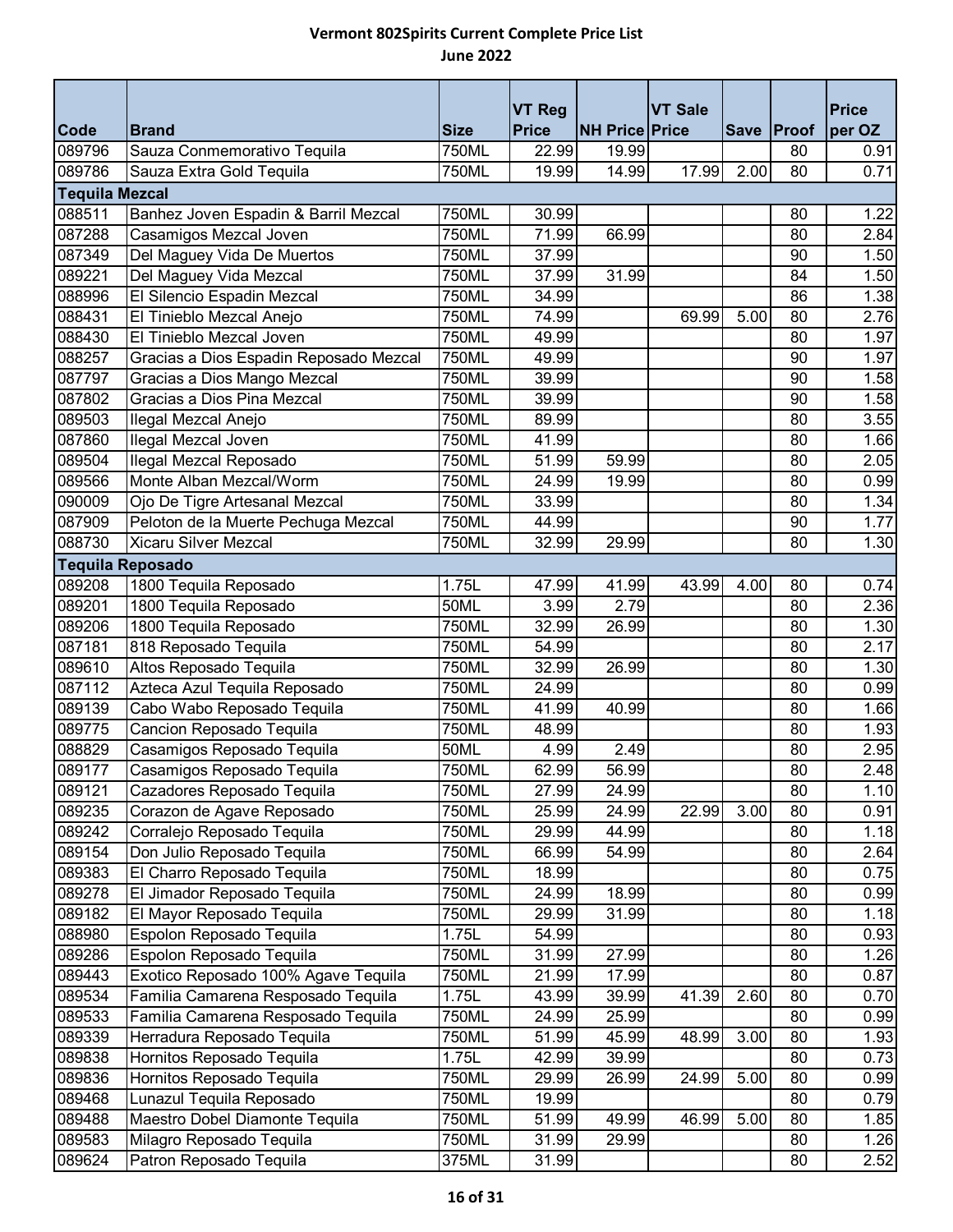| <b>Code</b>          | <b>Brand</b>                         | <b>Size</b>         | <b>VT Reg</b><br><b>Price</b> | <b>NH Price Price</b> | <b>VT Sale</b> | <b>Save</b> | Proof | <b>Price</b><br>per OZ |
|----------------------|--------------------------------------|---------------------|-------------------------------|-----------------------|----------------|-------------|-------|------------------------|
| 089626               | Patron Reposado Tequila              | 750ML               | 64.99                         | 57.99                 |                |             | 80    | 2.56                   |
| 900563               | Rejon Reposado Tequila               | $\overline{750}$ ML | 36.99                         |                       |                |             | 88    | 1.46                   |
| 088570               | Sauza Tres Generaciones Reposado     | 750ML               | 44.99                         |                       |                |             | 80    | 1.77                   |
|                      | Tequila                              |                     |                               |                       |                |             |       |                        |
| 088372               | Teremana Reposado Tequila            | 750ML               | 32.99                         |                       |                |             | 80    | 1.30                   |
| 088369               | Teremana Reposado Tequila            | 375ML               | 17.99                         |                       |                |             | 80    | 1.42                   |
| 088514               | Xicaru Reposado Tequila              | <b>750ML</b>        | 37.99                         |                       | 34.99          | 3.00        | 80    | 1.38                   |
| <b>Tequila White</b> |                                      |                     |                               |                       |                |             |       |                        |
| 088190               | 123 Organic Uno Blanco Tequila       | 750ML               | 59.99                         |                       | 56.99          | 3.00        | 80    | 2.25                   |
| 088922               | 1800 Cristalino Tequila              | 750ML               | 59.99                         |                       | 54.99          | 5.00        | 80    | 2.17                   |
| 087513               | 1800 Silver Tequila                  | 1.75L               | 45.99                         | $\overline{4}1.99$    | 41.99          | 4.00        | 80    | 0.71                   |
| 087509               | 1800 Silver Tequila                  | 375ML               | 15.99                         | 14.49                 |                |             | 80    | 1.26                   |
| 087508               | 1800 Silver Tequila                  | 50ML                | 3.99                          | 2.79                  |                |             | 80    | 2.36                   |
| 087510               | 1800 Silver Tequila                  | 750ML               | 31.99                         | 26.99                 |                |             | 80    | 1.26                   |
| 087194               | 818 Blanco Tequila                   | 750ML               | 44.99                         |                       |                |             | 80    | 1.77                   |
| 088186               | Altos Plata Tequila                  | 750ML               | 32.99                         | 26.99                 | 29.99          | 3.00        | 80    | 1.18                   |
| 087097               | Arandas White Tequila                | <b>LITER</b>        | 13.99                         |                       |                |             | 80    | 0.41                   |
| 087150               | <b>Avion Silver Tequila</b>          | 750ML               | 56.99                         | 51.99                 | 49.49          | 7.50        | 80    | 1.95                   |
| 087234               | <b>Bribon Blanco Tequila</b>         | 750ML               | 24.99                         |                       |                |             | 80    | 0.99                   |
| 087250               | Cabo Wabo Blanco                     | 750ML               | 36.99                         | 35.99                 |                |             | 80    | 1.46                   |
| 088426               | Cancion Blanco Tequila               | 750ML               | 37.99                         |                       |                |             | 80    | 1.50                   |
| 087282               | Casamigos Blanco Tequila             | 375ML               | 24.99                         | 19.99                 |                |             | 80    | 1.97                   |
| 087281               | Casamigos Blanco Tequila             | 50ML                | 3.99                          | 1.99                  |                |             | 80    | 2.36                   |
| 087280               | Casamigos Blanco Tequila             | 750ML               | 58.99                         | 53.99                 |                |             | 80    | 2.33                   |
| 087306               | Cazadores Blanco Tequila             | 750ML               | 27.99                         | 24.99                 |                |             | 80    | 1.10                   |
| 088367               | Cincoro Blanco Tequila               | 750ML               | 69.99                         |                       |                |             | 80    | 2.76                   |
| 087369               | Codigo 1530 Blanco Tequila           | 750ML               | 49.99                         | 44.99                 |                |             | 80    | 1.97                   |
| 087370               | Codigo 1530 Tequila Rosa             | 750ML               | 61.99                         | 54.99                 |                |             | 80    | 2.44                   |
| 087380               | Corazon De Agave Blanco Tequil       | 750ML               | 24.99                         | 21.99                 |                |             | 80    | 0.99                   |
| 087484               | Don Julio Blanco                     | 375ML               | 32.99                         |                       |                |             | 80    | 2.60                   |
| 087485               | Don Julio Blanco Tequila             | 750ML               | 62.99                         | 49.99                 |                |             | 80    | 2.48                   |
| 087579               | Dos Primos Blanco                    | 750ML               | 49.99                         |                       |                |             | 80    | 1.97                   |
| 087499               | Dulce Vida Organic Blanco 80 Tequila | 750ML               | 27.99                         |                       |                |             | 80    | 1.10                   |
| 087516               | El Charro Silver Tequila             | 750ML               | 18.99                         | 14.99                 |                |             | 80    | 0.75                   |
| 087586               | El Jimador Blanco Tequila            | 750ML               | 24.99                         | 18.99                 |                |             | 80    | 0.99                   |
| 087596               | El Mayor Blanco Tequila              | 750ML               | 29.99                         |                       |                |             | 80    | 1.18                   |
| 087623               | Espolon Blanco Tequila               | 1.75L               | 54.99                         | 45.99                 |                |             | 80    | 0.93                   |
| 087619               | Espolon Blanco Tequila               | 750ML               | 31.99                         | 27.99                 |                |             | 80    | 1.26                   |
| 087646               | Exotico Blanco 100% Agave Tequila    | 750ML               | 21.99                         | 17.99                 |                |             | 80    | 0.87                   |
| 087644               | Familia Camarena Silver Tequila      | 1.75L               | 43.99                         | 39.99                 | 41.39          | 2.60        | 80    | 0.70                   |
| 087643               | Familia Camarena Silver Tequila      | 750ML               | 24.99                         | 25.99                 |                |             | 80    | 0.99                   |
| 087782               | Ghost Tequila                        | 750ML               | 38.99                         |                       |                |             | 80    | 1.54                   |
| 087793               | Gracias a Dios Espadin Blanco        | 750ML               | 39.99                         |                       |                |             | 90    | 1.58                   |
| 087849               | Herradura Blanco Silver Tequila      | 750ML               | 47.99                         | 42.99                 |                |             | 80    | 1.89                   |
| 088546               | Hornitos Plata Tequila               | 1.75L               | 42.99                         | 39.99                 |                |             | 80    | 0.73                   |
| 088549               | Hornitos Plata Tequila               | 375ML               | 15.99                         | 13.99                 |                |             | 80    | 1.26                   |
| 088548               | Hornitos Plata Tequila               | 750ML               | 29.99                         |                       | 24.99          | 5.00        | 80    | 0.99                   |
| 087410               | Jose Cuervo Especial Silver Tequila  | 1.75L               | 40.99                         | 31.99                 |                |             | 80    | 0.69                   |
| 087403               | Jose Cuervo Especial Silver Tequila  | 375ML               | 12.99                         | 10.99                 |                |             | 80    | 1.02                   |
| 087401               | Jose Cuervo Especial Silver Tequila  | 50ML                | 2.99                          | 1.49                  |                |             | 80    | 1.77                   |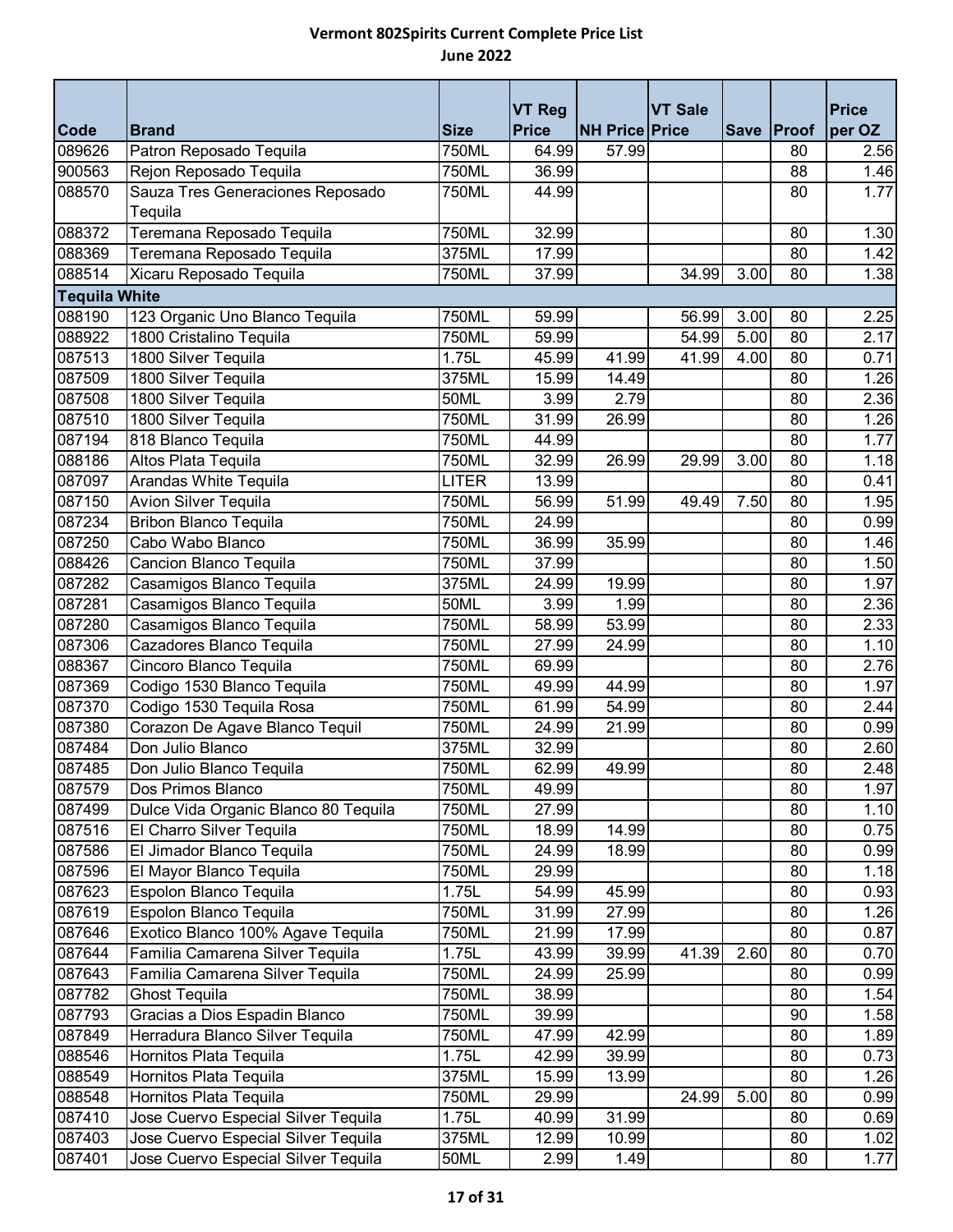|                       |                                        |              | <b>VT Reg</b> |                       | <b>VT Sale</b> |             |            | <b>Price</b> |
|-----------------------|----------------------------------------|--------------|---------------|-----------------------|----------------|-------------|------------|--------------|
| <b>Code</b>           | <b>Brand</b>                           | <b>Size</b>  | <b>Price</b>  | <b>NH Price Price</b> |                |             | Save Proof | per OZ       |
| 087408                | Jose Cuervo Especial Silver Tequila    | 750ML        | 21.99         | 17.99                 | 19.99          | 2.00        | 80         | 0.79         |
| 087416                | Jose Cuervo Tradicional Silver Tequila | <b>750ML</b> | 26.99         | 21.99                 | 23.99          | 3.00        | 80         | 0.95         |
| 089215                | Jose Cuervo Tradicional Tequila        | 750ML        | 27.99         | 21.99                 | 24.99          | 3.00        | 80         | 0.99         |
| 088018                | Lunazul Tequila Blanco                 | 750ML        | 19.99         |                       | 16.99          | 3.00        | 80         | 0.67         |
| 088038                | Margaritaville Silver Tequila          | 1.75L        | 26.99         |                       | 23.99          | 3.00        | 80         | 0.41         |
| 088036                | Margaritaville Tequila Blanco          | 750ML        | 16.99         | 13.99                 |                |             | 80         | 0.67         |
| 088118                | Milagro Silver Tequila                 | 1.75L        | 57.99         | 46.99                 |                |             | 80         | 0.98         |
| 088114                | Milagro Silver Tequila                 | 375ML        | 16.99         |                       |                |             | 80         | 1.34         |
| 088116                | Milagro Silver Tequila                 | 750ML        | 31.99         | 29.99                 | 26.99          | 5.00        | 80         | 1.06         |
| 088147                | Montezuma White Tequila                | <b>LITER</b> | 12.99         | 8.99                  |                |             | 80         | 0.38         |
| 088182                | Old Mexico Tequila Blanco              | 1.75L        | 28.99         |                       |                |             | 80         | 0.49         |
| 088298                | Patron Silver Tequila                  | 1.75L        | 119.99        |                       |                |             | 80         | 2.03         |
| 088294                | Patron Silver Tequila                  | 375ML        | 29.99         | 28.99                 |                |             | 80         | 2.37         |
| 088296                | Patron Silver Tequila                  | 750ML        | 61.99         | 54.99                 |                |             | 80         | 2.44         |
| 088310                | Peligroso Silver Tequila               | 750ML        | 19.99         |                       |                |             | 80         | 0.79         |
| 088322                | Peloton De La Muerta                   | 750ML        | 28.99         |                       |                |             | 82         | 1.14         |
| 088305                | Peloton De La Muerta                   | <b>LITER</b> | 35.99         |                       |                |             | 82         | 1.06         |
| 088316                | Pepe Lopez Premium Silver Teq.         | 750ML        | 15.99         |                       |                |             | 80         | 0.63         |
| 088336                | Pueblo Viejo Blanco Tequila            | 750ML        | 16.99         |                       | 13.99          | 3.00        | 80         | 0.55         |
| 900565                | Rejon Blanco Tequila                   | 750ML        | 24.99         |                       |                |             | 88         | 0.99         |
| 088458                | Santo Fino Blanco Tequila              | 750ML        | 42.99         |                       |                |             | 80         | 1.70         |
| 088556                | Sauza Silver Tequila                   | 750ML        | 19.99         | 14.99                 | 17.99          | 2.00        | 80         | 0.71         |
| 088566                | Sauza Tres Generaciones Plata Tequila  | 750ML        | 42.99         |                       |                |             | 80         | 1.70         |
| 088371                | Teremana Blanco Tequila                | 750ML        | 29.99         |                       |                |             | 80         | 1.18         |
| 088354                | Teremana Blanco Tequila                | 375ML        | 15.99         |                       |                |             | 80         | 1.26         |
| 088780                | Tres Agaves Blanco Tequila             | 750ML        | 32.99         |                       |                |             | 80         | 1.30         |
| 087167                | Zarza Blanco Tequila                   | 750ML        | 49.99         |                       |                |             | 80         | 1.97         |
| Vodka                 |                                        |              |               |                       |                |             |            |              |
| <b>Vodka Domestic</b> |                                        |              |               |                       |                |             |            |              |
| 041019                | 360 Double Chocolate Vodka             | 750ML        | 19.99         | 15.99                 |                |             | 70         | 0.79         |
| 038169                | 360 Vodka                              | 750ML        | 19.99         | 15.99                 |                |             | 80         | 0.79         |
| 036178                | Barr Hill Vodka                        | 375ML        | 30.99         | 29.99                 |                |             | 80         | 2.44         |
| 900261                | Barr Hill Vodka                        | 750ML        | 54.99         |                       |                | 44.99 10.00 | 80         | 1.77         |
| 035318                | <b>Barton Vodka</b>                    | 1.75L        | 11.99         | 9.99                  |                |             | 80         | 0.20         |
| 035317                | <b>Barton Vodka</b>                    | <b>LITER</b> | 6.99          | 5.49                  |                |             | 80         | 0.21         |
| 037469                | Basic Vodka                            | 750ML        | 12.99         |                       |                |             | 80         | 0.51         |
| 041331                | <b>Burnett's Cranberry Vodka</b>       | 750ML        | 8.99          |                       |                |             | 70         | 0.35         |
| 041334                | <b>Burnett's Lime Vodka</b>            | 750ML        | 8.99          |                       |                |             | 70         | 0.35         |
| 041313                | Burnett's Mango Vodka                  | 750ML        | 8.99          |                       |                |             | 70         | 0.35         |
| 041294                | <b>Burnett's Peach Vodka</b>           | 750ML        | 8.99          |                       |                |             | 70         | 0.35         |
| 041060                | <b>Burnett's Pink Lemonade Vodka</b>   | 750ML        | 8.99          |                       |                |             | 70         | 0.35         |
| 041223                | Burnett's Pomegranate Vodka            | 750ML        | 8.99          |                       |                |             | 70         | 0.35         |
| 041316                | <b>Burnett's Raspberry Vodka</b>       | 750ML        | 8.99          |                       |                |             | 70         | 0.35         |
| 041340                | Burnett's Vanilla Vodka                | 750ML        | 8.99          |                       |                |             | 70         | 0.35         |
| 035418                | <b>Burnett's Vodka</b>                 | 1.75L        | 15.99         | 13.99                 | 12.99          | 3.00        | 80         | 0.22         |
| 035416                | <b>Burnett's Vodka</b>                 | 750ML        | 8.99          | 6.99                  |                |             | 80         | 0.35         |
| 036898                | Catamount Vodka                        | 750ML        | 21.99         |                       |                |             | 80         | 0.87         |
| 035648                | Crown Russe Vodka                      | 1.75L        | 9.99          |                       |                |             | 80         | 0.17         |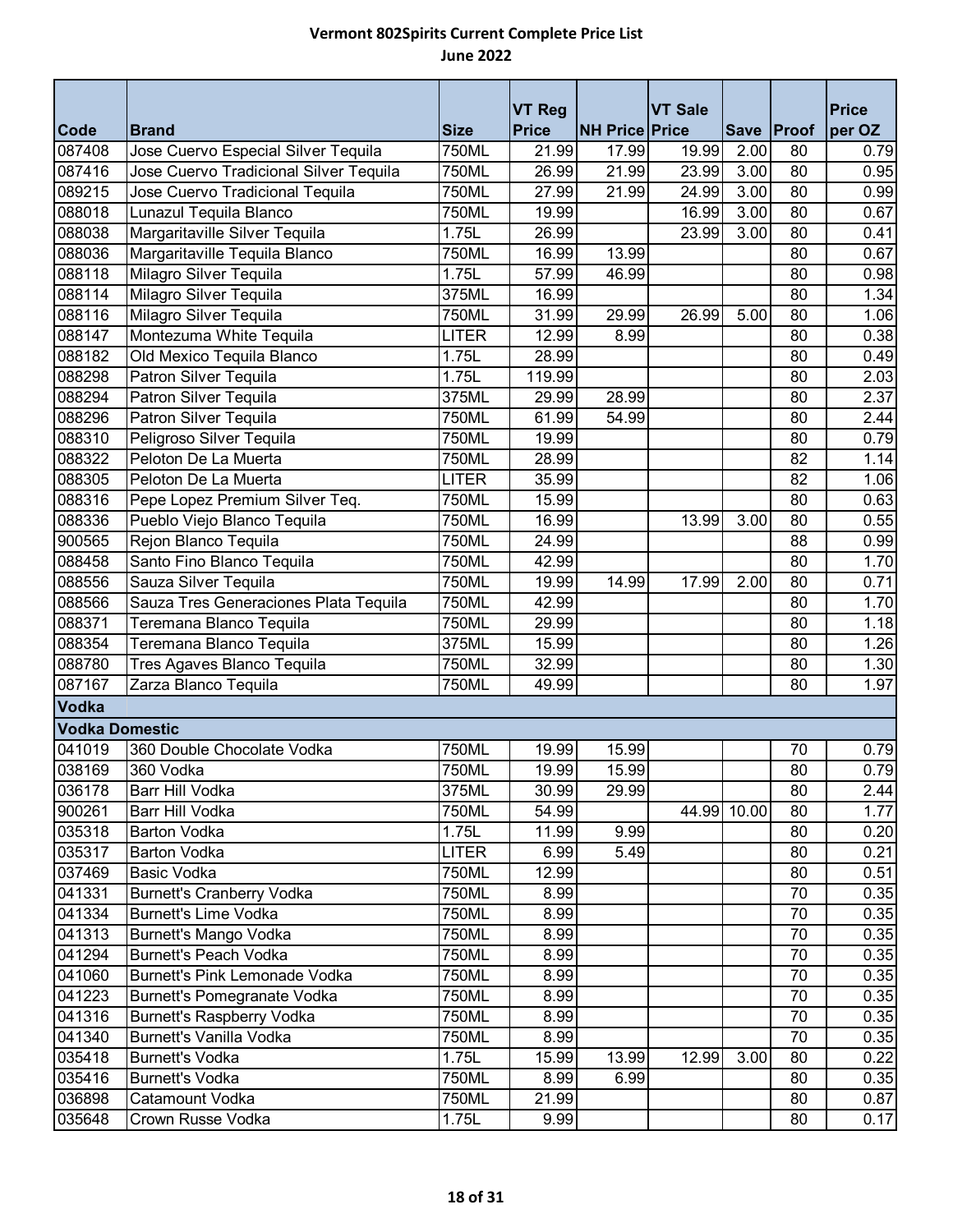|        |                                           |              | <b>VT Reg</b> |                       | <b>VT Sale</b> |      |                 | <b>Price</b> |
|--------|-------------------------------------------|--------------|---------------|-----------------------|----------------|------|-----------------|--------------|
| Code   | <b>Brand</b>                              | <b>Size</b>  | <b>Price</b>  | <b>NH Price Price</b> |                |      | Save   Proof    | per OZ       |
| 040152 | Deep Eddy Cranberry Vodka                 | 750ML        | 19.99         | 17.99                 | 16.99          | 3.00 | 70              | 0.67         |
| 040053 | Deep Eddy Lemon Vodka                     | <b>750ML</b> | 19.99         | 17.99                 | 16.99          | 3.00 | 70              | 0.67         |
| 039922 | Deep Eddy Peach Vodka                     | 750ML        | 19.99         | 17.99                 |                |      | 70              | 0.79         |
| 040327 | Deep Eddy Ruby Red Vodka                  | 750ML        | 19.99         | 17.99                 |                |      | 70              | 0.79         |
| 040331 | Deep Eddy Sweet Tea Vodka                 | 750ML        | 19.99         | 17.99                 | 16.99          | 3.00 | 70              | 0.67         |
| 036122 | Deep Eddy Vodka                           | 750ML        | 19.99         | 17.99                 |                |      | 80              | 0.79         |
| 035828 | Don Cossack Vodka                         | 1.75L        | 14.99         |                       |                |      | 80              | 0.25         |
| 039218 | Don Cossack Vodka                         | 1.75L        | 21.99         |                       | 19.99          | 2.00 | 100             | 0.34         |
| 041209 | <b>Firefly Sweet Tea Vodka</b>            | 750ML        | 21.99         | 14.99                 |                |      | 70              | 0.87         |
| 035926 | Five O'Clock Player Vodka                 | 750ML        | 6.99          |                       |                |      | 80              | 0.28         |
| 035918 | Five O'Clock Vodka                        | 1.75L        | 12.99         |                       |                |      | 80              | 0.22         |
| 035917 | Five O'Clock Vodka                        | <b>LITER</b> | 7.99          |                       |                |      | 80              | 0.24         |
| 035914 | Five O'Clock Vodka PET                    | 375ML        | 3.99          |                       |                |      | 80              | 0.31         |
| 035948 | Fleischmann's Royal Vodka                 | 1.75L        | 14.99         | 11.99                 |                |      | 80              | 0.25         |
| 035946 | Fleischmann's Royal Vodka                 | 750ML        | 5.99          | 5.99                  |                |      | 80              | 0.24         |
| 036108 | Gilbey's Vodka                            | 1.75L        | 15.99         | 12.49                 |                |      | 80              | 0.27         |
| 036188 | Gordon's Vodka                            | 1.75L        | 19.99         | 12.99                 |                |      | 80              | 0.34         |
| 036184 | Gordon's Vodka                            | 375ML        | 7.99          |                       |                |      | 80              | 0.63         |
| 036186 | Gordon's Vodka                            | 750ML        | 10.99         | 6.99                  |                |      | 80              | 0.43         |
| 031132 | Grainger's Deluxe Organic Vodka           | 750ML        | 14.99         |                       |                |      | 80              | 0.59         |
| 900412 | Green Mountain Distillers Blueberry Vodka | 750ML        | 25.99         |                       |                |      | 80              | 1.02         |
| 900380 | Green Mountain Organic Cranberry Vodka    | 750ML        | 25.99         |                       |                |      | 70              | 1.02         |
| 900214 | Green Mountain Organic Lemon Vodka        | 750ML        | 23.99         |                       |                |      | 70              | 0.95         |
| 900213 | Green Mountain Organic Orange Vodka       | 750ML        | 23.99         |                       |                |      | 70              | 0.95         |
| 900420 | Green Mountain Organic Vanilla Vodka      | 750ML        | 25.99         |                       |                |      | 70              | 1.02         |
| 900054 | Green Mountain Sunshine Vodka             | 750ML        | 23.99         |                       |                |      | 80              | 0.95         |
| 040548 | Maroff Light Vodka                        | 1.75L        | 9.99          |                       |                |      | 48              | 0.17         |
| 039725 | New Amsterdam Lemon                       | 750ML        | 13.99         | 12.99                 | 9.99           | 4.00 | 70              | 0.39         |
| 040594 | New Amsterdam Peach                       | 750ML        | 13.99         |                       | 9.99           | 4.00 | $\overline{70}$ | 0.39         |
| 036618 | New Amsterdam Raspberry Vodka             | 750ML        | 13.99         | 12.99                 | 9.99           | 4.00 | 70              | 0.39         |
| 036971 | New Amsterdam Vodka                       | 1.75L        | 23.99         | 22.99                 |                |      | 80              | 0.41         |
| 036969 | New Amsterdam Vodka                       | 750ML        | 14.99         | 12.99                 | 11.99          | 3.00 | 80              | 0.47         |
| 034578 | Pinnacle Vodka                            | 1.75L        | 24.99         | 19.99                 |                |      | 80              | 0.42         |
| 034698 | Pinnacle Vodka                            | 375ML        | 6.99          | 6.99                  |                |      | 80              | 0.55         |
| 034579 | Pinnacle Vodka                            | 750ML        | 11.99         | 12.99                 | 8.99           | 3.00 | 80              | 0.35         |
| 038088 | Platinum 7X Vodka                         | 1.75L        | 19.99         |                       | 16.99          | 3.00 | 80              | 0.29         |
| 038084 | Platinum 7X Vodka                         | 375ML        | 4.99          | 3.99                  |                |      | 80              | 0.39         |
| 038086 | Platinum 7X Vodka                         | 750ML        | 9.99          |                       |                |      | 80              | 0.39         |
| 900504 | Poor Farm Vodka                           | 750ML        | 21.99         |                       | 19.99          | 2.00 | 80              | 0.79         |
| 037418 | Popov Vodka                               | 1.75L        | 13.99         | 12.99                 |                |      | 80              | 0.24         |
| 039666 | Popov Vodka 100 Proof                     | 750ML        | 8.99          |                       | 6.99           | 2.00 | 100             | 0.28         |
| 037414 | Popov Vodka                               | 375ML        | 2.99          |                       |                |      | 80              | 0.24         |
| 037523 | Prairie Organic Vodka                     | 750ML        | 22.99         | 24.99                 | 18.49          | 4.50 | 80              | 0.73         |
| 037728 | S. S. Pierce Vodka                        | 1.75L        | 14.99         | 12.49                 | 12.39          | 2.60 | 80              | 0.21         |
| 900407 | Silo Cucumber Vodka                       | 750ML        | 29.99         | 29.99                 |                |      | 80              | 1.18         |
| 900362 | Silo Lavender Vodka                       | 750ML        | 29.99         |                       |                |      | 80              | 1.18         |
| 900321 | Silo Vodka                                | 750ML        | 24.99         | 28.99                 |                |      | 80              | 0.99         |
| 037938 | Skol Vodka                                | 1.75L        | 9.99          |                       |                |      | 80              | 0.17         |
| 037936 | Skol Vodka                                | 750ML        | 4.99          |                       |                |      | 80              | 0.20         |
| 037988 | Skyy Vodka                                | 1.75L        | 34.99         | 24.99                 |                |      | 80              | 0.59         |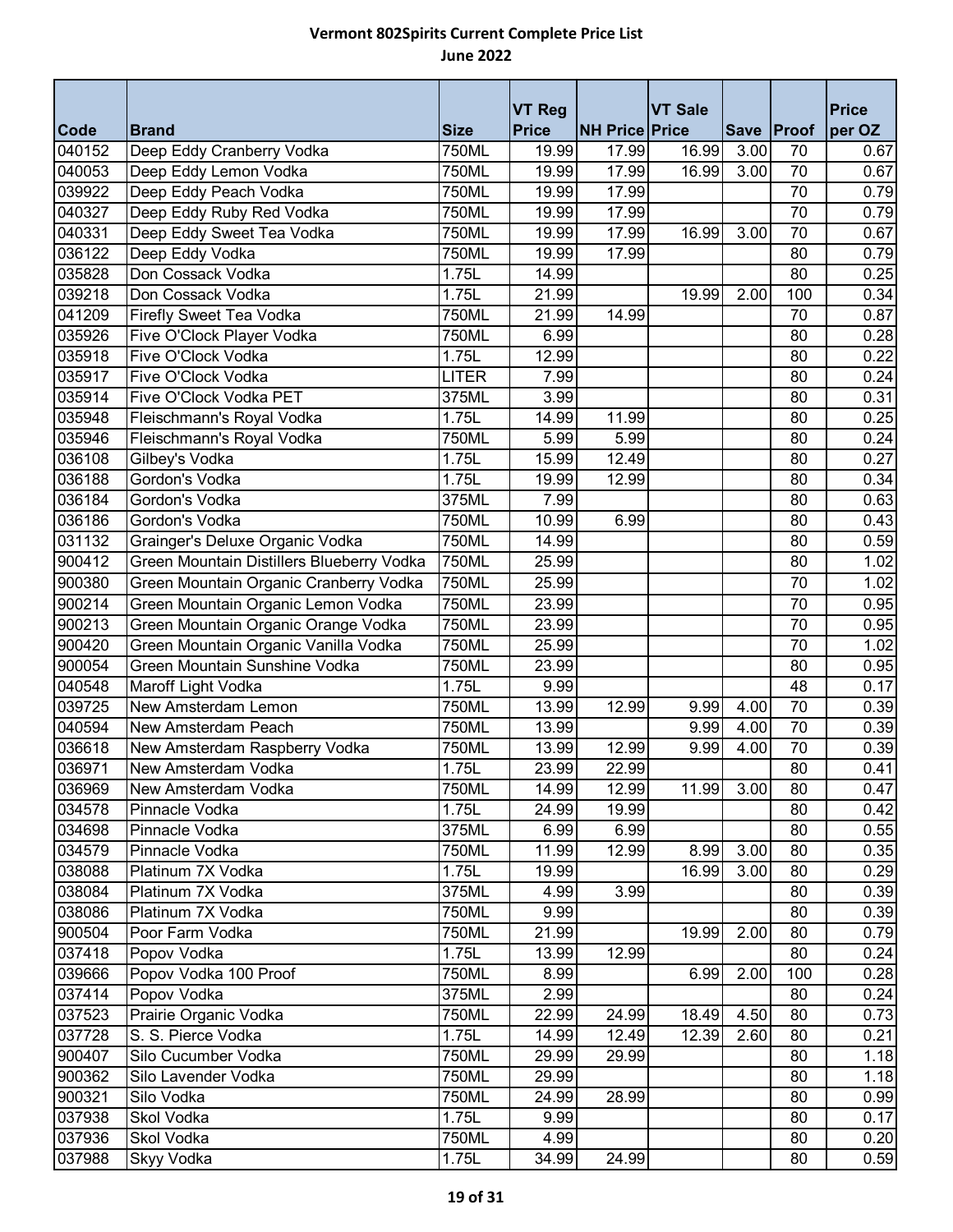|             |                                               |              | <b>VT Reg</b> |                       | <b>VT Sale</b> |             |                 | <b>Price</b> |
|-------------|-----------------------------------------------|--------------|---------------|-----------------------|----------------|-------------|-----------------|--------------|
| <b>Code</b> | <b>Brand</b>                                  | <b>Size</b>  | <b>Price</b>  | <b>NH Price Price</b> |                | <b>Save</b> | Proof           | per OZ       |
| 037984      | Skyy Vodka                                    | 375ML        | 9.99          |                       |                |             | 80              | 0.79         |
| 037986      | Skyy Vodka                                    | 750ML        | 19.99         | 15.99                 | 16.99          | 3.00        | 80              | 0.67         |
| 077674      | Smirnoff Apple Twist Vodka                    | 750ML        | 13.99         |                       |                |             | 70              | 0.55         |
| 077630      | Smirnoff Blueberry Vodka                      | 50ML         | 1.99          | 0.99                  |                |             | 70              | 1.18         |
| 077632      | Smirnoff Blueberry Vodka                      | 750ML        | 13.99         | 12.99                 |                |             | 70              | 0.55         |
| 077637      | <b>Smirnoff Cherry</b>                        | 750ML        | 13.99         | 12.99                 |                |             | 70              | 0.55         |
| 077645      | <b>Smirnoff Citrus</b>                        | 50ML         | 1.99          | 0.99                  |                |             | $\overline{70}$ | 1.18         |
| 077647      | <b>Smirnoff Citrus</b>                        | 750ML        | 13.99         |                       | 10.99          | 3.00        | 70              | 0.43         |
| 077658      | Smirnoff Cranberry Vodka                      | 750ML        | 13.99         | 12.99                 | 10.99          | 3.00        | 70              | 0.43         |
| 077671      | Smirnoff Green Apple Vodka                    | <b>50ML</b>  | 1.99          | 0.99                  |                |             | $\overline{70}$ | 1.18         |
| 077683      | <b>Smirnoff Kissed Caramel</b>                | 750ML        | 13.99         | 12.99                 |                |             | 60              | 0.55         |
| 077696      | Smirnoff Orange                               | 50ML         | 1.99          | 0.99                  |                |             | $\overline{70}$ | 1.18         |
| 077698      | Smirnoff Orange                               | 750ML        | 13.99         | 12.99                 | 10.99          | 3.00        | 70              | 0.43         |
| 077742      | Smirnoff Raspberry Vodka                      | 1.75L        | 29.99         | 22.99                 |                |             | 70              | 0.51         |
| 077737      | Smirnoff Raspberry Vodka                      | 50ML         | 1.99          | 0.99                  |                |             | 70              | 1.18         |
| 077740      | Smirnoff Raspberry Vodka                      | 750ML        | 13.99         | 12.99                 | 10.99          | 3.00        | 70              | 0.43         |
| 037991      | Smirnoff Red Label Vodka                      | 50ML         | 1.99          | 0.99                  |                |             | $\overline{80}$ | 1.18         |
| 077889      | Smirnoff Ruby Red Grapefruit                  | 750ML        | 13.99         | 12.99                 | 10.99          | 3.00        | 70              | 0.43         |
| 040926      | <b>Smirnoff Silver</b>                        | 750ML        | 15.99         | 13.99                 |                |             | 90              | 0.63         |
| 077842      | Smirnoff Strawberry Vodka                     | 750ML        | 13.99         | 12.99                 | 10.99          | 3.00        | $\overline{70}$ | 0.43         |
| 077845      | Smirnoff Vanilla Vodka                        | <b>50ML</b>  | 1.99          | 0.99                  |                |             | 70              | 1.18         |
| 077847      | Smirnoff Vanilla Vodka                        | <b>750ML</b> | 13.99         | 12.99                 |                |             | 70              | 0.55         |
| 037998      | Smirnoff Vodka                                | 1.75L        | 25.99         |                       |                |             | 80              | 0.44         |
| 039868      | Smirnoff Vodka 100 proof                      | 1.75L        | 31.99         |                       |                |             | 100             | 0.54         |
| 039864      | Smirnoff Vodka 100 proof                      | 375ML        | 9.99          | 10.99                 |                |             | 100             | 0.79         |
| 039866      | Smirnoff Vodka 100 proof                      | 750ML        | 16.99         | 15.99                 |                |             | 100             | 0.67         |
| 037994      | Smirnoff Vodka                                | 375ML        | 8.99          | 7.99                  |                |             | 80              | 0.71         |
| 037996      | Smirnoff Vodka                                | 750ML        | 13.99         | 12.99                 | 10.99          | 3.00        | 80              | 0.43         |
| 038006      | Smirnoff Vodka PET                            | 750ML        | 13.99         | 12.99                 |                |             | 80              | 0.55         |
| 077852      | <b>Smirnoff Watermelon</b>                    | 750ML        | 13.99         | 12.99                 | 10.99          | 3.00        | 70              | 0.43         |
| 038124      | Smugglers Notch Distillery Vodka              | 1.75L        | 49.99         |                       | 44.99          | 5.00        | 80              | 0.76         |
| 038007      | Smugglers' Notch Organic Gluten Free<br>Vodka | 750ML        | 29.99         |                       | 26.99          | 3.00        | 80              | 1.06         |
| 038012      | Smugglers' Notch Vodka                        | 750ML        | 27.99         | 29.99                 |                |             | 80              | 1.10         |
| 900655      | Snowdrop Vodka                                | 750ML        | 26.99         |                       |                |             | 89              | 1.06         |
| 900599      | Springbrook Hollow Farm Distillery Vodka      | <b>LITER</b> | 19.99         |                       |                |             | 80              | 0.59         |
| 041146      | Sweet Carolina Sweet Tea Vodka                | 750ML        | 17.99         |                       |                |             | 70              | 0.71         |
| 035239      | Three Olives Triple Shot Espresso Vodka       | 750ML        | 16.99         |                       |                |             | 70              | 0.67         |
| 038178      | Tito's Handmade Vodka                         | 1.75L        | 42.99         | 32.99                 |                |             | 80              | 0.73         |
| 038179      | Tito's Handmade Vodka                         | 200ML        | 9.99          | 7.99                  |                |             | 80              | 1.48         |
| 038174      | Tito's Handmade Vodka                         | 375ML        | 13.99         | 11.99                 |                |             | 80              | 1.10         |
| 038180      | Tito's Handmade Vodka                         | 50ML         | 2.99          | 1.99                  |                |             | 80              | 1.77         |
| 038176      | Tito's Handmade Vodka                         | 750ML        | 21.99         | 21.99                 | 18.99          | 3.00        | 80              | 0.75         |
| 038177      | Tito's Handmade Vodka                         | <b>LITER</b> | 26.99         | 24.99                 |                |             | 80              | 0.80         |
| 041693      | UV Blue Raspberry Vodka                       | 750ML        | 11.99         |                       | 8.99           | 3.00        | 60              | 0.35         |
| 900021      | Vermont Spirits Gold Vodka                    | 750ML        | 42.99         | 39.99                 |                |             | 80              | 1.70         |
| 900627      | Village Garage Vodka                          | 750ML        | 21.99         |                       |                |             | 80              | 0.87         |
| 038628      | Wolfschmidt Vodka                             | 1.75L        | 13.99         |                       | 10.99          | 3.00        | 80              | 0.19         |
| 041228      | Zarkoff Light Vodka                           | 1.75L        | 10.99         |                       |                |             | 60              | 0.19         |
|             |                                               |              |               |                       |                |             |                 |              |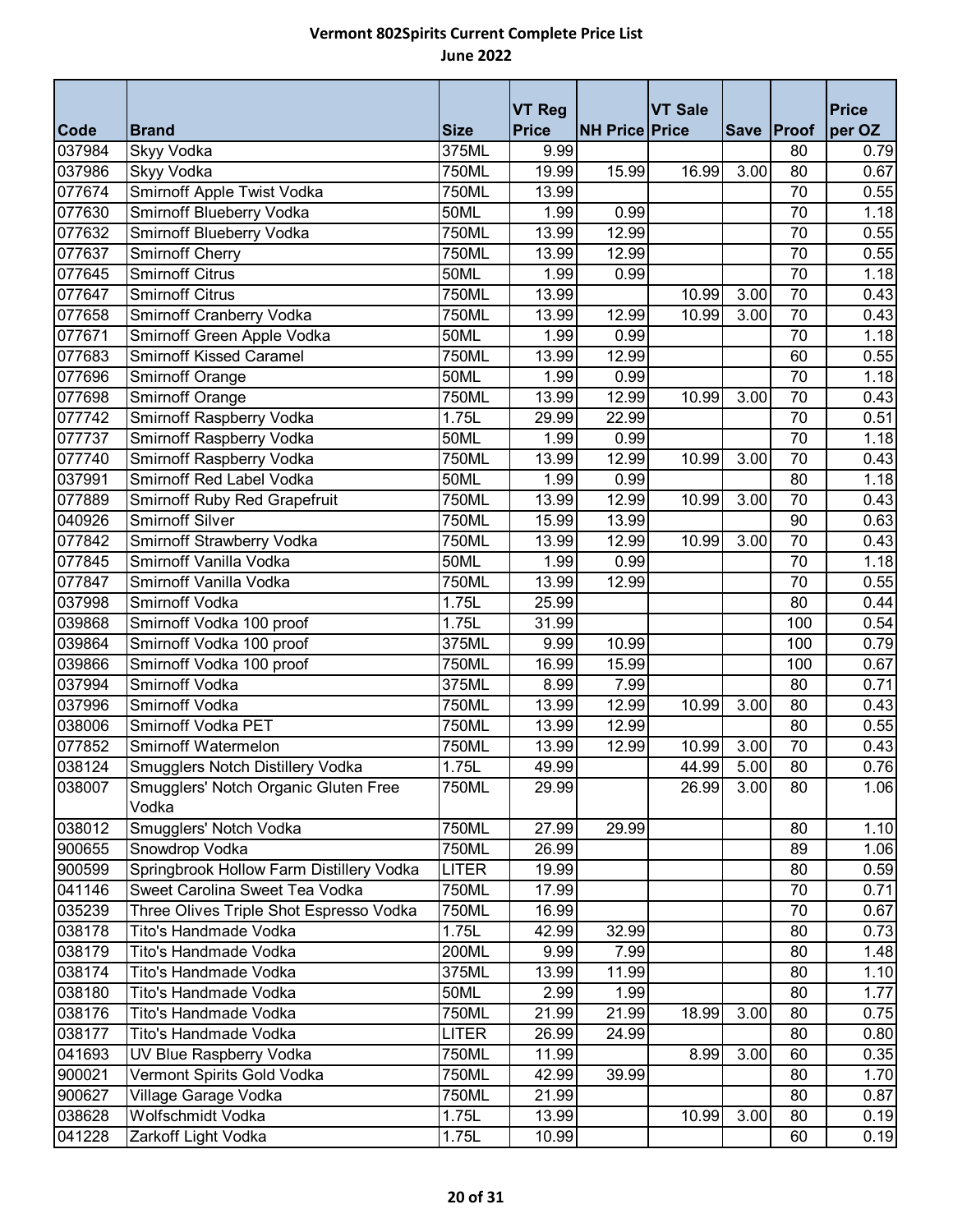|                       |                                                       |              | <b>VT Reg</b> |                       | <b>VT Sale</b> |      |                 | <b>Price</b> |
|-----------------------|-------------------------------------------------------|--------------|---------------|-----------------------|----------------|------|-----------------|--------------|
| Code                  | <b>Brand</b>                                          | <b>Size</b>  | <b>Price</b>  | <b>NH Price Price</b> |                |      | Save Proof      | per OZ       |
| 038778                | Zhenka Vodka                                          | 1.75L        | 11.99         |                       |                |      | 80              | 0.20         |
| 038774                | Zhenka Vodka                                          | 375ML        | 3.99          | 3.29                  |                |      | 80              | 0.31         |
| <b>Vodka Flavored</b> |                                                       |              |               |                       |                |      |                 |              |
| 037182                | Absolut Juice Pear & Elderflower                      | 750ML        | 21.99         |                       |                |      | 70              | 0.87         |
| 064011                | Absolut Juice Strawberry                              | 750ML        | 21.99         | 19.99                 | 18.99          | 3.00 | 70              | 0.75         |
| 039322                | Deep Eddy Lime Vodka                                  | 750ML        | 19.99         |                       |                |      | 70              | 0.79         |
| 036468                | Effen Blood Orange Vodka                              | 750ML        | 24.99         | 24.99                 | 21.99          | 3.00 | 80              | 0.87         |
| 037084                | Effen Yuzu Citrus Vodka                               | 750ML        | 24.99         | 24.99                 |                |      | 75              | 0.99         |
| 039317                | Frankly Organic Strawberry Vodka                      | 750ML        | 24.99         |                       |                |      | 60              | 0.99         |
| 900508                | Green Mountain Organic Ginger Vodka                   | 750ML        | 25.99         |                       |                |      | 80              | 1.02         |
| 065451                | Grey Goose Strawberry & Lemongrass                    | 750ML        | 29.99         |                       | 26.69          | 3.30 | 60              | 1.05         |
| 065454                | Grey Goose Watermelon & Basil                         | 750ML        | 29.99         |                       | 26.69          | 3.30 | 60              | 1.05         |
| 065457                | Grey Goose White Peach & Rosemary                     | 750ML        | 29.99         |                       | 24.99          | 5.00 | 60              | 0.99         |
| 078281                | Hard Truth Cinnamon Vodka                             | 750ML        | 22.99         |                       | 19.99          | 3.00 | 60              | 0.79         |
| 039360                | Ice Pik Blueberry Vodka                               | 750ML        | 17.99         |                       |                |      | 70              | 0.71         |
| 039364                | Ice Pik Grapefruit Peach Vodka                        | 750ML        | 14.99         |                       |                |      | $\overline{70}$ | 0.59         |
| 039283                | New Amsterdam Passion Fruit Vodka                     | 750ML        | 13.99         |                       | 9.99           | 4.00 | 70              | 0.39         |
| 039492                | New Amsterdam Pink Whitney                            | 750ML        | 14.99         |                       | 11.99          | 3.00 | 60              | 0.47         |
| 039382                | New Amsterdam Pink Whitney                            | 375ML        | 7.99          |                       |                |      | 60              | 0.63         |
| 039422                | New Amsterdam Pink Whitney                            | 50ML         | 1.99          |                       |                |      | 70              | 1.18         |
| 039420                | New Amsterdam Watermelon                              | 750ML        | 13.99         |                       |                |      | $\overline{70}$ | 0.55         |
| 078112                | Smirnoff Zero Sugar Infusion Lemon and<br>Elderflower | <b>750ML</b> | 13.99         |                       | 10.99          | 3.00 | 60              | 0.43         |
| 078073                | Smirnoff Zero Sugar Infusion Strawberry &<br>Rose     | 750ML        | 13.99         |                       | 11.99          | 2.00 | 70              | 0.47         |
| 039451                | Smugglers' Notch Moroccan Rose and<br>Grapefruit      | 750ML        | 27.99         |                       |                |      | 70              | 1.10         |
| 900656                | Snowdrop Botanical Vodka                              | 750ML        | 26.99         |                       |                |      | 89              | 1.06         |
| 900657                | Snowdrop Citrus Vodka                                 | 750ML        | 26.99         |                       |                |      | 89              | 1.06         |
| 037302                | Svedka Cherry Limeade                                 | 750ML        | 14.99         |                       | 11.99          | 3.00 | 70              | 0.47         |
| 038847                | Truly Pineapple Mango Vodka                           | 750ML        | 19.99         |                       | 16.99          | 3.00 | 60              | 0.67         |
| 038577                | Truly Strawberry Lemonade Vodka                       | 750ML        | 19.99         |                       | 16.99          | 3.00 | 60              | 0.67         |
| 038841                | Truly Wild Berry Vodka                                | 750ML        | 19.99         |                       | 16.99          | 3.00 | 60              | 0.67         |
| 035022                | Van Gogh Double Espresso Vodka                        | 750ML        | 22.99         | 24.99                 |                |      | 70              | 0.91         |
| <b>Vodka Imported</b> |                                                       |              |               |                       |                |      |                 |              |
| 034014                | Absolut Apeach Vodka                                  | 750ML        | 21.99         | 21.99                 | 18.99          | 3.00 | 80              | 0.75         |
| 034032                | Absolut Citron Vodka                                  | 1.75L        | 39.99         | 31.99                 |                |      | 80              | 0.68         |
| 034034                | Absolut Citron Vodka                                  | 375ML        | 12.99         |                       |                |      | 80              | 1.02         |
| 034031                | Absolut Citron Vodka                                  | 50ML         | 2.99          | 1.99                  |                |      | 80              | 1.77         |
| 034030                | Absolut Citron Vodka                                  | 750ML        | 21.99         | 19.99                 | 18.99          | 3.00 | 80              | 0.75         |
| 036769                | Absolut Grapefruit                                    | 750ML        | 21.99         | 19.99                 | 18.99          | 3.00 | 80              | 0.75         |
| 033467                | Absolut Lime                                          | 750ML        | 21.99         | 19.99                 | 18.99          | 3.00 | 80              | 0.75         |
| 034116                | Absolut Mandrin Vodka                                 | 750ML        | 21.99         | 19.99                 | 18.99          | 3.00 | 80              | 0.75         |
| 035354                | Absolut Mango Vodka                                   | 750ML        | 21.99         |                       | 18.99          | 3.00 | 80              | 0.75         |
| 034036                | Absolut Pears Vodka                                   | 750ML        | 21.99         | 19.99                 | 18.99          | 3.00 | 80              | 0.75         |
| 034052                | Absolut Raspberri                                     | 750ML        | 21.99         | 19.99                 | 18.99          | 3.00 | 80              | 0.75         |
| 034076                | Absolut Vanilia Vodka                                 | 750ML        | 21.99         | 19.99                 | 18.99          | 3.00 | 80              | 0.75         |
| 034008                | Absolut Vodka                                         | 1.75L        | 39.99         | 31.99                 |                |      | 80              | 0.68         |
| 034004                | Absolut Vodka                                         | 375ML        | 12.99         | 13.99                 |                |      | 80              | 1.02         |
| 034001                | Absolut Vodka                                         | 50ML         | 2.99          | 1.99                  |                |      | 80              | 1.77         |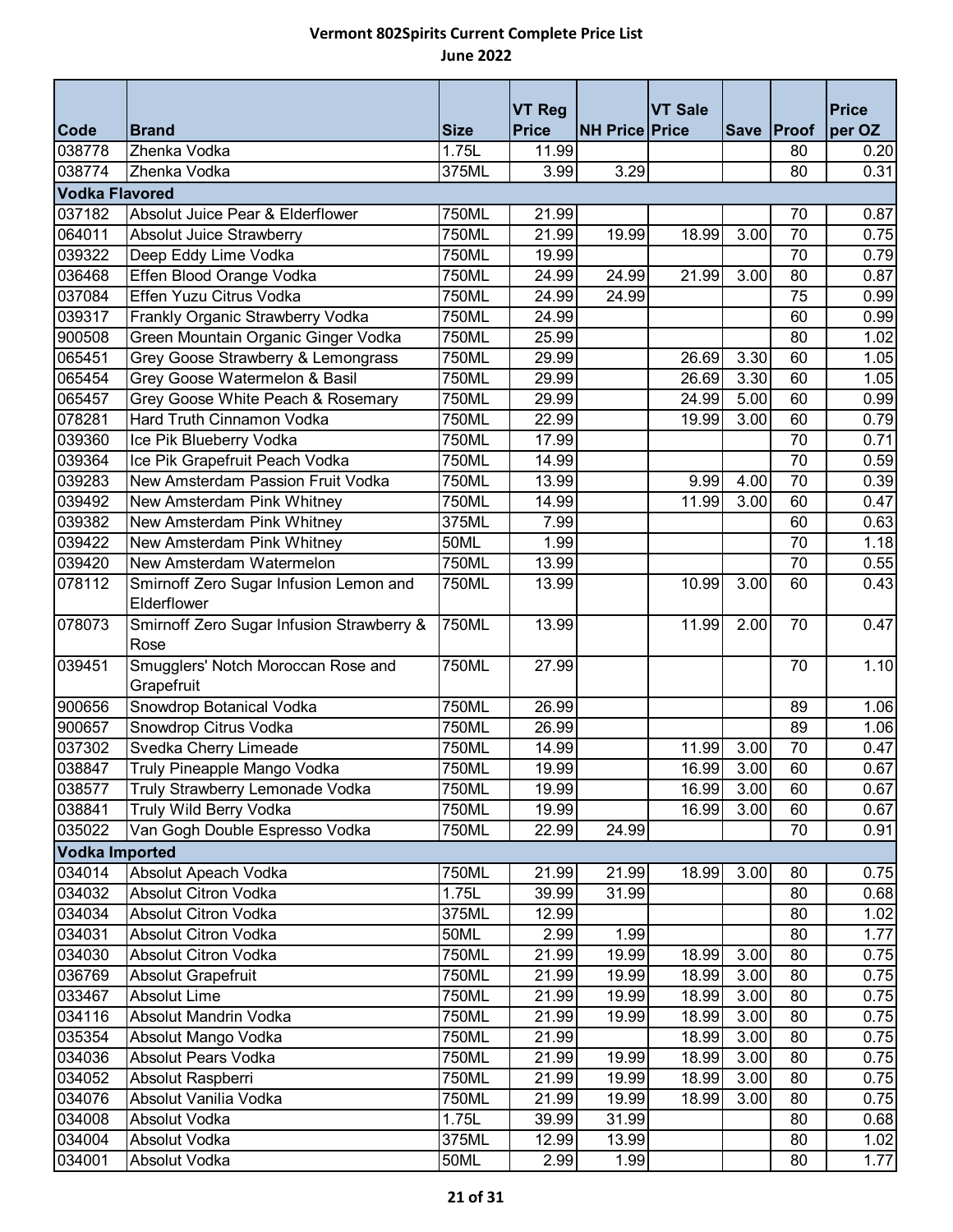| <b>Code</b> | <b>Brand</b>                           | <b>Size</b>  | <b>VT Reg</b><br><b>Price</b> | <b>NH Price Price</b> | <b>VT Sale</b> |      | Save Proof      | <b>Price</b><br>per OZ |
|-------------|----------------------------------------|--------------|-------------------------------|-----------------------|----------------|------|-----------------|------------------------|
| 034006      | Absolut Vodka                          | 750ML        | 21.99                         | 19.99                 | 18.99          | 3.00 | 80              | 0.75                   |
| 034007      | Absolut Vodka                          | <b>LITER</b> | 25.99                         | 24.99                 |                |      | 80              | 0.77                   |
| 036694      | <b>Belvedere Bartezek</b>              | 750ML        | 31.99                         |                       |                |      | 80              | 1.26                   |
| 036707      | <b>Belvedere Ginger Zest</b>           | 750ML        | 28.99                         | 26.99                 |                |      | 80              | 1.14                   |
| 034158      | <b>Belvedere Pure</b>                  | 1.75L        | 52.99                         | 55.99                 |                |      | 80              | 0.90                   |
| 034155      | <b>Belvedere Pure</b>                  | 750ML        | 29.99                         | 26.99                 | 25.39          | 4.60 | 80              | 1.00                   |
| 037061      | <b>Broken Shed Vodka</b>               | 750ML        | 24.99                         | 24.99                 | 19.99          | 5.00 | 80              | 0.79                   |
| 064512      | Ciroc Apple Vodka                      | 750ML        | 29.99                         | 28.99                 | 26.99          | 3.00 | 70              | 1.06                   |
| 036871      | Ciroc Luxury Vodka                     | 750ML        | 29.99                         | 28.99                 | 26.99          | 3.00 | 80              | 1.06                   |
| 064914      | Ciroc Mango Vodka                      | 750ML        | 29.99                         | 28.99                 | 26.99          | 3.00 | 70              | 1.06                   |
| 064716      | Ciroc Peach Vodka                      | 750ML        | 29.99                         | 28.99                 | 26.99          | 3.00 | 70              | 1.06                   |
| 064573      | Ciroc Pineapple Vodka                  | 750ML        | 29.99                         | 28.99                 | 26.99          | 3.00 | $\overline{70}$ | 1.06                   |
| 064755      | Ciroc Red Berry Vodka                  | 750ML        | 29.99                         | 28.99                 | 26.99          | 3.00 | 70              | 1.06                   |
| 037231      | Crystal Head Onyx Agave Vodka          | 750ML        | 59.99                         |                       |                |      | 80              | 2.37                   |
| 034122      | Crystal Head Vodka                     | 750ML        | 49.99                         | 49.99                 |                |      | 80              | 1.97                   |
| 037518      | Drumshanbo Sausage Tree Pure Irish     | 750ML        | 29.99                         |                       |                |      | 86              | 1.18                   |
|             | Vodka                                  |              |                               |                       |                |      |                 |                        |
| 034395      | Effen Cucumber Vodka                   | 750ML        | 24.99                         | 24.99                 | 21.99          | 3.00 | 80              | 0.87                   |
| 034188      | Effen Vodka                            | 750ML        | 24.99                         | 24.99                 | 21.99          | 3.00 | 80              | 0.87                   |
| 034321      | Finlandia Vodka of Finland             | 50ML         | 1.99                          | 0.99                  |                |      | 80              | 1.18                   |
| 034326      | Finlandia Vodka of Finland             | 750ML        | 19.99                         |                       |                |      | 80              | 0.79                   |
| 034267      | Grey Goose Le Citron                   | 750ML        | 29.99                         | 29.99                 |                |      | 80              | 1.18                   |
| 034436      | Grey Goose L'Orange                    | 750ML        | 29.99                         | 29.99                 |                |      | 80              | 1.18                   |
| 034433      | Grey Goose Original Vodka              | 750ML        | 29.99                         | 29.99                 |                |      | 80              | 1.18                   |
| 034422      | Grey Goose Original Vodka              | <b>LITER</b> | 36.99                         | 33.99                 |                |      | 80              | 1.09                   |
| 034425      | Grey Goose Vodka                       | 1.75L        | 54.99                         | 57.99                 | 49.49          | 5.50 | 80              | 0.84                   |
| 034423      | Grey Goose Vodka                       | 375ML        | 17.99                         | 15.99                 |                |      | 80              | 1.42                   |
| 036964      | Grey Goose Vodka                       | 50ML         | 2.99                          |                       |                |      | 80              | 1.77                   |
| 036924      | <b>Haku Vodka</b>                      | 750ML        | 27.99                         | 27.99                 | 22.99          | 5.00 | 80              | 0.91                   |
| 035279      | Hammer & Sickle Vodka                  | 750ML        | 19.99                         |                       |                |      | 80              | 0.79                   |
| 035479      | Integre Vodka                          | 1.75L        | 20.99                         |                       |                |      | 80              | 0.35                   |
| 034449      | Ketel One Citroen                      | <b>750ML</b> | 24.99                         | 26.99                 |                |      | 80              | 0.99                   |
| 075165      | Ketel One Cucumber & Mint Vodka        | 750ML        | 24.99                         |                       |                |      | 60              | 0.99                   |
| 075181      | Ketel One Grapefruit & Rose Vodka      | 750ML        | 24.99                         |                       |                |      | 60              | 0.99                   |
| 035543      | Ketel One Oranje Vodka                 | 750ML        | 24.99                         | 26.99                 |                |      | 80              | 0.99                   |
| 075183      | Ketel One Peach & Orange Blossom Vodka | 750ML        | 24.99                         |                       |                |      | 60              | 0.99                   |
| 034458      | Ketel One Vodka                        | 1.75L        | 44.99                         | 37.99                 | 39.99          | 5.00 | 80              | 0.68                   |
| 034454      | Ketel One Vodka                        | 375ML        | 14.99                         | 14.99                 |                |      | 80              | 1.18                   |
| 034456      | Ketel One Vodka                        | 750ML        | 24.99                         | 24.99                 |                |      | 80              | 0.99                   |
| 034598      | Luksusowa Potato Vodka                 | 1.75L        | 29.99                         | 22.99                 |                |      | 80              | 0.51                   |
| 034596      | Luksusowa Vodka                        | 750ML        | 14.99                         | 14.99                 | 12.99          | 2.00 | 80              | 0.51                   |
| 035222      | Pinnacle Blueberry Vodka               | 750ML        | 11.99                         | 12.99                 | 8.99           | 3.00 | 60              | 0.35                   |
| 035784      | Pinnacle Coconut Vodka                 | 750ML        | 11.99                         |                       | 8.99           | 3.00 | 60              | 0.35                   |
| 035773      | Pinnacle Orange Whipped Vodka          | 750ML        | 11.99                         | 12.99                 | 8.99           | 3.00 | 60              | 0.35                   |
| 035953      | Pinnacle Pineapple Vodka               | 750ML        | 11.99                         | 12.99                 | 8.99           | 3.00 | 60              | 0.35                   |
| 034629      | Pinnacle Raspberry Vodka               | 750ML        | 11.99                         | 12.99                 | 8.99           | 3.00 | 60              | 0.35                   |
| 035628      | Pinnacle Whipped Vodka                 | 1.75L        | 24.99                         | 19.99                 |                |      | 70              | 0.42                   |
| 035626      | Pinnacle Whipped Vodka                 | 750ML        | 11.99                         | 12.99                 | 8.99           | 3.00 | 70              | 0.35                   |
| 036515      | Ravo Vodka                             | 750ML        | 18.99                         | 18.99                 | 15.99          | 3.00 | 80              | 0.63                   |
| 034753      | Reyka Vodka                            | 750ML        | 22.99                         | 22.99                 |                |      | 80              | 0.91                   |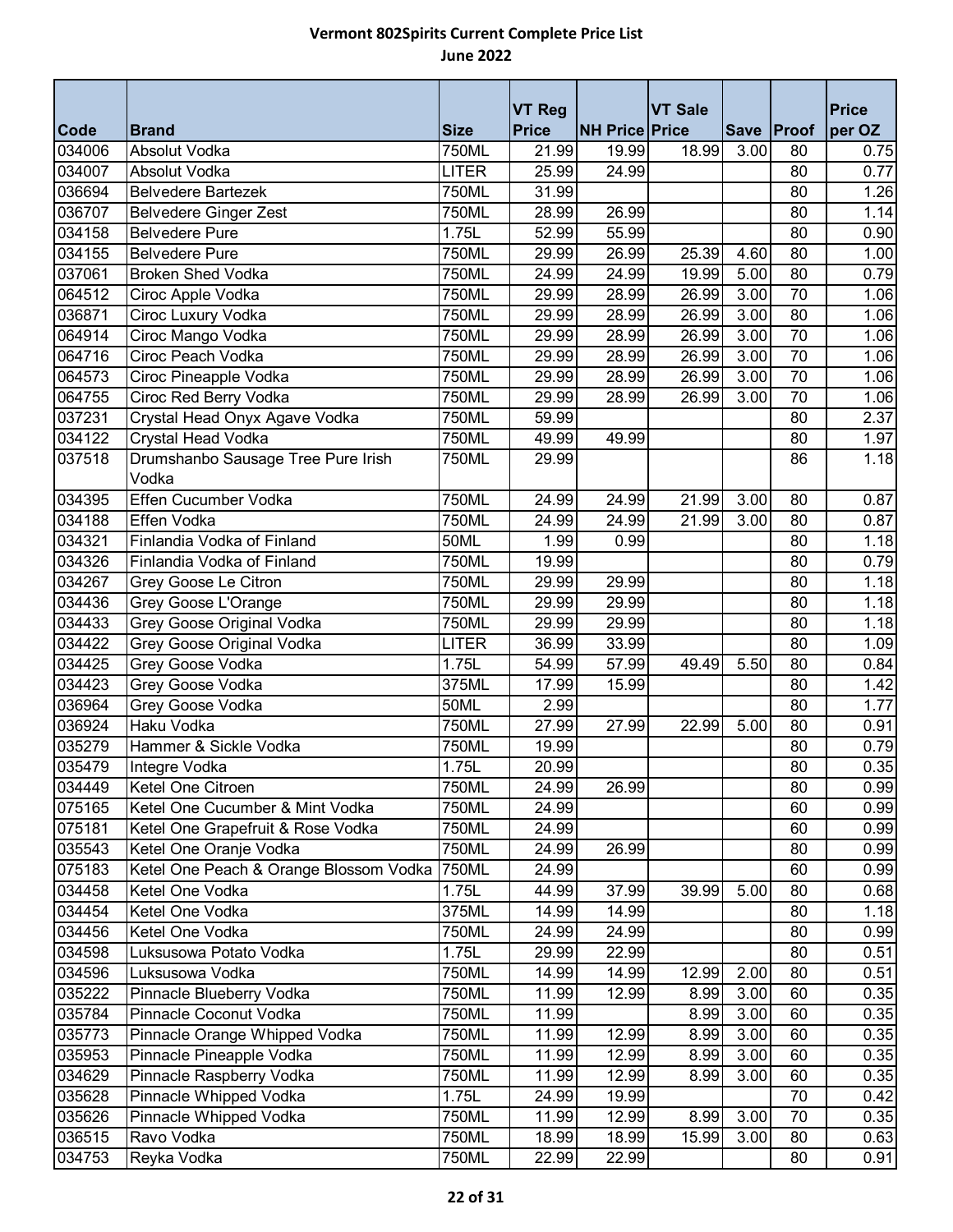|                         |                                           |             | <b>VT Reg</b> |                       | <b>VT Sale</b> |      |            | <b>Price</b> |  |
|-------------------------|-------------------------------------------|-------------|---------------|-----------------------|----------------|------|------------|--------------|--|
| Code                    | <b>Brand</b>                              | <b>Size</b> | <b>Price</b>  | <b>NH Price Price</b> |                |      | Save Proof | per OZ       |  |
| 035109                  | Russian Standard Original Vodka           | 750ML       | 19.99         | 18.99                 |                |      | 80         | 0.79         |  |
| 034516                  | Sobieski Vodka PET                        | 1.75L       | 19.99         |                       | 17.99          | 2.00 | 80         | 0.30         |  |
| 034786                  | Stolichnaya Blueberi Vodka                | 750ML       | 21.99         | 19.99                 |                |      | 80         | 0.87         |  |
| 036808                  | Stolichnaya Cucumber                      | 750ML       | 21.99         | 19.99                 |                |      | 80         | 0.87         |  |
| 034736                  | Stolichnaya Ohranj Vodka                  | 750ML       | 21.99         | 19.99                 |                |      | 70         | 0.87         |  |
| 034870                  | Stolichnaya Razberi Vodka                 | 750ML       | 21.99         | 19.99                 |                |      | 70         | 0.87         |  |
| 034880                  | Stolichnaya Vanil Vodka                   | 750ML       | 21.99         | 19.99                 |                |      | 70         | 0.87         |  |
| 034748                  | Stolichnaya Vodka                         | 1.75L       | 39.99         | 29.99                 |                |      | 80         | 0.68         |  |
| 034746                  | Stolichnaya Vodka                         | 750ML       | 21.99         | 19.99                 |                |      | 80         | 0.87         |  |
| 036576                  | Svedka Blue Raspberry                     | 750ML       | 14.99         | 12.99                 | 11.99          | 3.00 | 80         | 0.47         |  |
| 034769                  | Svedka Citron Vodka                       | 1.75L       | 26.99         |                       |                |      | 70         | 0.46         |  |
| 033663                  | Svedka Strawberry Lemonade Vodka          | 750ML       | 14.99         | 12.99                 | 11.99          | 3.00 | 70         | 0.47         |  |
| 034821                  | Svedka Vodka                              | 1.75L       | 26.99         | 22.99                 |                |      | 80         | 0.46         |  |
| 036482                  | Svedka Vodka                              | 375ML       | 8.99          | 6.99                  |                |      | 80         | 0.71         |  |
| 034818                  | Svedka Vodka                              | 50ML        | 1.99          | 0.79                  |                |      | 80         | 1.18         |  |
| 034820                  | Svedka Vodka                              | 750ML       | 15.99         | 12.99                 | 12.99          | 3.00 | 80         | 0.51         |  |
| 035435                  | Svedka Vodka Traveler                     | 750ML       | 14.99         |                       | 11.99          | 3.00 | 80         | 0.47         |  |
| 034919                  | Three Olives Vodka                        | 1.75L       | 29.99         | 24.99                 | 26.99          | 3.00 | 80         | 0.46         |  |
| 034935                  | <b>Three Olives Vodka</b>                 | 750ML       | 15.99         | 14.99                 |                |      | 80         | 0.63         |  |
| 035566                  | Vesica Potato Vodka                       | 750ML       | 14.99         |                       |                |      | 80         | 0.59         |  |
| <b>Whiskey</b>          |                                           |             |               |                       |                |      |            |              |  |
| <b>Whiskey American</b> |                                           |             |               |                       |                |      |            |              |  |
| 027697                  | <b>Bird Dog Apple Whiskey</b>             | 750ML       | 21.99         | 17.99                 |                |      | 80         | 0.87         |  |
| 027474                  | <b>Bird Dog Blackberry Whiskey</b>        | 750ML       | 21.99         | 17.99                 | 19.99          | 2.00 | 80         | 0.79         |  |
| 027425                  | Bird Dog Hot Cinnamon Whiskey             | 750ML       | 21.99         | 16.99                 |                |      | 80         | 0.87         |  |
| 027433                  | <b>Bird Dog Peach Whiskey</b>             | 750ML       | 21.99         | 17.99                 | 19.99          | 2.00 | 80         | 0.79         |  |
| 026362                  | <b>Bird Dog Salted Caramel Whiskey</b>    | 750ML       | 21.99         |                       |                |      | 80         | 0.87         |  |
| 087013                  | Blackened                                 | 750ML       | 54.99         |                       | 49.99          | 5.00 | 90         | 1.97         |  |
| 027995                  | <b>Cleveland Underground Black Cherry</b> | 750ML       | 44.99         |                       | 39.99          | 5.00 | 94         | 1.58         |  |
| 017830                  | Early Times Kentucky Whiskey              | 1.75L       | 19.99         | 19.99                 | 17.99          | 2.00 | 80         | 0.30         |  |
| 017826                  | Early Times Kentucky Whiskey              | 750ML       | 9.99          |                       |                |      | 80         | 0.39         |  |
| 073749                  | Evan Williams Apple                       | 750ML       | 14.99         |                       |                |      | 70         | 0.59         |  |
| 065013                  | <b>Fireball Cinnamon Whisky</b>           | 10/50ML     | 11.99         |                       |                |      | 66         | 0.71         |  |
| 023708                  | Fleischmann's Preferred                   | 1.75L       | 14.99         | 12.99                 |                |      | 80         | 0.25         |  |
| 026586                  | Gentleman Jack                            | 750ML       | 33.99         | 29.99                 | 30.99          | 3.00 | 80         | 1.22         |  |
| 026606                  | George Dickel Old #8                      | 750ML       | 19.99         | 22.99                 | 16.99          | 3.00 | 80         | 0.67         |  |
| 018604                  | High West Bourbon                         | 750ML       | 39.99         | 39.99                 |                |      | 92         | 1.58         |  |
| 074740                  | Hochstadter's Slow & Low                  | 750ML       | 26.99         | 24.99                 | 23.99          | 3.00 | 84         | 0.95         |  |
| 024248                  | Imperial Blended Whiskey                  | 1.75L       | 11.99         | 12.49                 |                |      | 80         | 0.20         |  |
| 016222                  | Jack Daniel's Bonded                      | 700ML       | 35.99         |                       |                |      | 100        | 1.22         |  |
| 016620                  | Jack Daniel's Bonded Triple Mash          | 700ML       | 38.99         |                       |                |      | 100        | 1.32         |  |
| 026828                  | Jack Daniel's Old #7 Black                | 1.75L       | 47.99         | 43.99                 |                |      | 80         | 0.81         |  |
| 026823                  | Jack Daniel's Old #7 Black                | 200ML       | 7.99          |                       |                |      | 80         | 1.18         |  |
| 026824                  | Jack Daniel's Old #7 Black                | 375ML       | 15.99         | 12.99                 |                |      | 80         | 1.26         |  |
| 026821                  | Jack Daniel's Old #7 Black                | 50ML        | 2.99          | 2.99                  |                |      | 80         | 1.77         |  |
| 026826                  | Jack Daniel's Old #7 Black                | 750ML       | 26.99         | 26.99                 | 24.79          | 2.20 | 80         | 0.98         |  |
| 026906                  | Jack Daniel's Single Barrel               | 750ML       | 49.99         | 49.99                 | 45.99          | 4.00 | 94         | 1.81         |  |
| 074801                  | Jack Daniel's Tennessee Apple             | 750ML       | 26.99         |                       | 23.99          | 3.00 | 70         | 0.95         |  |
| 086698                  | Jack Daniel's Tennessee Fire              | 375ML       | 14.99         |                       |                |      | 70         | 1.18         |  |
| 027780                  | Jim Beam Apple                            | 50ML        | 1.99          |                       |                |      | 65         | 1.18         |  |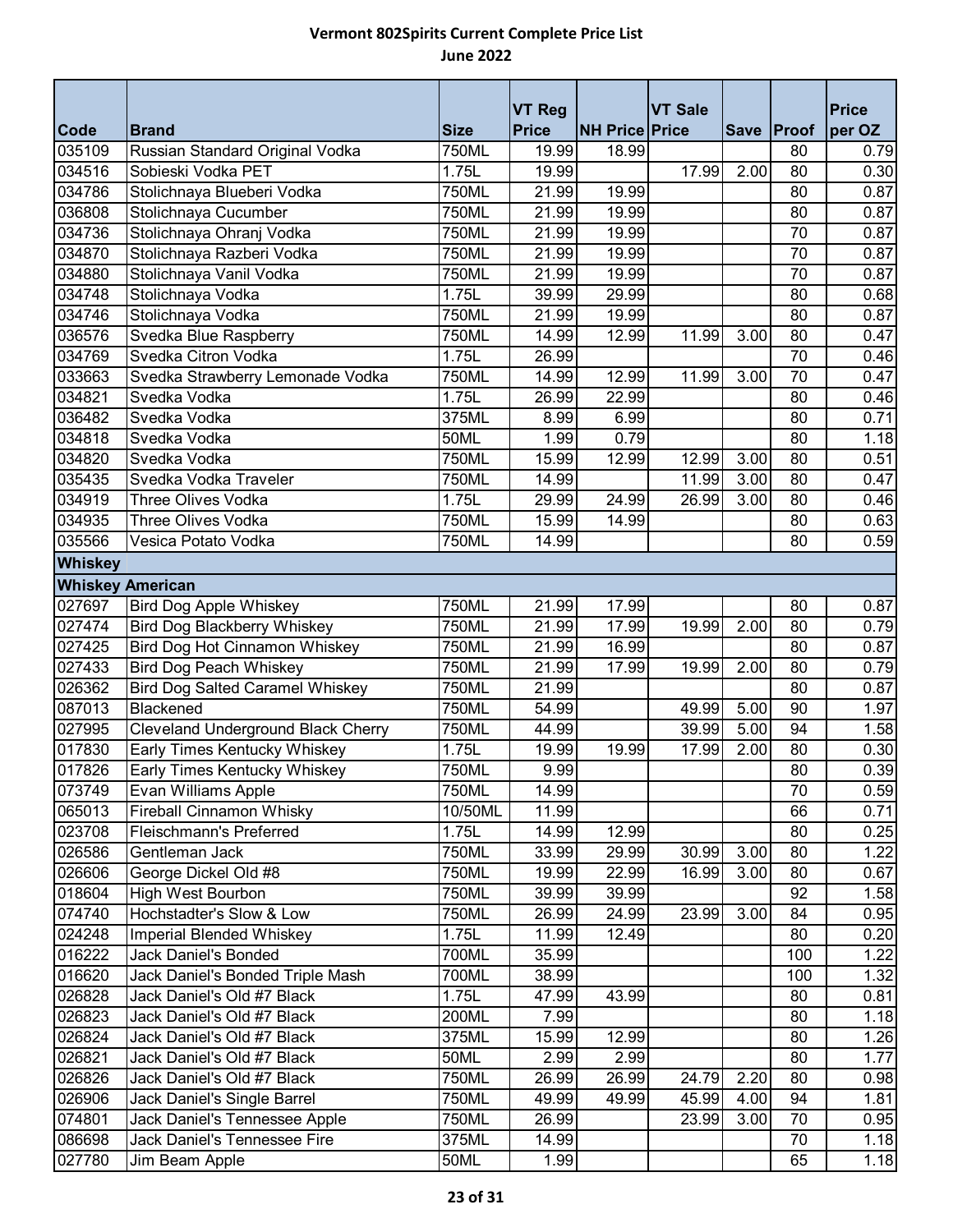|        |                                          |              | <b>VT Reg</b> |                       | <b>VT Sale</b> |            |     | <b>Price</b> |
|--------|------------------------------------------|--------------|---------------|-----------------------|----------------|------------|-----|--------------|
| Code   | <b>Brand</b>                             | <b>Size</b>  | <b>Price</b>  | <b>NH Price Price</b> |                | Save Proof |     | per OZ       |
| 027783 | Jim Beam Apple                           | 750ML        | 18.99         | 16.99                 |                |            | 65  | 0.75         |
| 019029 | Jim Beam Black                           | 375ML        | 13.99         |                       |                |            | 86  | 1.10         |
| 027408 | Jim Beam Honey                           | 50ML         | 1.99          |                       |                |            | 65  | 1.18         |
| 027410 | Jim Beam Honey                           | 750ML        | 18.99         | 16.99                 |                |            | 65  | 0.75         |
| 027682 | Jim Beam Kentucky Fire                   | 750ML        | 18.99         | 16.99                 |                |            | 65  | 0.75         |
| 026370 | Jim Beam Orange                          | 750ML        | 18.99         |                       |                |            | 65  | 0.75         |
| 028275 | Jim Beam Peach                           | 50ML         | 1.99          |                       |                |            | 65  | 1.18         |
| 028279 | Jim Beam Peach                           | <b>750ML</b> | 18.99         | 16.99                 |                |            | 65  | 0.75         |
| 028039 | Jim Beam Vanilla                         | 50ML         | 1.99          | 0.99                  |                |            | 65  | 1.18         |
| 028043 | Jim Beam Vanilla                         | 750ML        | 18.99         | 16.99                 |                |            | 65  | 0.75         |
| 027604 | Knob Creek Smoked Maple                  | 750ML        | 36.99         | 33.99                 | 34.99          | 2.00       | 90  | 1.38         |
| 027711 | Mad River Distillery Bourbon             | 750ML        | 41.99         |                       |                |            | 96  | 1.66         |
| 027516 | Michter's US 1 American Whiskey          | 750ML        | 49.99         |                       |                |            | 83  | 1.97         |
| 076079 | Midnight Moon Lightning Lemonade         | 750ML        | 26.99         |                       | 21.99          | 5.00       | 70  | 0.87         |
| 076072 | Midnight Moon Watermelon                 | 750ML        | 26.99         |                       | 21.99          | 5.00       | 70  | 0.87         |
| 086705 | No. 14 Bourbon                           | 750ML        | 53.99         | 46.99                 |                |            | 90  | 2.13         |
| 086912 | Noble Oak Bourbon                        | <b>750ML</b> | 36.99         |                       | 32.49          | 4.50       | 90  | 1.28         |
| 023536 | Old Elk Bourbon                          | 750ML        | 49.99         | 49.99                 | 45.99          | 4.00       | 88  | 1.81         |
| 027066 | Old Overholt 3 YR                        | 750ML        | 20.99         | 17.99                 |                |            | 86  | 0.83         |
| 076414 | Ole Smoky Moonshine Pickles              | 750ML        | 21.99         |                       |                |            | 40  | 0.87         |
| 026563 | Peanut Butter and Whiskey                | 750ML        | 26.99         |                       |                |            | 70  | 1.06         |
| 027544 | <b>Red Stag</b>                          | 750ML        | 18.99         | 16.99                 |                |            | 65  | 0.75         |
| 014519 | Revel Stoke Nutcrusher Peanut Butter     | 750ML        | 18.99         |                       |                |            | 70  | 0.75         |
|        | Whiskey                                  |              |               |                       |                |            |     |              |
| 014474 | Revel Stoke Shellshocked Roasted Pecan   | 750ML        | 14.99         |                       |                |            | 70  | 0.59         |
|        | Whiskey                                  |              |               |                       |                |            |     |              |
| 027830 | <b>Ridgeline Vermont Whiskey</b>         | <b>750ML</b> | 39.99         |                       |                |            | 98  | 1.58         |
| 900596 | Ripton Mountain Distillery Apple Pie     | 750ML        | 28.99         |                       |                |            | 40  | 1.14         |
| 900595 | Ripton Mountain Distillery Lemon Drop    | 750ML        | 28.99         |                       |                |            | 40  | 1.14         |
| 900594 | Ripton Mountain Distillery Orange        | 750ML        | 28.99         |                       |                |            | 40  | 1.14         |
|        | Creamsicle                               |              |               |                       |                |            |     |              |
| 900658 | Ripton Mountain Mulekick White Lightning | 750ML        | 19.99         |                       |                |            | 80  | 0.79         |
| 900597 | Sapling Honey Bourbon                    | 750ML        | 44.99         |                       | 39.99          | 5.00       | 70  | 1.58         |
| 900598 | Sapling Maple Bourbon Double Barrel      | 750ML        | 49.99         |                       | 44.99          | 5.00       | 80  | 1.77         |
| 900313 | Sapling Vermont Maple Bourbon Whiskey    | 375ML        | 24.99         |                       |                |            | 70  | 1.97         |
| 900312 | Sapling Vermont Maple Bourbon Whiskey    | 750ML        | 44.99         | 44.99                 | 39.99          | 5.00       | 70  | 1.58         |
| 025608 | Seagram's Seven Crown                    | 1.75L        | 22.99         |                       |                |            | 80  | 0.39         |
| 025604 | Seagram's Seven Crown                    | 375ML        | 6.99          | 4.99                  |                |            | 80  | 0.55         |
| 025606 | Seagram's Seven Crown                    | 750ML        | 10.99         | 10.99                 |                |            | 80  | 0.43         |
| 025616 | Seagram's Seven Crown P.E.T.             | 750ML        | 10.99         | 10.99                 |                |            | 80  | 0.43         |
| 086559 | Sheep Dog Peanut Butter Whiskey          | 750ML        | 16.99         |                       | 13.99          | 3.00       | 70  | 0.55         |
| 900437 | Silo Maple Whiskey                       | 750ML        | 34.99         |                       |                |            | 80  | 1.38         |
| 087026 | <b>Skrewball Peanut Butter Whiskey</b>   | 750ML        | 32.99         |                       |                |            | 70  | 1.30         |
| 086438 | <b>Skrewball Peanut Butter Whiskey</b>   | 375ML        | 16.99         |                       |                |            | 70  | 1.34         |
| 027598 | Smugglers' Notch Straight Bourbon        | 750ML        | 49.99         | 49.99                 | 45.99          | 4.00       | 90  | 1.81         |
| 086881 | Southern Comfort (70 proof)              | 50ML         | 1.99          | 0.99                  |                |            | 70  | 1.18         |
| 086918 | Southern Comfort 100 proof               | 1.75L        | 34.99         | 31.99                 | 31.99          | 3.00       | 100 | 0.54         |
| 086916 | Southern Comfort 100 proof               | 750ML        | 16.99         | 18.99                 |                |            | 100 | 0.67         |
| 086888 | Southern Comfort 70 proof                | 1.75L        | 28.99         | 26.99                 |                |            | 70  | 0.49         |
| 086884 | Southern Comfort 70 proof                | 375ML        | 8.99          | 8.99                  |                |            | 70  | 0.71         |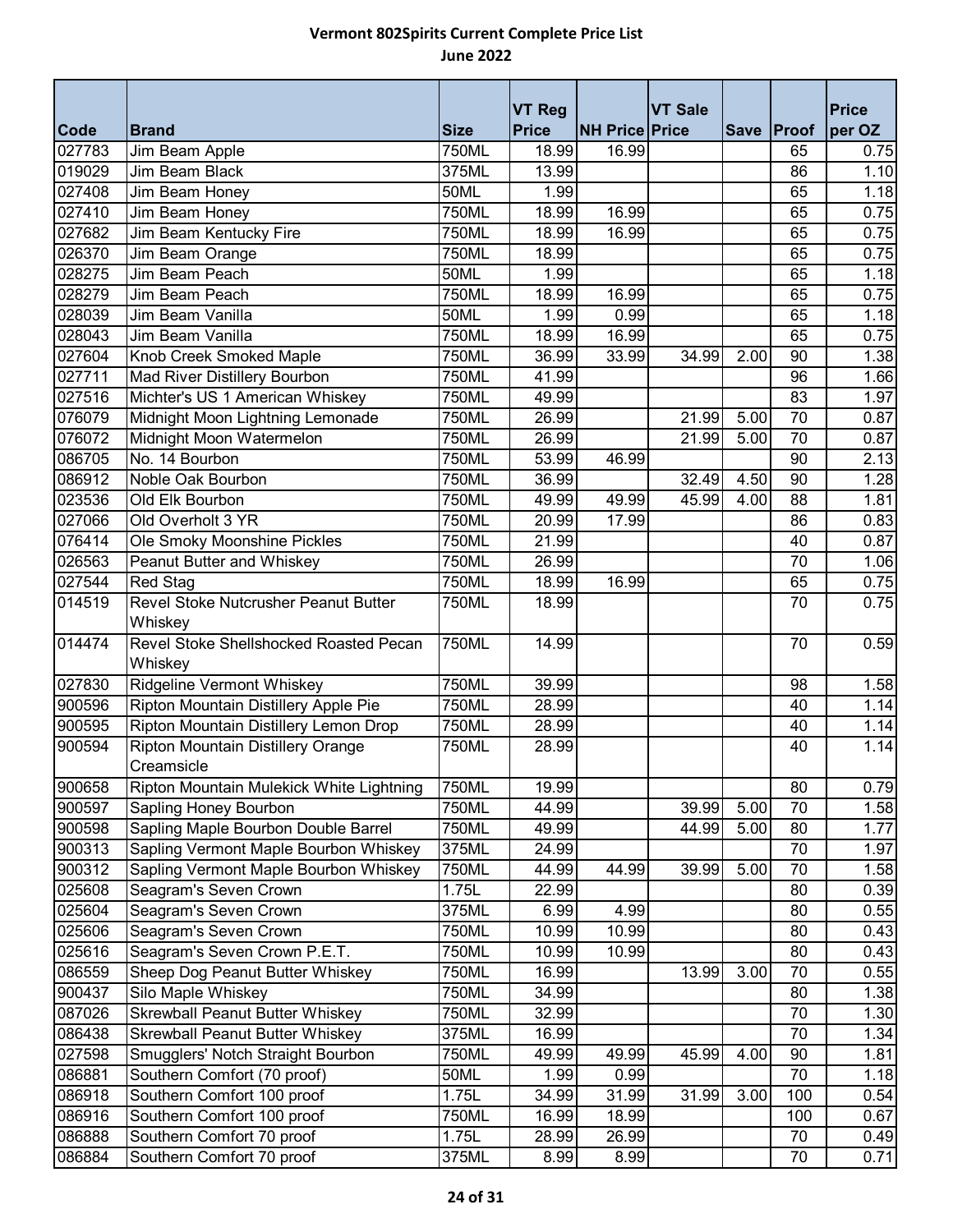|                        |                                                                           |                       | <b>VT Reg</b>  |                       | <b>VT Sale</b> |             |          | <b>Price</b> |
|------------------------|---------------------------------------------------------------------------|-----------------------|----------------|-----------------------|----------------|-------------|----------|--------------|
| Code                   | <b>Brand</b>                                                              | <b>Size</b>           | <b>Price</b>   | <b>NH Price Price</b> |                | <b>Save</b> | Proof    | per OZ       |
| 086886                 | Southern Comfort 70 proof                                                 | <b>750ML</b><br>750ML | 14.99          | 17.99                 | 12.99          | 2.00        | 70<br>90 | 0.51         |
| 027871                 | Stonecutter Spirits Heritage Cask Whiskey<br><b>Stranahan's Blue Peak</b> |                       | 47.99          |                       |                |             |          | 1.89         |
| 026464                 |                                                                           | 750ML                 | 45.99          |                       |                |             | 86       | 1.81         |
| 027605<br>026259       | Tin Cup Whiskey<br>Tommyrotter Triple Barrel American                     | 750ML<br>750ML        | 27.99<br>39.99 | 27.99                 |                |             | 84<br>92 | 1.10<br>1.58 |
|                        | Whiskey                                                                   |                       |                |                       |                |             |          |              |
| 900649                 | Village Garage Bonfire Whiskey                                            | 750ML                 | 44.99          |                       |                |             | 90       | 1.77         |
| 025257                 | <b>WhiskeySmith Salted Caramel</b>                                        | 750ML                 | 23.99          |                       | 20.99          | 3.00        | 60       | 0.83         |
| 900391                 | Whistlepig 12YR Old World                                                 | 750ML                 | 119.99         | 124.99                |                |             | 86       | 4.73         |
| 900235                 | WhistlePig Whiskey                                                        | 750ML                 | 79.99          | 79.99                 |                |             | 100      | 3.15         |
| <b>Whiskey Bourbon</b> |                                                                           |                       |                |                       |                |             |          |              |
| 900538                 | Adirondack High Rye Bourbon                                               | 750ML                 | 39.99          |                       |                |             | 86       | 1.58         |
| 016562                 | Angel's Envy Kentucky Straight Bourbon                                    | 750ML                 | 56.99          | 49.99                 |                |             | 87       | 2.25         |
| 086576                 | <b>Barrell Bourbon Dovetail Whiskey</b>                                   | 750ML                 | 76.99          |                       |                |             | 123      | 3.04         |
| 016673                 | Basil Hayden Bourbon                                                      | 375ML                 | 24.99          | 21.99                 |                |             | 80       | 1.97         |
| 016676                 | Basil Hayden Bourbon                                                      | 750ML                 | 39.99          | 39.99                 | 34.99          | 5.00        | 80       | 1.38         |
| 016685                 | <b>Basil Hayden Toast</b>                                                 | 750ML                 | 49.99          |                       |                |             | 80       | 1.97         |
| 900542                 | <b>Belle Meade Bourbon Classic</b>                                        | 750ML                 | 44.99          |                       |                |             | 90       | 1.77         |
| 016814                 | Bib and Tucker 6YR Bourbon                                                | 750ML                 | 54.99          |                       | 52.99          | 2.00        | 92       | 2.09         |
| 016906                 | <b>Booker's Bourbon</b>                                                   | 750ML                 | 84.99          | 79.99                 |                |             | 126      | 3.35         |
| 017090                 | <b>Bulleit Bourbon 10YR</b>                                               | 750ML                 | 44.99          | 43.99                 |                |             | 91       | 1.77         |
| 017088                 | <b>Bulleit Bourbon Frontier Whiskey</b>                                   | 1.75L                 | 55.99          | 51.99                 |                |             | 90       | 0.95         |
| 017085                 | <b>Bulleit Bourbon Frontier Whiskey</b>                                   | 375ML                 | 16.99          | 16.99                 |                |             | 90       | 1.34         |
| 017086                 | <b>Bulleit Bourbon Frontier Whiskey</b>                                   | 750ML                 | 29.99          | 28.99                 |                |             | 90       | 1.18         |
| 017176                 | <b>Calumet Bourbon</b>                                                    | 750ML                 | 59.99          | 59.99                 | 57.99          | 2.00        | 86       | 2.29         |
| 017192                 | Calumet Farm 15 Year Old Bourbon                                          | 750ML                 | 146.99         |                       |                |             | 105      | 5.80         |
| 017520                 | Clyde May's Straight Bourbon Whiskey                                      | 750ML                 | 30.99          |                       |                |             | 92       | 1.22         |
| 017916                 | Elijah Craig Bourbon                                                      | 750ML                 | 31.99          | 29.99                 | 28.99          | 3.00        | 94       | 1.14         |
| 017919                 | Elijah Craig Small Batch Bourbon                                          | 1.75L                 | 59.99          |                       |                |             | 94       | 1.01         |
| 017915                 | Elijah Craig Small Batch Bourbon                                          | 375ML                 | 17.99          | 15.99                 |                |             | 94       | 1.42         |
| 018095                 | Evan Williams 1783 Small Batch                                            | 750ML                 | 21.99          |                       |                |             | 90       | 0.87         |
| 017958                 | Evan Williams Black Label Bbn                                             | 1.75L                 | 27.99          | 21.99                 | 24.99          | 3.00        | 86       | 0.42         |
| 017956                 | Evan Williams Black Label Bbn                                             | 750ML                 | 14.99          | 11.99                 |                |             | 86       | 0.59         |
| 016096                 | Evan Williams BOB (White Label)                                           | 750ML                 | 19.99          | 14.99                 | 17.99          | 2.00        | 100      | 0.71         |
| 018120                 | Evan Williams Sngl Barrel Bbn                                             | 750ML                 | 34.99          | 27.99                 |                |             | 87       | 1.38         |
| 018198                 | Ezra Brooks Sour Mash                                                     | 1.75L                 | 27.99          | 21.99                 |                |             | 90       | 0.47         |
| 018196                 | Ezra Brooks Sour Mash                                                     | 750ML                 | 14.99          | 11.99                 |                |             | 90       | 0.59         |
| 018290                 | Fistful of Bourbon                                                        | 750ML                 | 24.99          |                       | 21.99          | 3.00        | 90       | 0.87         |
| 018348                 | Four Roses Small Batch Bourbon                                            | 750ML                 | 40.99          | 31.99                 |                |             | 90       | 1.62         |
| 026670                 | Heaven's Door Straight Bourbon                                            | 750ML                 | 49.99          |                       |                |             | 90       | 1.97         |
| 086503                 | Howler Head Banana Bourbon                                                | 750ML                 | 32.99          |                       | 29.99          | 3.00        | 80       | 1.18         |
| 018672                 | Hudson Bright Light, Big Bourbon                                          | 750ML                 | 39.99          |                       |                |             | 92       | 1.58         |
| 026447                 | Hudson Do the Rye Thing                                                   | 750ML                 | 39.99          |                       |                |             | 92       | 1.58         |
| 019009                 | Jefferson's Bourbon                                                       | 750ML                 | 32.99          | 31.99                 | 29.99          | 3.00        | 82       | 1.18         |
| 019017                 | Jefferson's Ocean Aged At Sea                                             | 750ML                 | 79.99          | 79.99                 |                |             | 90       | 3.15         |
| 019006                 | Jefferson's Reserve Bourbon                                               | 750ML                 | 54.99          | 54.99                 |                |             | 90       | 2.17         |
| 019028                 | Jim Beam Black                                                            | 1.75L                 | 44.99          | 36.99                 |                |             | 86       | 0.76         |
| 019026                 | Jim Beam Black                                                            | 750ML                 | 25.99          | 23.99                 | 22.99          | 3.00        | 86       | 0.91         |
| 019068                 | Jim Beam Bourbon                                                          | 1.75L                 | 36.99          | 27.99                 | 29.99          | 7.00        | 80       | 0.51         |
| 019063                 | Jim Beam Bourbon                                                          | 200ML                 | 6.99           |                       |                |             | 80       | 1.03         |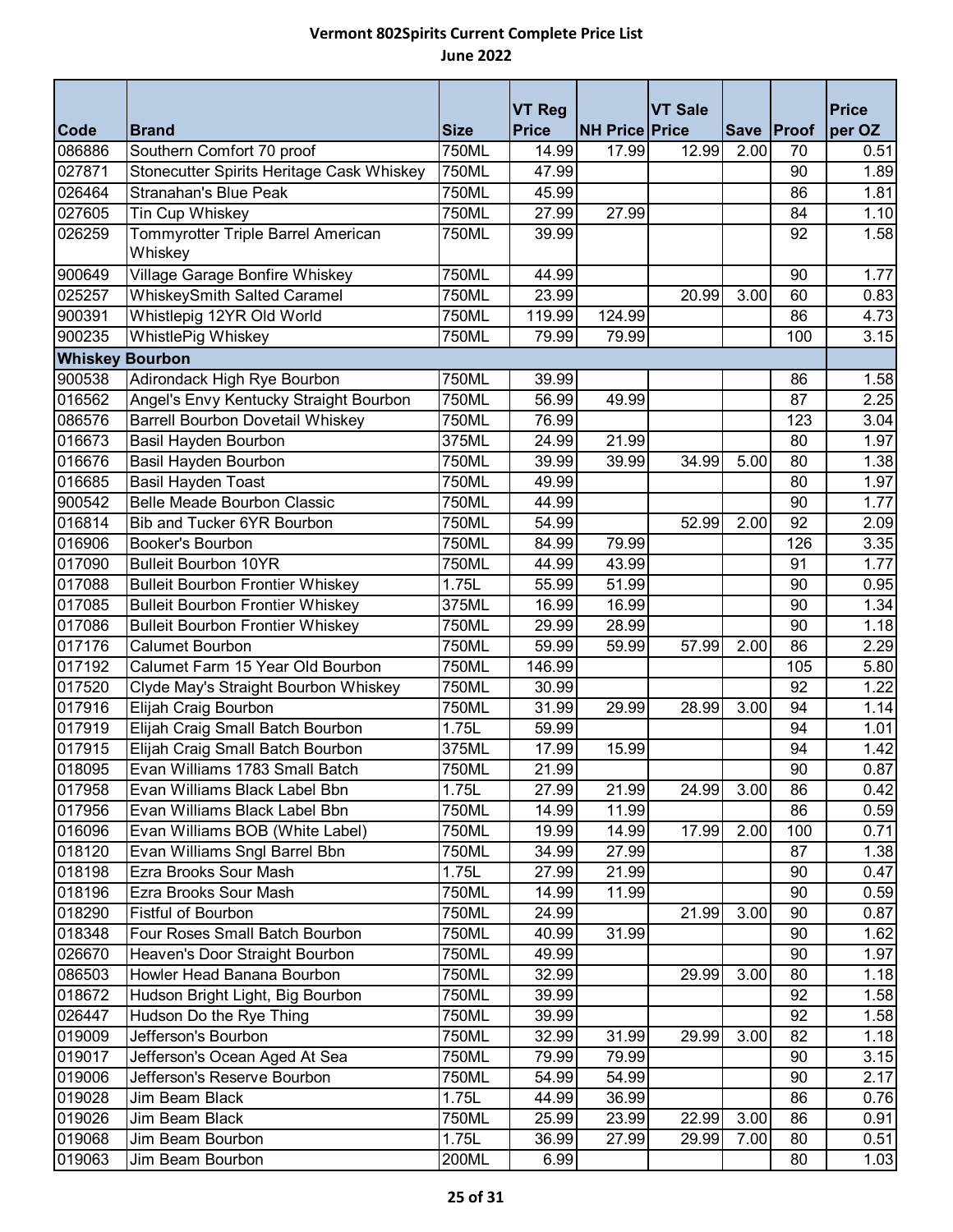|             |                                           |              | <b>VT Reg</b> |                       | <b>VT Sale</b> |             |       | <b>Price</b> |
|-------------|-------------------------------------------|--------------|---------------|-----------------------|----------------|-------------|-------|--------------|
| <b>Code</b> | <b>Brand</b>                              | <b>Size</b>  | <b>Price</b>  | <b>NH Price Price</b> |                | <b>Save</b> | Proof | per OZ       |
| 019064      | Jim Beam Bourbon                          | 375ML        | 10.99         | 9.49                  |                |             | 80    | 0.87         |
| 019061      | Jim Beam Bourbon                          | 50ML         | 1.99          | 1.49                  |                |             | 80    | 1.18         |
| 019066      | Jim Beam Bourbon                          | 750ML        | 18.99         | 16.99                 |                |             | 80    | 0.75         |
| 019067      | Jim Beam Bourbon                          | <b>LITER</b> | 21.99         | 19.99                 |                |             | 80    | 0.65         |
| 019070      | <b>Jim Beam Bourbon PET</b>               | 1.75L        | 36.99         |                       | 29.99          | 7.00        | 80    | 0.51         |
| 019096      | Jim Beam Bourbon Traveler                 | 750ML        | 18.99         | 16.99                 |                |             | 80    | 0.75         |
| 019112      | Jim Beam Devil's Cut                      | 750ML        | 25.99         | 23.99                 | 22.99          | 3.00        | 90    | 0.91         |
| 019048      | Jim Beam Double Oak                       | 750ML        | 25.99         | 23.99                 | 22.99          | 3.00        | 86    | 0.91         |
| 019239      | Knob Creek 12YR Bourbon                   | 750ML        | 69.99         |                       |                |             | 100   | 2.76         |
| 019235      | Knob Creek BBN Single Barrel Reserve      | 750ML        | 59.99         | 46.99                 |                |             | 120   | 2.37         |
| 019228      | Knob Creek Bourbon                        | 1.75L        | 64.99         | 59.99                 |                |             | 100   | 1.10         |
| 019224      | Knob Creek Bourbon                        | 375ML        | 19.99         | 17.99                 |                |             | 100   | 1.58         |
| 019226      | Knob Creek Bourbon                        | 750ML        | 36.99         | 33.99                 | 34.99          | 2.00        | 100   | 1.38         |
| 018856      | Larceny Bourbon                           | 750ML        | 27.99         |                       | 24.99          | 3.00        | 92    | 0.99         |
| 019485      | Maker's Mark 46                           | 375ML        | 22.99         | 19.99                 |                |             | 94    | 1.81         |
| 019486      | Maker's Mark 46                           | 750ML        | 39.99         | 34.99                 | 37.99          | 2.00        | 94    | 1.50         |
| 019478      | Maker's Mark Bourbon Whiskey              | 1.75L        | 57.99         | 51.99                 |                |             | 90    | 0.98         |
| 019475      | Maker's Mark Bourbon Whiskey              | 375ML        | 16.99         | 16.99                 |                |             | 90    | 1.34         |
| 019471      | Maker's Mark Bourbon Whiskey              | 50ML         | 3.99          | 2.99                  |                |             | 90    | 2.36         |
| 019476      | Maker's Mark Bourbon Whiskey              | 750ML        | 29.99         | 29.99                 | 26.99          | 3.00        | 90    | 1.06         |
| 019477      | Maker's Mark Bourbon Whiskey              | <b>LITER</b> | 37.99         | 34.99                 |                |             | 90    | 1.12         |
| 019481      | Maker's Mark Cask Strength Bourbon        | 750ML        | 44.99         | 49.99                 |                |             | 110   | 1.77         |
|             | Whiskey                                   |              |               |                       |                |             |       |              |
| 900546      | Metcalfe's Honey Bourbon                  | 750ML        | 44.99         |                       |                |             | 40    | 1.77         |
| 900530      | Metcalfe's Maple Bourbon                  | 750ML        | 44.99         |                       | 39.99          | 5.00        | 90    | 1.58         |
| 019880      | Michter's Small Batch Bourbon             | 750ML        | 49.99         |                       |                |             | 91    | 1.97         |
| 020248      | Old Crow Straight Bourbon                 | 1.75L        | 19.99         | 16.99                 |                |             | 80    | 0.34         |
| 020246      | Old Crow Straight Bourbon                 | 750ML        | 9.99          | 8.99                  |                |             | 80    | 0.39         |
| 020300      | Old Elk Wheated Bourbon                   | 750ML        | 67.99         |                       |                |             | 92    | 2.68         |
| 016396      | Old Forester 100PR Bourbon                | 750ML        | 24.99         |                       |                |             | 100   | 0.99         |
| 020366      | Old Forester                              | 750ML        | 23.99         |                       |                |             | 86    | 0.95         |
| 016416      | Old Grand Dad Bonded Bbn.                 | 750ML        | 19.99         | 24.99                 | 17.99          | 2.00        | 100   | 0.71         |
| 020456      | Old Grand Dad Straight Bourbon            | 1.75L        | 29.99         | 29.99                 |                |             | 86    | 0.51         |
| 020454      | Old Grand Dad Straight Bourbon            | 750ML        | 16.99         | 16.99                 |                |             | 86    | 0.67         |
| 021181      | Rabbit Hole Cavehill Bourbon              | 750ML        | 54.99         |                       |                |             | 95    | 2.17         |
| 021206      | Rebel Bourbon                             | 750ML        | 17.99         | 54.99                 |                |             | 80    | 0.71         |
| 021215      | Rebel Kentucky Straight Bourbon 100PR     | 750ML        | 21.99         |                       |                |             | 100   | 0.87         |
| 021217      | <b>Rectified Bourbon</b>                  | 750ML        | 29.99         |                       |                |             | 90    | 1.18         |
| 021222      | <b>Redemption Bourbon</b>                 | 750ML        | 29.99         | 29.99                 |                |             | 88    | 1.18         |
| 086485      | Smugglers' Notch Distillery Maple Bourbon | 375ML        | 29.99         |                       |                |             | 90    | 2.37         |
| 026458      | Smugglers' Notch Distillery Straight      | 375ML        | 29.99         |                       |                |             | 90    | 2.37         |
|             | Bourbon Whiskey                           |              |               |                       |                |             |       |              |
| 086850      | Smugglers' Notch Maple Bourbon            | 750ML        | 49.99         | 49.99                 |                |             | 92    | 1.97         |
| 021598      | Ten High Bourbon                          | 1.75L        | 16.99         | 14.99                 |                |             | 80    | 0.29         |
| 078261      | Vermont Ice Maple Bourbon                 | 50ML         | 4.99          |                       |                |             | 80    | 2.95         |
| 086256      | Vermont Ice Maple Bourbon                 | 750ML        | 49.99         |                       | 46.99          | 3.00        | 80    | 1.85         |
| 900626      | Village Garage Bourbon                    | 750ML        | 49.99         |                       |                |             | 90    | 1.97         |
| 022056      | Wheel Horse Bourbon                       | 750ML        | 29.99         |                       |                |             | 101   | 1.18         |
| 022156      | Wild Turkey Bourbon                       | 750ML        | 26.99         | 19.99                 | 24.99          | 2.00        | 101   | 0.99         |
| 022121      | Wild Turkey Bourbon 81pr.                 | 750ML        | 21.99         | 23.99                 | 19.99          | 2.00        | 81    | 0.79         |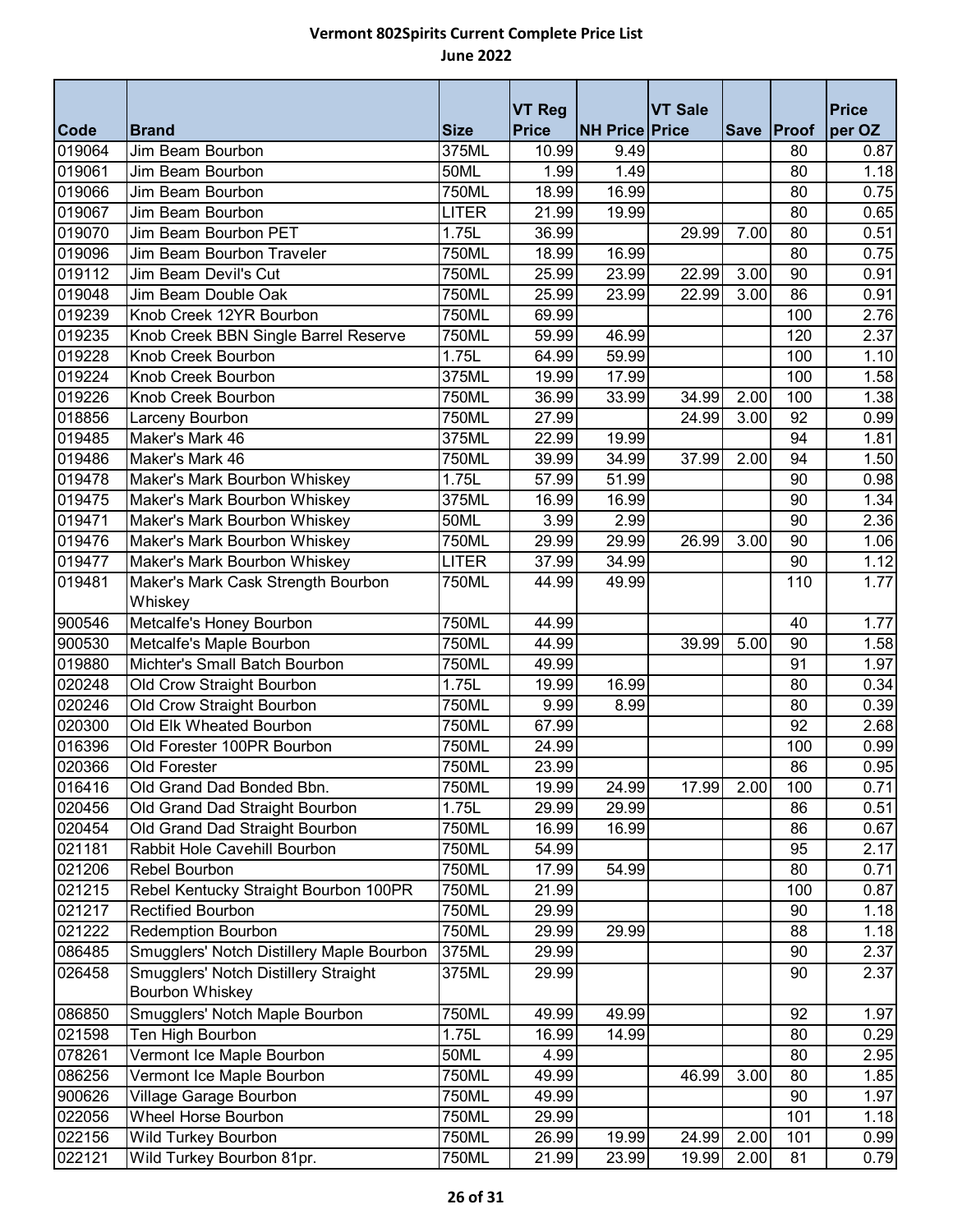|                         |                                                                           |                      | <b>VT Reg</b>         |                       | <b>VT Sale</b> |            |          | <b>Price</b> |
|-------------------------|---------------------------------------------------------------------------|----------------------|-----------------------|-----------------------|----------------|------------|----------|--------------|
| <b>Code</b><br>022102   | <b>Brand</b>                                                              | <b>Size</b><br>750ML | <b>Price</b><br>41.99 | <b>NH Price Price</b> | 37.99          | Save Proof |          | per OZ       |
| 022092                  | Wild Turkey Longbranch<br>Willett Pot Still Reserve Bourbon               | 750ML                | 51.99                 | 39.99                 |                | 4.00       | 86<br>94 | 1.50<br>2.05 |
| 022214                  | <b>Woodford Reserve Bourbon</b>                                           | 375ML                | 19.99                 |                       |                |            | 90       |              |
|                         | <b>Woodford Reserve Bourbon</b>                                           |                      | 38.99                 | 35.99                 |                |            | 90       | 1.58         |
| 022215<br>022228        | Woodford Reserve Double Oaked                                             | 750ML<br>750ML       | 59.99                 |                       | 33.99          | 5.00       | 90       | 1.34<br>2.37 |
| 022241                  | Woodford Reserve Malt Bourbon                                             | 750ML                | 38.99                 | 55.99<br>35.99        | 28.99          | 10.00      | 90       | 1.14         |
| 027204                  | <b>Woodford Reserve Rye</b>                                               | 375ML                | 18.99                 |                       |                |            | 90       | 1.50         |
| 022244                  | Yellowstone Select Bourbon                                                |                      |                       |                       |                | 3.00       | 93       |              |
|                         |                                                                           | 750ML                | 39.99                 |                       | 36.99          |            |          | 1.46         |
| <b>Whiskey Canadian</b> |                                                                           |                      |                       |                       |                |            |          |              |
| 011518                  | Alberta Premium Rye Whisky                                                | 750ML                | 24.99                 |                       | 19.99          | 5.00       | 80       | 0.79         |
| 011788                  | <b>Black Velvet</b>                                                       | 1.75L                | 19.99                 | 15.99                 | 17.99          | 2.00       | 80       | 0.30         |
| 011774                  | <b>Black Velvet</b>                                                       | 375ML                | 6.99                  | 5.49                  |                |            | 80       | 0.55         |
| 011776                  | <b>Black Velvet</b>                                                       | 750ML                | 9.99                  | 8.99                  |                |            | 80       | 0.39         |
| 011786                  | <b>Black Velvet</b>                                                       | 750ML                | 9.99                  |                       |                |            | 80       | 0.39         |
| 086455                  | <b>Black Velvet Apple Canadian Whiskey</b><br><b>Black Velvet Reserve</b> | 750ML                | 9.99                  |                       |                |            | 70       | 0.39         |
| 011586                  |                                                                           | <b>750ML</b>         | 13.99                 | 11.99                 |                |            | 80       | 0.55         |
| 010550                  | <b>Black Velvet Toasted Caramel</b>                                       | 750ML                | 9.99                  | 11.99                 |                |            | 70       | 0.39         |
| 010628                  | Canadian Club                                                             | 1.75L<br>375ML       | 24.99                 | 18.99                 | 19.99          | 5.00       | 80       | 0.34         |
| 010624                  | Canadian Club                                                             |                      | 7.99                  | 6.99                  |                |            | 80       | 0.63         |
| 010621                  | Canadian Club                                                             | <b>50ML</b>          | 1.99                  | 0.99                  |                |            | 80       | 1.18         |
| 010626                  | Canadian Club                                                             | 750ML                | 12.99                 | 10.99                 |                |            | 80       | 0.51         |
| 064497                  | Canadian Club Apple                                                       | 750ML                | 12.99                 | 10.99                 |                |            | 70       | 0.51         |
| 010625                  | Canadian Club PET                                                         | 750ML                | 12.99                 | 10.99                 |                |            | 80       | 0.51         |
| 010632<br>012308        | Canadian Club Reserve 10 yr.<br><b>Canadian Hunter</b>                    | 750ML<br>1.75L       | 18.99<br>14.99        | 14.99<br>12.99        |                |            | 80<br>80 | 0.75<br>0.25 |
| 012306                  | <b>Canadian Hunter</b>                                                    | 750ML                | 9.99                  |                       |                |            | 80       | 0.39         |
| 012408                  | Canadian LTD                                                              | 1.75L                |                       | 11.99                 |                | 3.00       | 80       |              |
| 012404                  | Canadian LTD                                                              | 375ML                | 14.99                 | 3.49                  | 11.99          |            | 80       | 0.20<br>0.39 |
| 012406                  | Canadian LTD                                                              | 750ML                | 4.99                  |                       |                |            | 80       |              |
| 011936                  | Canadian LTD-Travler                                                      | 750ML                | 7.99<br>7.99          | 5.99                  |                |            | 80       | 0.32<br>0.32 |
| 012479                  | Canadian Mist                                                             | 1.75L                | 16.99                 | 14.99                 | 13.99          | 3.00       | 80       | 0.24         |
| 011298                  |                                                                           | 1.75L                |                       | 46.99                 |                | 3.70       | 80       |              |
| 011294                  | Crown Royal                                                               |                      | 57.99                 | 14.99                 | 54.29          |            | 80       | 0.92         |
| 011290                  | Crown Royal                                                               | 375ML                | 16.99<br>2.99         | 2.99                  |                |            |          | 1.34<br>1.77 |
| 011296                  | Crown Royal<br>Crown Royal                                                | 50ML<br>750ML        | 29.99                 | 27.99                 |                |            | 80<br>80 | 1.18         |
| 010836                  | Crown Royal Black                                                         | 750ML                | 31.99                 | 28.99                 |                |            | 90       | 1.26         |
| 011297                  | Crown Royal                                                               | <b>LITER</b>         | 31.99                 | 29.99                 |                |            | 80       | 0.95         |
| 010802                  | Crown Royal Peach                                                         | 750ML                | 29.99                 |                       |                |            | 70       | 1.18         |
| 010805                  | Crown Royal Regal Apple                                                   | 375ML                | 16.99                 | 14.99                 |                |            | 70       | 1.34         |
| 010807                  | Crown Royal Regal Apple                                                   | 750ML                | 29.99                 | 27.99                 |                |            | 70       | 1.18         |
| 011366                  | Crown Royal Special Reserve                                               | 750ML                | 44.99                 | 41.99                 |                |            | 80       | 1.77         |
| 010791                  | Crown Royal Vanilla                                                       | 750ML                | 29.99                 | 27.99                 |                |            | 70       | 1.18         |
| 010826                  | Crown Royal XO                                                            | 750ML                | 49.99                 | 47.99                 |                |            | 80       | 1.97         |
| 013248                  | Harwood Canadian                                                          | 1.75L                | 14.99                 | 13.49                 | 12.99          | 2.00       | 80       |              |
| 014192                  | Pendleton Whiskey                                                         | 750ML                | 25.99                 | 23.99                 | 23.99          | 2.00       | 80       | 0.22<br>0.95 |
| 011348                  | Seagram's V.O.                                                            | 1.75L                | 24.99                 | 21.99                 | 21.99          | 3.00       | 80       | 0.37         |
| 011346                  | Seagram's V.O.                                                            | 750ML                | 12.99                 | 11.99                 |                |            | 80       | 0.51         |
| 014854                  | Swear Jar 6 YR Canadian Whisky                                            | 750ML                | 25.99                 |                       | 23.99          | 2.00       | 80       | 0.95         |
|                         |                                                                           |                      |                       |                       |                |            |          |              |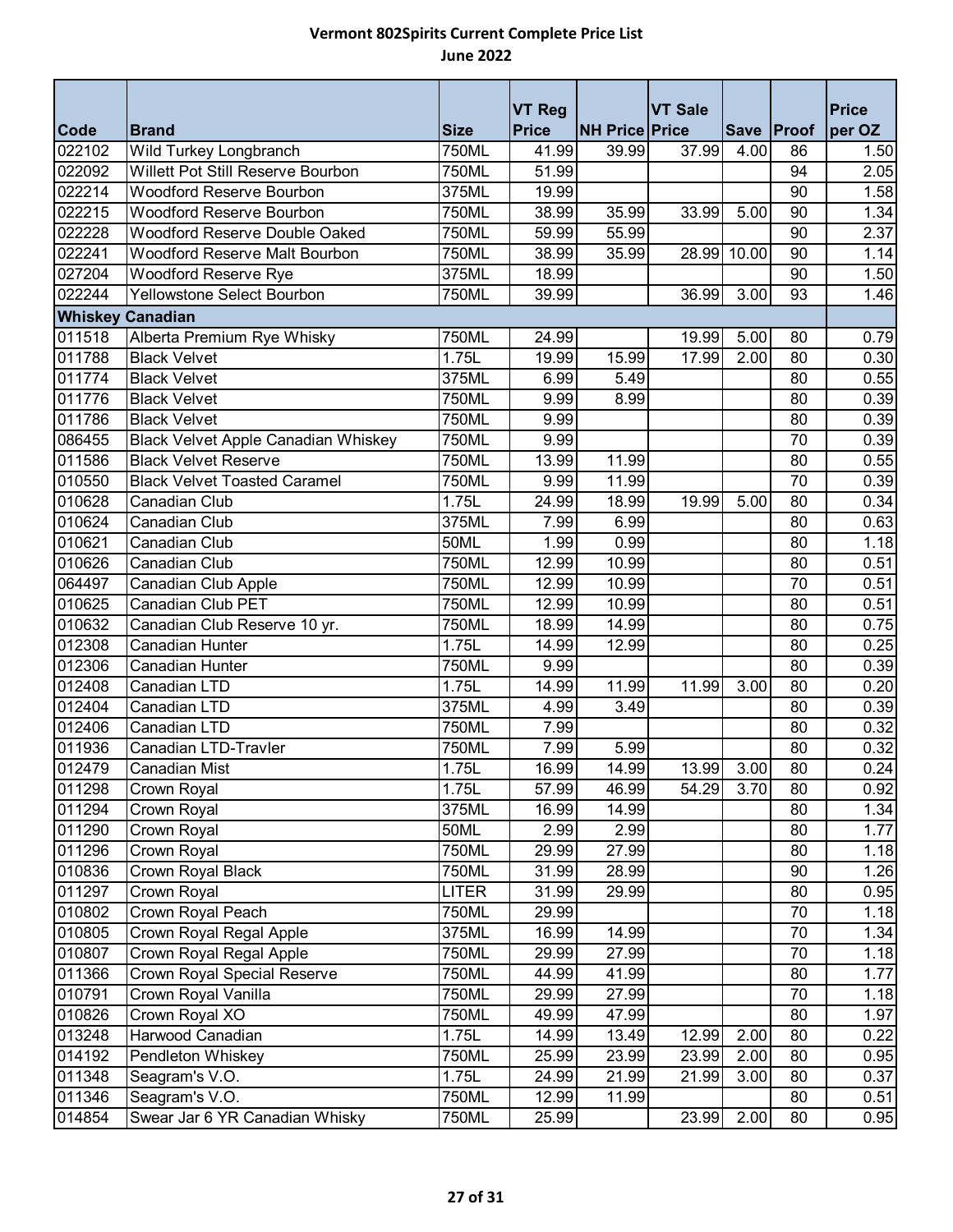|                      |                                         |              | <b>VT Reg</b> |                       | <b>VT Sale</b> |      |            | <b>Price</b> |
|----------------------|-----------------------------------------|--------------|---------------|-----------------------|----------------|------|------------|--------------|
| <b>Code</b>          | <b>Brand</b>                            | <b>Size</b>  | <b>Price</b>  | <b>NH Price Price</b> |                |      | Save Proof | per OZ       |
| <b>Whiskey Irish</b> |                                         |              |               |                       |                |      |            |              |
| 015526               | <b>Black Bush Irish Whiskey</b>         | <b>750ML</b> | 36.99         | 34.99                 |                |      | 80         | 1.46         |
| 015771               | <b>Bushmills Irish Whiskey</b>          | 50ML         | 1.99          | 2.99                  |                |      | 80         | 1.18         |
| 015776               | <b>Bushmills Irish Whiskey</b>          | 750ML        | 27.99         |                       |                |      | 80         | 1.10         |
| 015536               | <b>Bushmills Malt 10YR</b>              | 750ML        | 44.99         | 44.99                 |                |      | 80         | 1.77         |
| 015896               | Dead Rabbit Irish Whiskey               | <b>750ML</b> | 39.99         |                       |                |      | 88         | 1.58         |
| 015667               | Jameson Black Barrel                    | 750ML        | 39.99         | 37.99                 | 37.99          | 2.00 | 80         | 1.50         |
| 015648               | Jameson Caskmates IPA Edition           | 750ML        | 35.99         | 32.99                 | 32.99          | 3.00 | 80         | 1.30         |
| 015658               | Jameson Caskmates Stout Edition         | 750ML        | 35.99         | 32.99                 | 32.99          | 3.00 | 80         | 1.30         |
| 065416               | Jameson Cold Brew                       | 750ML        | 31.99         |                       | 28.99          | 3.00 | 60         | 1.14         |
| 015628               | Jameson Irish Whiskey                   | 1.75L        | 54.99         | 51.99                 |                |      | 80         | 0.93         |
| 015644               | Jameson Irish Whiskey                   | 375ML        | 21.99         | 19.99                 |                |      | 80         | 1.73         |
| 015621               | Jameson Irish Whiskey                   | 50ML         | 3.99          | 2.99                  |                |      | 80         | 2.36         |
| 015626               | Jameson Irish Whiskey                   | 750ML        | 31.99         | 31.99                 | 28.99          | 3.00 | 80         | 1.14         |
| 015627               | Jameson Irish Whiskey                   | <b>LITER</b> | 37.99         |                       |                |      | 80         | 1.12         |
| 065487               | Jameson Orange Irish Whiskey            | 750ML        | 31.99         |                       |                |      | 60         | 1.26         |
| 015676               | John Powers Irish Whiskey               | 750ML        | 29.99         | 29.99                 |                |      | 86         | 1.18         |
| 015719               | Kilbeggan Triple Cask Irish Whiskey     | 750ML        | 29.99         |                       |                |      | 86         | 1.18         |
| 015693               | Knappogue Castle                        | 750ML        | 39.99         | 39.99                 |                |      | 86         | 1.58         |
| 015789               | Limavady Single Barrel Irish Whiskey    | 700ML        | 49.99         |                       |                |      | 92         | 1.69         |
| 015745               | McConnell's Old Irish Whiskey           | 750ML        | 32.99         |                       | 30.99          | 2.00 | 84         | 1.22         |
| 015818               | Paddy Old Irish Whiskey                 | 750ML        | 19.99         | 19.99                 | 17.99          | 2.00 | 80         | 0.71         |
| 015832               | Proper No. Twelve                       | 1.75L        | 59.99         |                       |                |      | 80         | 1.01         |
| 015830               | Proper No. Twelve Irish Whiskey         | 750ML        | 29.99         |                       |                |      | 80         | 1.18         |
| 015856               | Redbreast Irish Whiskey                 | 750ML        | 79.99         | 71.99                 | 74.99          | 5.00 | 80         | 2.96         |
| 066725               | Shanky's Whip Black Irish Whiskey       | 750ML        | 24.99         |                       |                |      | 66         | 0.99         |
| 015870               | Slane Castle Irish Whiskey              | 750ML        | 31.99         | 24.99                 |                |      | 80         | 1.26         |
| 015473               | The Legendary Dark Silkie Irish Whiskey | 750ML        | 41.99         |                       |                |      | 92         | 1.66         |
| 015890               | The Quiet Man Irish Whiskey             | 750ML        | 32.99         |                       |                |      | 80         | 1.30         |
| 015945               | <b>Tullamore Dew</b>                    | 1.75L        | 52.99         | 48.99                 | 47.99          | 5.00 | 80         | 0.81         |
| 015919               | <b>Tullamore Dew</b>                    | 375ML        | 18.99         | 16.99                 |                |      | 80         | 1.50         |
| 015940               | <b>Tullamore Dew</b>                    | 750ML        | 30.99         | 28.99                 |                |      | 80         | 1.22         |
| 015913               | Tullamore Dew XO Rum Cask               | 750ML        | 34.99         | 32.99                 |                |      | 86         | 1.38         |
| 015902               | West Cork 8YR Small Batch Irish Whiskey | 750ML        | 38.99         |                       |                |      | 80         | 1.54         |
| 015935               | West Cork Bourbon Cask Irish Whiskey    | 750ML        | 24.99         | 26.99                 |                |      | 80         | 0.99         |
| 015933               | Writer's Tears Copper Pot Irish         | 750ML        | 43.99         |                       |                |      | 80         | 1.73         |
| <b>Whiskey Other</b> |                                         |              |               |                       |                |      |            |              |
| 016213               | Abasolo Ancestral Corn Whiskey          | 750ML        | 39.99         |                       |                |      | 86         | 1.58         |
| 016026               | Hatozaki Finest Japanese Whiskey        | 750ML        | 42.99         |                       |                |      | 80         | 1.70         |
| 117217               | Hatozaki Small Batch Japanese Whiskey   | 750ML        | 62.99         |                       | 59.99          | 3.00 | 92         | 2.37         |
| 015962               | Nikka Coffey Grain Whisky               | 750ML        | 82.99         | 65.99                 | 77.99          | 5.00 | 90         | 3.08         |
| 016207               | Nikka Days                              | 750ML        | 49.99         |                       |                |      | 80         | 1.97         |
| 015967               | Nikka Pure Malt Whisky                  | 750ML        | 87.99         | 71.99                 |                |      | 86         | 3.47         |
| 016112               | Nobushi Japanese Whiskey                | 750ML        | 44.99         |                       | 42.99          | 2.00 | 80         | 1.70         |
| 016039               | Paul John Nirvana Whisky                | 750ML        | 29.99         |                       |                |      | 80         | 1.18         |
| 016070               | Penderyn Celt Single Malt Whisky        | 750ML        | 51.99         |                       |                |      | 86         | 2.05         |
| 016182               | Penderyn Madeira Single Malt Whisky     | 750ML        | 60.99         |                       |                |      | 92         | 2.40         |
| 015982               | <b>Suntory Toki</b>                     | 750ML        | 39.99         | 39.99                 | 34.99          | 5.00 | 86         | 1.38         |
| 016049               | Tenjaku Japanese Whisky                 | 750ML        | 44.99         |                       | 42.99          | 2.00 | 80         | 1.70         |
|                      |                                         |              |               |                       |                |      |            |              |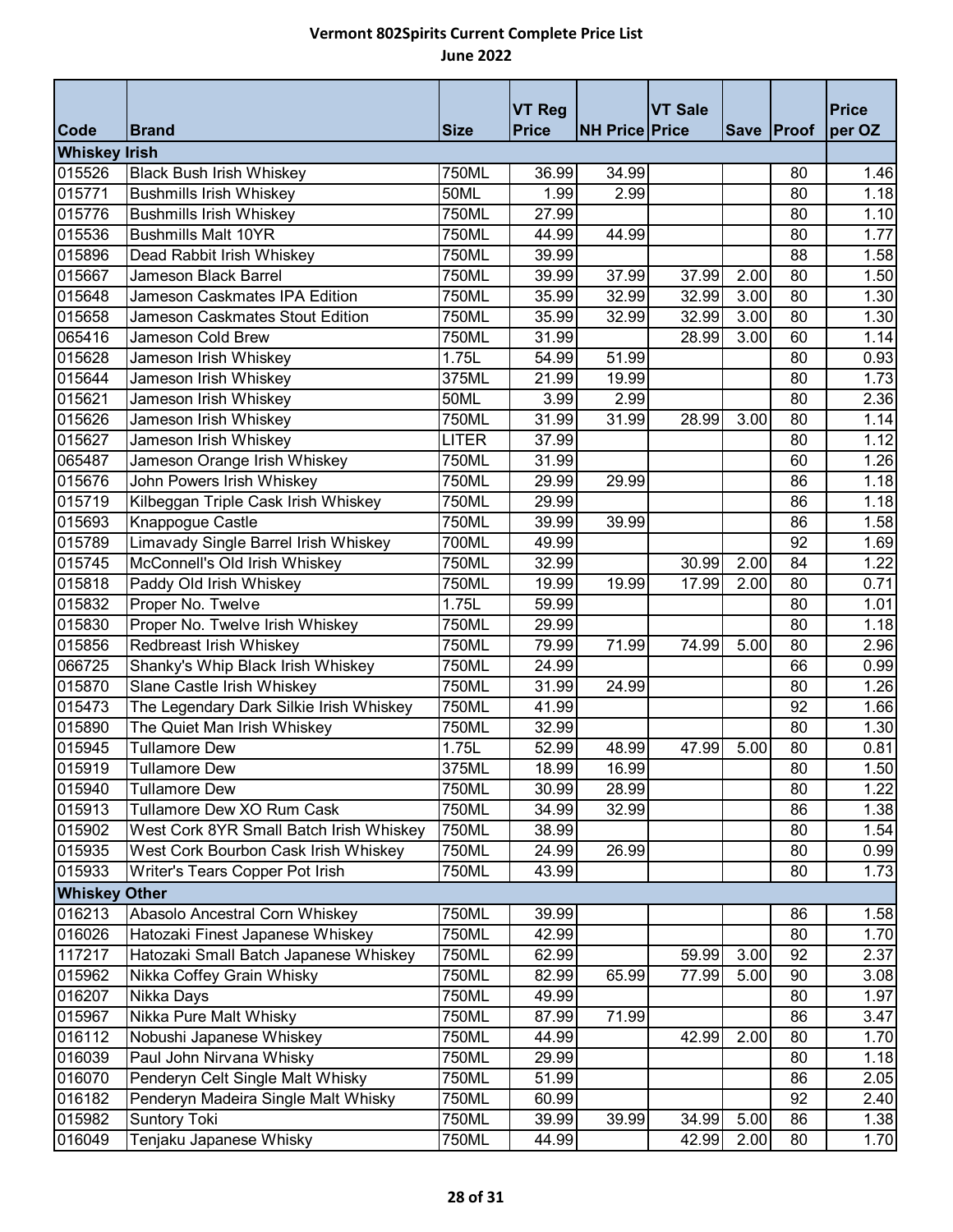|                       |                                                  |             | <b>VT Reg</b> |                       | <b>VT Sale</b> |      |            | <b>Price</b> |
|-----------------------|--------------------------------------------------|-------------|---------------|-----------------------|----------------|------|------------|--------------|
| <b>Code</b>           | <b>Brand</b>                                     | <b>Size</b> | <b>Price</b>  | <b>NH Price Price</b> |                |      | Save Proof | per OZ       |
| <b>Whiskey Rye</b>    |                                                  |             |               |                       |                |      |            |              |
| 027189                | Basil Hayden Dark Rye                            | 750ML       | 44.99         | 44.99                 | 39.99          | 5.00 | 80         | 1.58         |
| 027022                | <b>Bulleit Rye Whiskey</b>                       | 1.75L       | 55.99         | 51.99                 |                |      | 90         | 0.95         |
| 027021                | <b>Bulleit Rye Whiskey</b>                       | 375ML       | 16.99         | 16.99                 |                |      | 90         | 1.34         |
| 027025                | <b>Bulleit Rye Whiskey</b>                       | 750ML       | 29.99         | 28.99                 |                |      | 90         | 1.18         |
| 026555                | Elijah Craig Straight Rye Whiskey                | 750ML       | 31.99         |                       |                |      | 94         | 1.26         |
| 027167                | Ezra Brooks Rye                                  | 750ML       | 14.99         |                       | 11.99          | 3.00 | 90         | 0.47         |
| 027037                | George Dickel Rye                                | 750ML       | 26.99         | 26.99                 |                |      | 90         | 1.06         |
| 027040                | High West Double Rye! Whiskey                    | 750ML       | 39.99         | 39.99                 | 34.99          | 5.00 | 92         | 1.38         |
| 027181                | Jack Daniel's Tennessee Rye                      | 750ML       | 27.99         | 26.99                 | 24.99          | 3.00 | 90         | 0.99         |
| 016189                | Jefferson's Ocean Aged Rye                       | 750ML       | 79.99         |                       |                |      | 90         | 3.15         |
| 027056                | Jim Beam Rye                                     | 750ML       | 25.99         | 23.99                 | 22.99          | 3.00 | 90         | 0.91         |
| 027048                | Knob Creek Rye                                   | 750ML       | 36.99         | 33.99                 | 34.99          | 2.00 | 100        | 1.38         |
| 027073                | Mad River Distillery Rye Whiskey                 | 750ML       | 44.99         |                       |                |      | 96         | 1.77         |
| 027063                | Michter's US 1 Straight Rye                      | 750ML       | 49.99         |                       |                |      | 80         | 1.97         |
| 027171                | Minor Case Straight Rye                          | 750ML       | 39.99         | 42.99                 |                |      | 90         | 1.58         |
| 014208                | Pendleton 1910                                   | 750ML       | 39.99         |                       |                |      | 80         | 1.58         |
| 900606                | Poor Farm Rye Mash Whiskey                       | 750ML       | 35.99         |                       | 33.99          | 2.00 | 86         | 1.34         |
| 027079                | <b>Redemption Rye</b>                            | 750ML       | 29.99         | 29.99                 |                |      | 92         | 1.18         |
| 027016                | Rittenhouse Rye Bonded Whiskey                   | 750ML       | 27.99         |                       | 24.99          | 3.00 | 100        | 0.99         |
| 900311                | Sapling Vermont Maple Rye Whiskey                | 750ML       | 44.99         |                       | 39.99          | 5.00 | 70         | 1.58         |
| 026456                | Smugglers' Notch Distillery Rye Whiskey          | 375ML       | 24.99         |                       |                |      | 90         | 1.97         |
| 026688                | Smugglers' Notch Rye Whiskey                     | 750ML       | 39.99         |                       | 34.99          | 5.00 | 90         | 1.38         |
| 027102                | Templeton Rye Whiskey                            | 750ML       | 39.99         |                       |                |      | 80         | 1.58         |
| 026665                | Tin Cup Rye Whiskey                              | 750ML       | 27.99         |                       |                |      | 90         | 1.10         |
| 026503                | Wheel Horse Rye                                  | 750ML       | 29.99         |                       |                |      | 101        | 1.18         |
| 026697                | Whistlepig FarmStock FarmHouse Batch             | 750ML       | 72.99         |                       | 69.99          | 3.00 | 86         | 2.76         |
| 900516                | Whistlepig Piggyback Rye                         | 750ML       | 44.99         |                       |                |      | 96         | 1.77         |
| 026484                | Willett Family Estate Rye Whiskey                | 750ML       | 81.99         |                       |                |      | 94         | 3.23         |
| 027130                | Woodford Reserve Rye                             | 750ML       | 38.99         | 35.99                 | 30.99          | 8.00 | 90         | 1.22         |
| <b>Whiskey Scotch</b> |                                                  |             |               |                       |                |      |            |              |
| 004084                | Aberlour 12YR Single Malt                        | 750ML       | 54.99         | 47.99                 | 51.99          | 3.00 | 80         | 2.05         |
| 004096                | Ardbeg 10YR Old Single Malt                      | 750ML       | 59.99         | 47.99                 | 55.99          | 4.00 | 92         | 2.21         |
| 004125                | Ardmore Legacy Scotch Whiskey                    | 750ML       | 53.99         | 39.99                 | 49.99          | 4.00 | 80         | 1.97         |
| 004350                | Balvenie 12YR American Oak                       | 750ML       | 73.99         |                       |                |      | 86         | 2.92         |
| 004367                | Balvenie 14YR Caribbean Cask                     | 750ML       | 84.99         | 76.99                 |                |      | 86         | 3.35         |
| 004356                | <b>Balvenie Doublewood Sngl Mlt</b>              | 750ML       | 68.99         | 64.99                 | 64.99          | 4.00 | 86         | 2.56         |
| 004698                | <b>Bruichladdich Scottish Barley Single Malt</b> | 750ML       | 59.99         | 54.99                 |                |      | 100        | 2.37         |
| 004718                | Chivas Regal Scotch                              | 1.75L       | 67.99         | 68.99                 |                |      | 80         | 1.15         |
| 004716                | Chivas Regal Scotch                              | 750ML       | 39.99         | 34.99                 | 37.99          | 2.00 | 80         | 1.50         |
| 006998                | Clan Macgregor Scotch                            | 1.75L       | 19.99         | 18.99                 | 17.99          | 2.00 | 80         | 0.30         |
| 006996                | Clan Macgregor Scotch                            | 750ML       | 9.99          |                       |                |      | 80         | 0.39         |
| 004773                | Copper Dog Scotch                                | 750ML       | 29.99         |                       |                |      | 80         | 1.18         |
| 004780                | Cragganmore Single Malt Scotch                   | 750ML       | 72.99         | 59.99                 |                |      | 80         | 2.88         |
| 004798                | <b>Cutty Sark Scotch</b>                         | 1.75L       | 32.99         | 31.99                 |                |      | 80         | 0.56         |
| 004796                | <b>Cutty Sark Scotch</b>                         | 750ML       | 19.99         | 17.99                 | 16.99          | 3.00 | 80         | 0.67         |
| 004846                | Dalwhinnie Single Malt - 15 yr                   | 750ML       | 73.99         | 62.99                 |                |      | 86         | 2.92         |
| 004876                | Dewar's 12yr Old Scotch                          | 750ML       | 36.99         | 31.99                 | 31.99          | 5.00 | 80         | 1.26         |
| 004868                | Dewar's White Label Scotch                       | 1.75L       | 48.99         | 39.99                 | 39.99          | 9.00 | 80         | 0.68         |
| 004864                | Dewar's White Label Scotch                       | 375ML       | 13.99         | 13.99                 |                |      | 80         | 1.10         |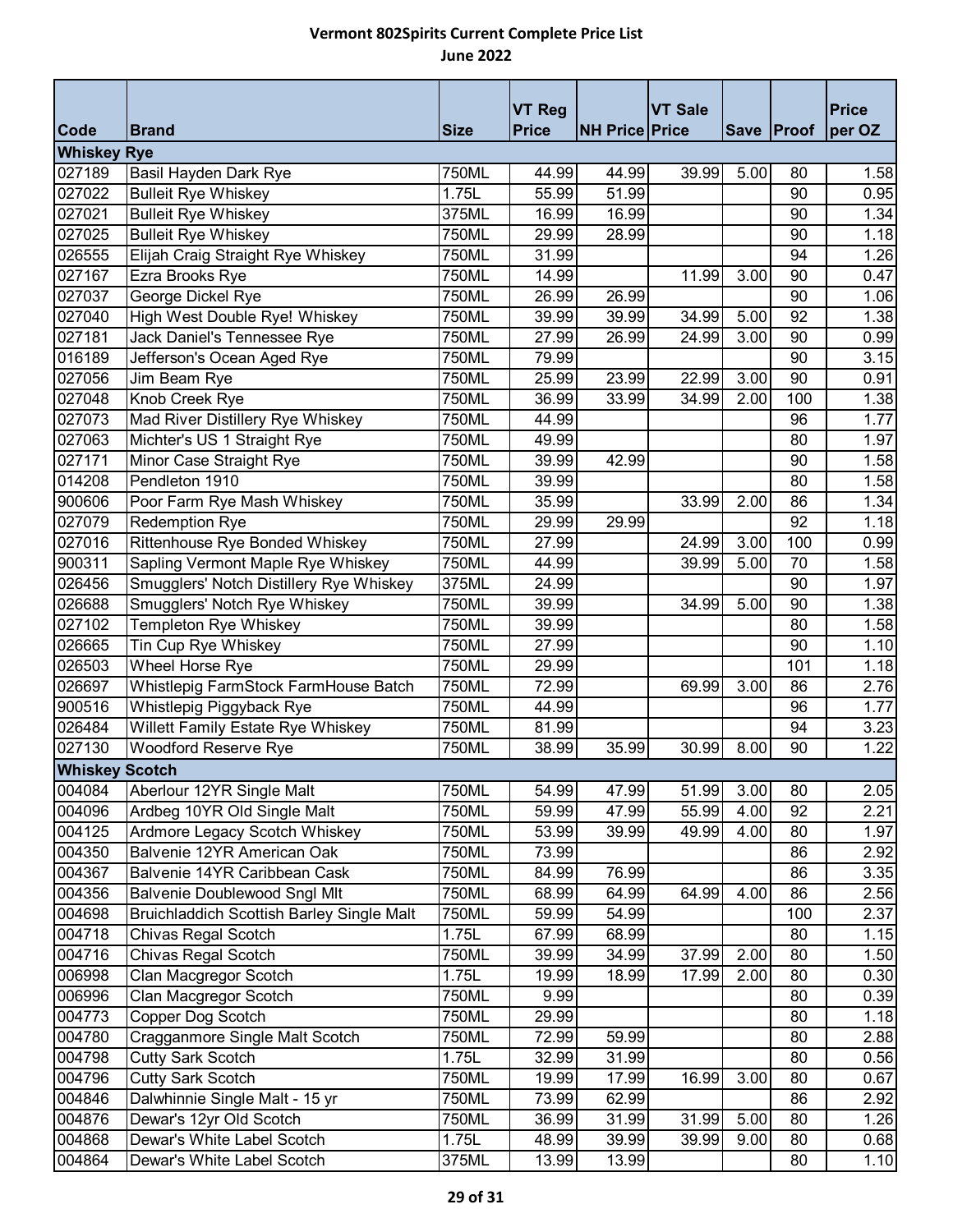|             |                                                                   |              |                               |                       |                |      |            | <b>Price</b> |
|-------------|-------------------------------------------------------------------|--------------|-------------------------------|-----------------------|----------------|------|------------|--------------|
| <b>Code</b> | <b>Brand</b>                                                      | <b>Size</b>  | <b>VT Reg</b><br><b>Price</b> | <b>NH Price Price</b> | <b>VT Sale</b> |      | Save Proof | per OZ       |
| 004866      | Dewar's White Label Scotch                                        | 750ML        | 21.99                         | 24.99                 |                |      | 80         | 0.87         |
| 004867      | Dewar's White Label Scotch                                        | <b>LITER</b> | 29.99                         | 27.99                 |                |      | 80         | 0.89         |
| 004959      | Glen Moray 12YR Scotch                                            | 750ML        | 39.99                         | 39.99                 | 36.99          | 3.00 | 80         | 1.46         |
| 005728      | Glencadam 10YR Scotch                                             | 750ML        | 48.99                         |                       |                |      | 92         | 1.93         |
| 004972      | Glendronach 12YR                                                  | 750ML        | 66.99                         |                       |                |      | 86         | 2.64         |
| 005159      | Glenfiddich 14YR                                                  | 750ML        | 59.99                         | 54.99                 | 54.99          | 5.00 | 86         | 2.17         |
| 005014      | Glenfiddich Solera Single Malt                                    | 750ML        | 74.99                         | 65.99                 |                |      | 80         | 2.96         |
| 005006      | <b>Glenfiddich Special Reserve</b>                                | 750ML        | 54.99                         | 49.99                 |                |      | 80         | 2.17         |
| 005103      | Glenmorangie Lasanta                                              | 750ML        | 52.99                         | 49.99                 | 48.99          | 4.00 | 86         | 1.93         |
| 005133      | Glenmorangie Original 10YR.                                       | 750ML        | 46.99                         | 42.99                 | 40.99          | 6.00 | 86         | 1.62         |
| 005136      | Glenmorangie Original 18YR                                        | 750ML        | 119.99                        | 115.99                |                |      | 86         | 4.73         |
| 005105      | Glenmorangie Quinta Ruban                                         | 750ML        | 62.99                         | 56.99                 | 56.99          | 6.00 | 86         | 2.25         |
| 006011      | Glenmorangie $\overline{X}$                                       | 750ML        | 34.99                         |                       | 32.99          | 2.00 | 80         | 1.30         |
| 005247      | Highland Park 12YR Single Malt                                    | 750ML        | 57.99                         | 54.99                 | 52.99          | 5.00 | 86         | 2.09         |
| 008348      | Inver House 'Very Rare' Scotch                                    | 1.75L        | 19.99                         |                       |                |      | 80         | 0.34         |
| 005290      | J & B Rare Scotch                                                 | 750ML        | 19.99                         | 21.99                 |                |      | 80         | 0.79         |
| 005362      | John Barr Reserve Black                                           | 750ML        | 24.99                         | 24.99                 | 20.99          | 4.00 | 80         | 0.83         |
| 008358      | John Begg Blue Cap Scotch                                         | 1.75L        | 26.99                         | 16.99                 | 22.39          | 4.60 | 80         | 0.38         |
| 005339      | Johnnie Walker Black Scotch                                       | 1.75L        | 69.99                         | 69.99                 |                |      | 80         | 1.18         |
| 005325      | Johnnie Walker Black Scotch                                       | 375ML        | 22.99                         | 19.99                 |                |      | 80         | 1.81         |
| 005321      | Johnnie Walker Black Scotch                                       | <b>50ML</b>  | 2.99                          | 3.99                  |                |      | 80         | 1.77         |
| 005326      | Johnnie Walker Black Scotch                                       | 750ML        | 41.99                         | 39.99                 | 37.99          | 4.00 | 80         | 1.50         |
| 005318      | Johnnie Walker Double Black                                       | 750ML        | 44.99                         | 42.99                 |                |      | 80         | 1.77         |
| 006041      | Johnnie Walker High Rye                                           | 750ML        | 39.99                         |                       |                |      | 90         | 1.58         |
| 005349      | Johnnie Walker Red Scotch                                         | 1.75L        | 48.99                         | 39.99                 |                |      | 80         | 0.83         |
| 005346      | Johnnie Walker Red Scotch                                         | 750ML        | 21.99                         | 24.99                 | 18.99          | 3.00 | 80         | 0.75         |
| 005918      | Jura 12YR Scotch                                                  | 750ML        | 49.99                         |                       |                |      | 80         | 1.97         |
| 005633      | Lagavulin 8YR Malt Scotch                                         | 750ML        | 79.99                         |                       |                |      | 96         | 3.15         |
| 005430      | Lagavulin Single Malt Scotch                                      | 750ML        | 86.99                         | 76.99                 |                |      | 86         | 3.43         |
| 005433      | Laphroaig Quarter Cask                                            | 750ML        | 74.99                         | 59.99                 |                |      | 96         | 2.96         |
| 005446      | Laphroaig Scotch 10yr.                                            | 750ML        | 59.99                         | 49.99                 | 54.99          | 5.00 | 90         | 2.17         |
| 005404      | Laphroaig Select                                                  | 750ML        | 54.99                         | 43.99                 |                |      | 80         | 2.17         |
| 008828      | Lauder's Scotch                                                   | 1.75L        | 19.99                         | 16.49                 | 16.99          | 3.00 | 80         | 0.29         |
| 005620      | McClelland's Speyside Single M                                    | 750ML        | 31.99                         |                       | 29.99          | 2.00 | 80         | 1.18         |
| 005596      | McClelland's-Highland Sngl Mlt                                    | 750ML        | 31.99                         | 21.99                 | 29.99          | 2.00 | 80         | 1.18         |
| 005606      | McClelland's-Islay Single Malt                                    | 750ML        | 33.99                         | 21.99                 | 31.99          | 2.00 | 80         | 1.26         |
| 005635      | Monkey Shoulder Scotch Whiskey                                    | 750ML        | 34.99                         | 34.99                 | 29.99          | 5.00 | 86         | 1.18         |
| 005696      | Oban Single Malt 14YR                                             | 750ML        | 79.99                         | 63.99                 |                |      | 86         | 3.15         |
| 009278      | Old Smuggler Scotch                                               | 1.75L        | 21.99                         | 19.99                 | 19.99          | 2.00 | 80         | 0.34         |
| 006105      | Speyburn 10YR Scotch                                              | 750ML        | 36.99                         |                       | 31.99          | 5.00 | 86         | 1.26         |
| 006206      | Talisker Scotch - 10 Yr.                                          | 750ML        | 66.99                         | 52.99                 |                |      | 92         | 2.64         |
| 004825      | The Dalmore 12YR Single Malt                                      | 750ML        | 69.99                         |                       | 64.99          | 5.00 | 86         | 2.56         |
| 004938      | The Famous Grouse Scotch                                          | 1.75L        | 48.99                         | 39.99                 | 40.99          | 8.00 | 80         | 0.69         |
| 004936      | The Famous Grouse Scotch                                          | 750ML        | 22.99                         | 22.99                 |                |      | 80         | 0.91         |
| 005195      | The Famous Grouse Smoky Black                                     | 750ML        | 25.99                         | 27.99                 | 21.49          | 4.50 | 80         | 0.85         |
| 005842      | The Glenlivet 14                                                  | 750ML        | 61.99                         |                       | 56.99          | 5.00 | 80         | 2.25         |
| 005040      | The Glenlivet 18 Yr. Sng Malt                                     | 750ML        | 149.99                        | 124.99                | 144.99         | 5.00 | 86         | 5.72         |
| 005924      | The Glenlivet Caribbean Reserve<br>The Glenlivet Founders Reserve | 750ML        | 45.99                         |                       | 42.99          | 3.00 | 80         | 1.70         |
| 005153      |                                                                   | 750ML        | 45.99                         | 41.99                 | 42.99          | 3.00 | 80         | 1.70         |
| 005061      | The Glenlivet French Oak 15yr                                     | 750ML        | 76.99                         | 69.99                 | 71.99          | 5.00 | 80         | 2.84         |